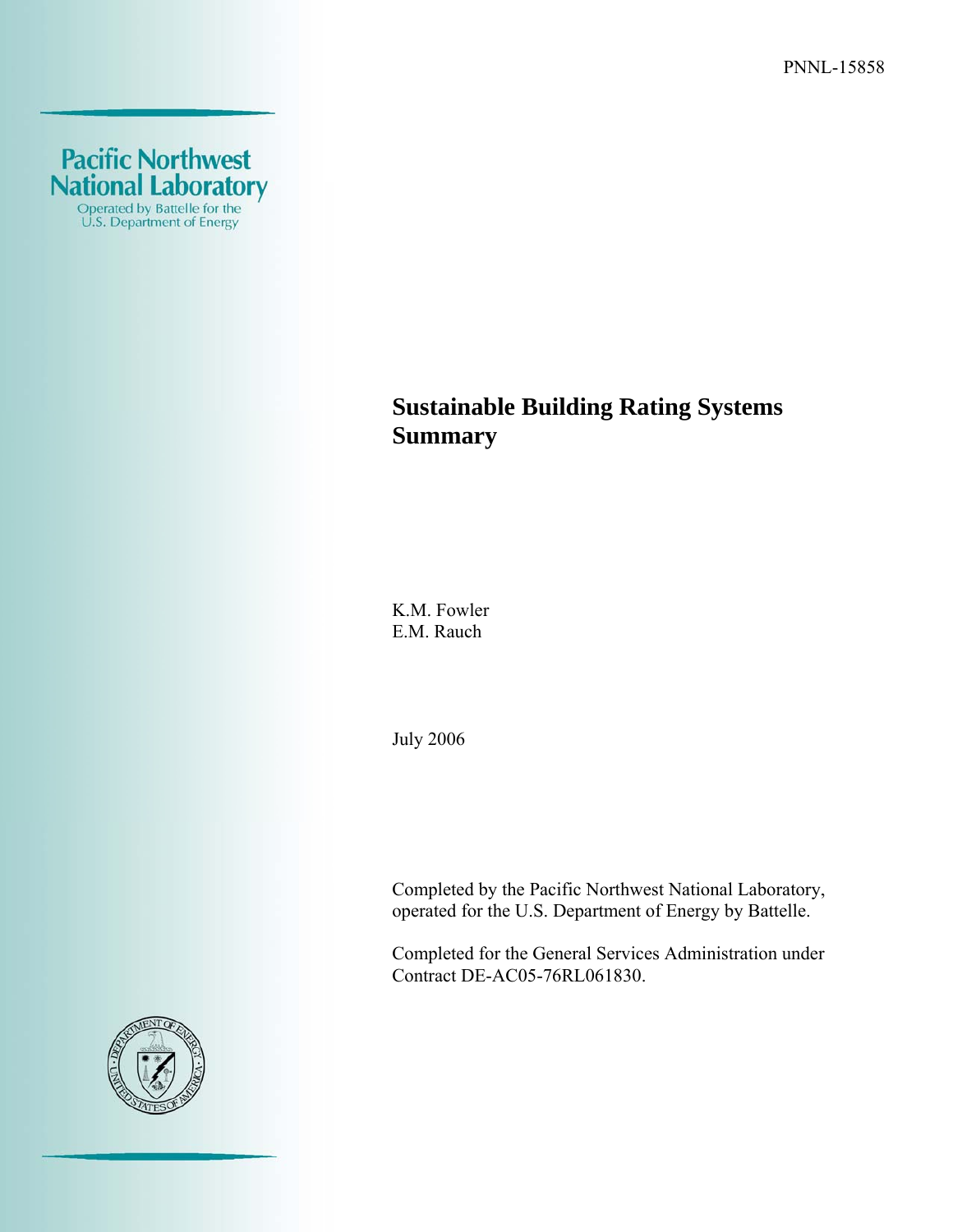#### **DISCLAIMER**

This report was prepared as an account of work sponsored by an agency of the United States Government. Neither the United States Government nor any agency thereof, not Battelle Memorial Institute, nor any of their employees, makes any warranty, expressed or implied, or assumes any legal liability or responsibility for the accuracy, completeness, or usefulness of any information, apparatus, product, or process disclosed, or represents that its use would not infringe privately owned rights. Reference herein to any specific commercial product, process, or service by trade name, trademark, manufacturer, or otherwise does not necessarily constitute or imply its endorsement, recommendation, or favoring by the United States Government or any agency thereof, or Battelle Memorial Institute. The views and opinions of authors expressed herein do not necessarily state or reflect those of the United States Government or any agency thereof.

> PACIFIC NORTHWEST NATIONAL LABORATORY *operated by*  BATTELLE *for the*  UNITED STATES DEPARTMENT OF ENERGY *under Contract DE-AEC05-76RL01830*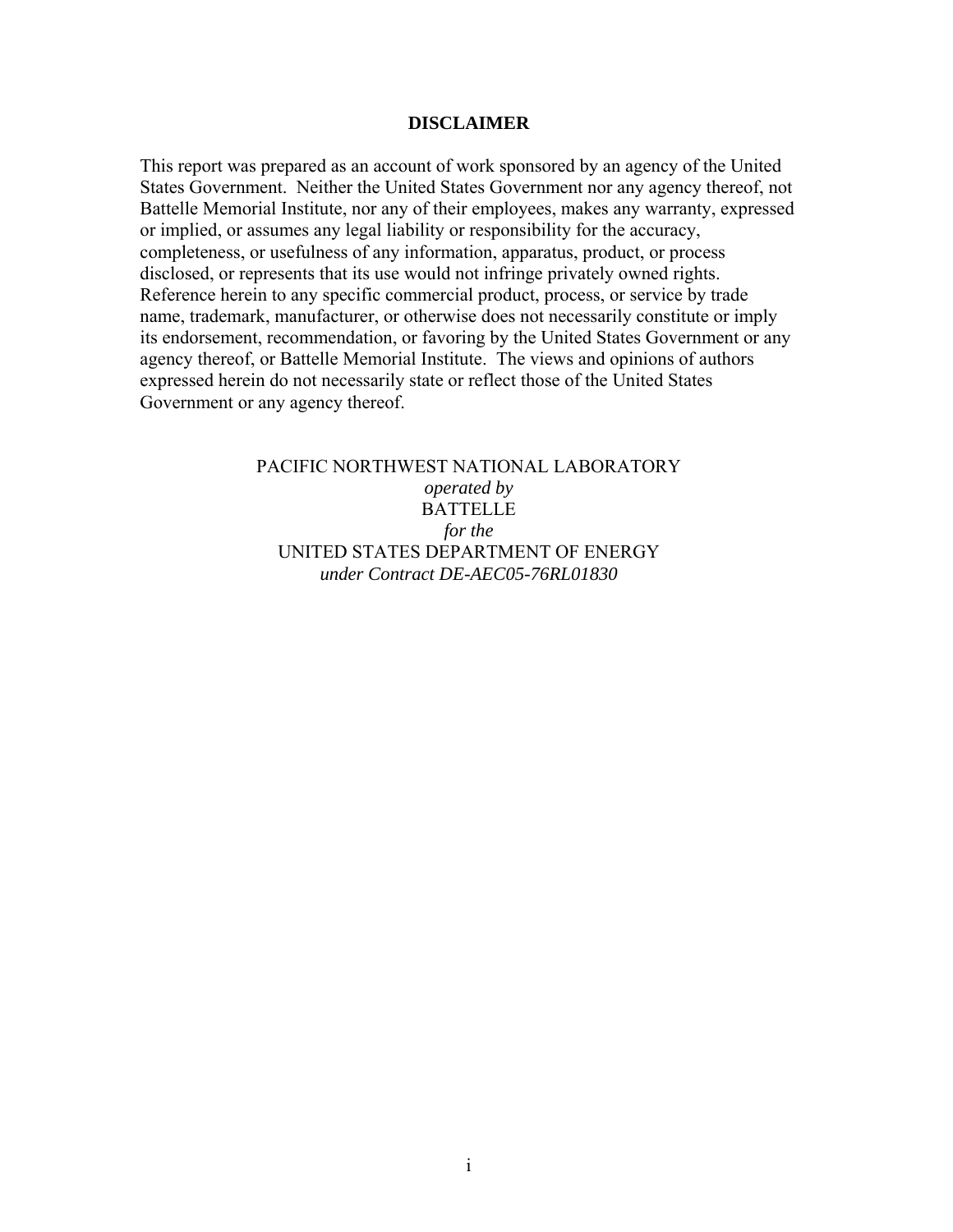#### **Executive Summary**

The market place of the design and construction of high performance buildings is dynamic and evolving. Professionals through out the building industry use assessment rating systems to evaluate and differentiate their product or design. GSA is a significant participant in the building industry and it is critical for GSA to evaluate the performance of projects. Since 2003, all GSA projects are to use and achieve a certified rating from the U.S. Green Building Council's Leadership in Enviromental and Energy Design (LEED<sup>®</sup>) green building rating system. In order to keep pace with the evolving and developing rating systems available, Section 609 of the Transportation, Treasury, Housing and Urban Development, the Judiciary, the District of Columbia, and Independent Agencies Appropriations Act, 2006 (PL109-115, signed November 30, 2005), states: "… the Administrator shall report to the relevant congressional committees of jurisdiction on the progress and next steps toward recognition of other credible sustainable building rating systems within the U.S. General Services Administration (GSA) sustainable building procurement process." This summary document was prepared to offer information on sustainable building rating systems for GSA's consideration in their response to this request. This document does not provide a recommendation for GSA but rather a summary of the information found for each sustainable building rating system.

GSA buildings are typically built for a 100 year life following stringent guidelines to enhance the asset value. GSA's Design Excellence program compels design teams to create the highest quality buildings. It is commonly recognized that a whole building, integrated design approach upholds a sustainable or green building design, which in turn provides the optimal performance for the desired design goals. Sustainable design tools used for GSA projects must set parameters to improve quality, decrease the life cycle environmental impact, and optimize life cycle costs of the buildings. The tools must support long-term performance for an innovative and flexible future. GSA must evaluate its buildings consistently using one system in order that the projects can be compared equally with other GSA buildings, other Federal buildings, and the U.S. building market. Using one sustainable building rating system allows for comparisons and benchmarking of existing buildings as well as a mechanism to track GSA's progress toward designing and operating the best buildings for their occupants.

The information compiled in this document was collected from January 15 – May 1, 2006 through literature reviews and internet available information. Information was also provided directly from the rating system owners. Sustainable building rating systems evolve, therefore a time frame was used to create absolute boundaries. The rating systems change frequently to adjust to the market which makes capturing the current state behind the scenes a challenge. Although publicly available information and rating system provided information do not tell "the whole story", this is documentable information for the rating system selection process. Additionally, there are green building experts that can offer anecdotal information on their experience with these rating systems. This type of information was not solicited or included due to the challenge of ensuring a balanced and currently accurate review.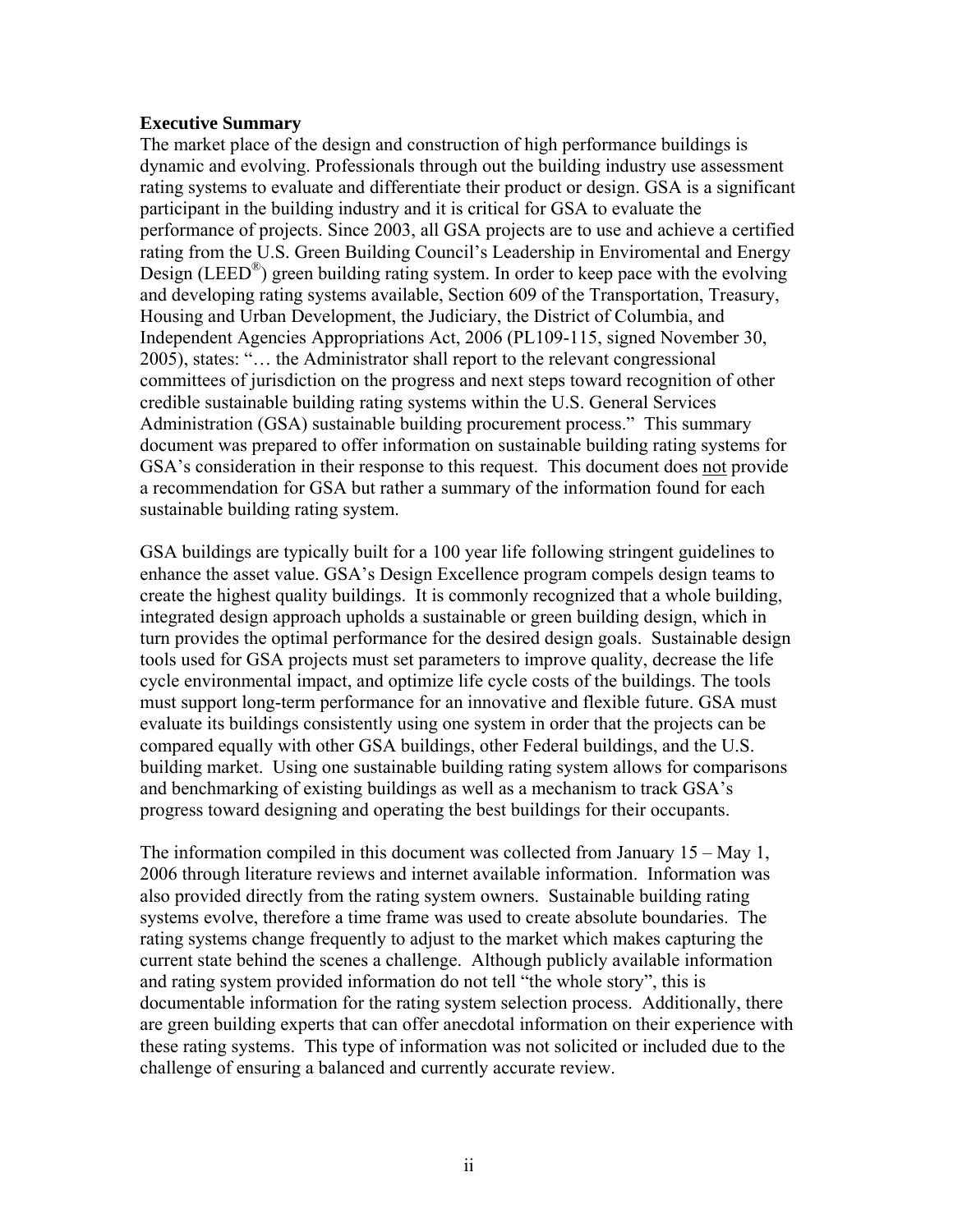This summary is organized in sections which sequentially collect, narrow and filter the building rating system information to those which would be fitting for GSA's business objectives. Section I positions the purpose of the document. Section II lists the numerous systems that were found during the search for whole building analysis tools. This search identified many tools that were not applicable to the review but known in the buildings' industry. Appendix B lists these tools for reference. Additionally, in Section II, the list of building rating systems is shortened by combining rating systems with multiple country applications or systems that were tailored from other applications. Next, Section III outlines the screening criteria used to narrow down the review to rating systems that would be potentially usable to GSA. Section IV further narrows the summary by defining the GSA drivers for sustainable design and rating systems which were used to develop review criteria. Section V specifically defines the review criteria to filter each rating system's features. Section VI provides summary descriptions of each rating system which advanced through the screening analysis. Subsequently, Section VII presents the quantifiable and comparable information for the five selected sustainable building rating systems. Finally, the document summary in Section VIII provides a brief highlight of the information found for each of the selected rating systems but, as noted above, does not offer recommendations.

The review criteria of were defined to address GSA drivers for sustainable design and the use of a rating system. The Federal drivers include:

- Federal Leadership in High Performance and Sustainable Buildings Memorandum of Understanding (January 2006)
- Energy Policy Act of 2005 (July 2005), Public Law 109-58
- Office of Management and Budget Circular No. A-11, Section 55, "Energy and Transportation Efficiency Management" (2002)
- Executive Order 13123, "Greening the Government through Efficient Energy Management" (June 1999)
- Executive Order 13101, "Greening the Government through Waste Prevention, Recycling, and Federal Acquisition" (September 1998)

The criteria include the applicability to GSA project and building types, the system maturity and dependability, and the ability to clearly communicate the rating system results of various building types to multiple audiences. This review does not investigate the details of the technical basis and assumptions behind the rating systems. It does not compare the rating systems score to measured performance, nor does it consider the broader sustainability impact. It does not investigate the supporters or developers of the rating systems. It does not address the fact that the rating systems reflect the values and priorities of their developers and countries. It is understood that these are important considerations when selecting a sustainable building rating system; however the information included in this review was limited to address the current request of Section 609 of the Appropriations Act only.

The five rating systems which progressed through the screening criteria were:

• BREEAM (Building Research Establishment's Environmental Assessment Method)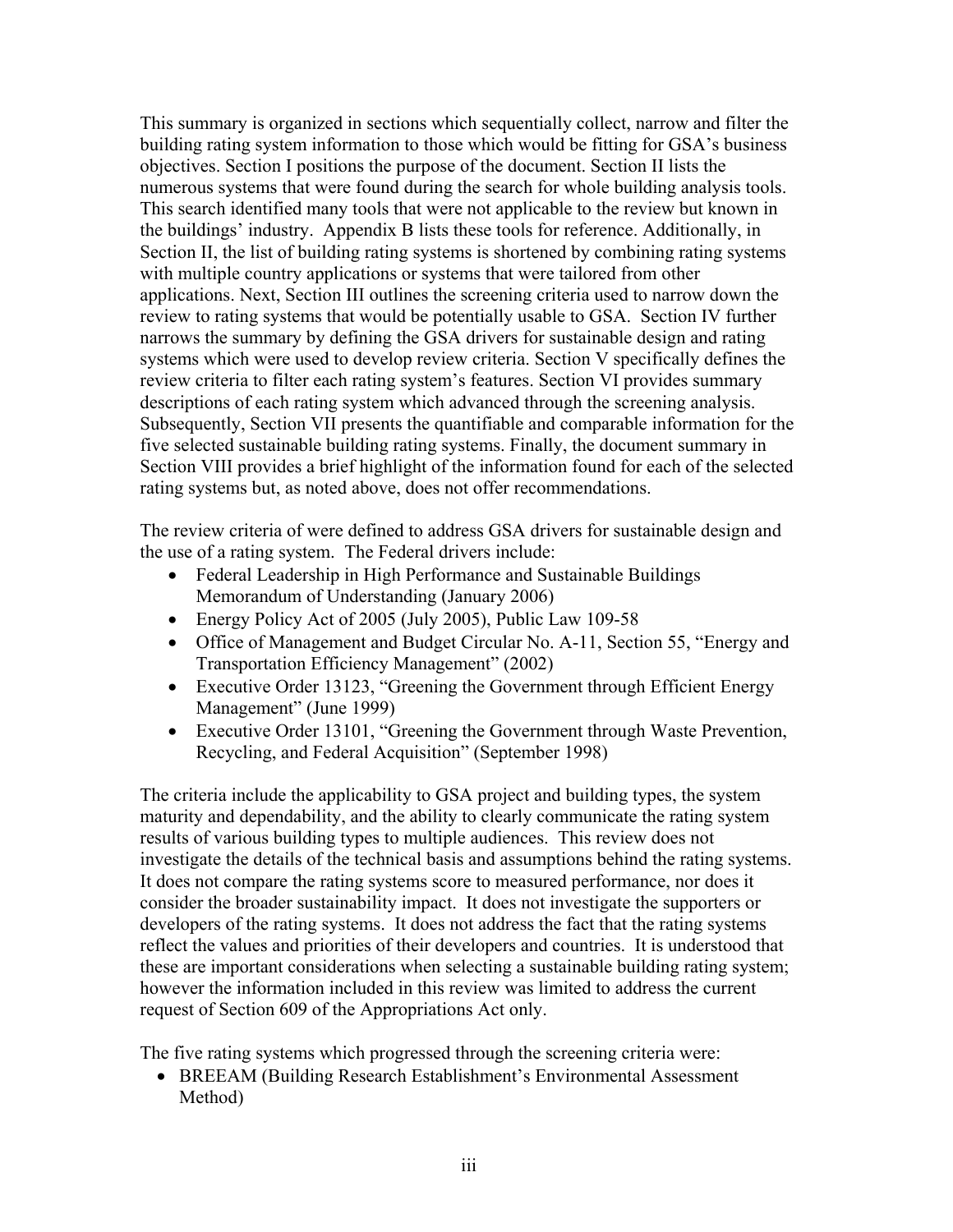- CASBEE (Comprehensive Assessment System for Building Environmental Efficiency)
- GBTool
- Green Globes™ U.S.
- LEED<sup>®</sup> (Leadership in Energy and Environmental Design)

These rating systems require varying levels of specialized sustainable design knowledge to be effectively used. A brief summary of the information provided in the document for each rating system includes:

- BREEAM has a long track record in the United Kingdom, but it is not extensively used in the U.S. and it is difficult to obtain current information about the system. Based on the information available, it would not be applicable to all of the GSA project types, specifically tenant build-out for leases. BREEAM is updated annually; however, the current version is not publicly available for purchase and must be acquired through a licensed assessor. The licensed assessor organization determines the BREEAM rating based on quantifiable sustainable design achievements. Although most in the sustainable design profession are aware of BREEAM and many rating systems have used it as their development basis, the rating system results are neither used nor recognized by U.S. design professionals.
- CASBEE is a relatively new system developed for the Japanese market that is available in English, but has not been tested in the U.S. However, CASBEE is potentially applicable in the U.S. market and offers the unique "BEE approach" to representing the performance evaluation data. Based on the information available, it would not be applicable to all of the GSA project types, specifically tenant build-out. The system requires documentation of quantifiable sustainable design achievements which are assessed by trained, first-class architects, which have passed the CASBEE assessor examination. Major modifications are expected to be made to the system every year; however the process for those revisions is unknown. Fewer than 10 buildings have used the system and all of those are in Japan, thus it is relatively unknown in the U.S. market.
- GBTool is an international system that has been used to evaluate U.S. buildings for the Green Building Challenge, including one GSA building. With respect to applicability to GSA project types, GBTool would be applicable for all but tenant build out and operations and maintenance applications; however, an operations and maintenance version is under development. A third party team establishes the qualitative and quantitative measures that are used to evaluate sustainable design achievements and expected building performance. The system has undergone 4 updates since its inception in 1998, which occur based on the experiences gained through its use. Due to the flexibility inherent in the application of GBTool, it tends to require greater technical expertise to implement than other rating systems, which has limited its exposure in the U.S. market.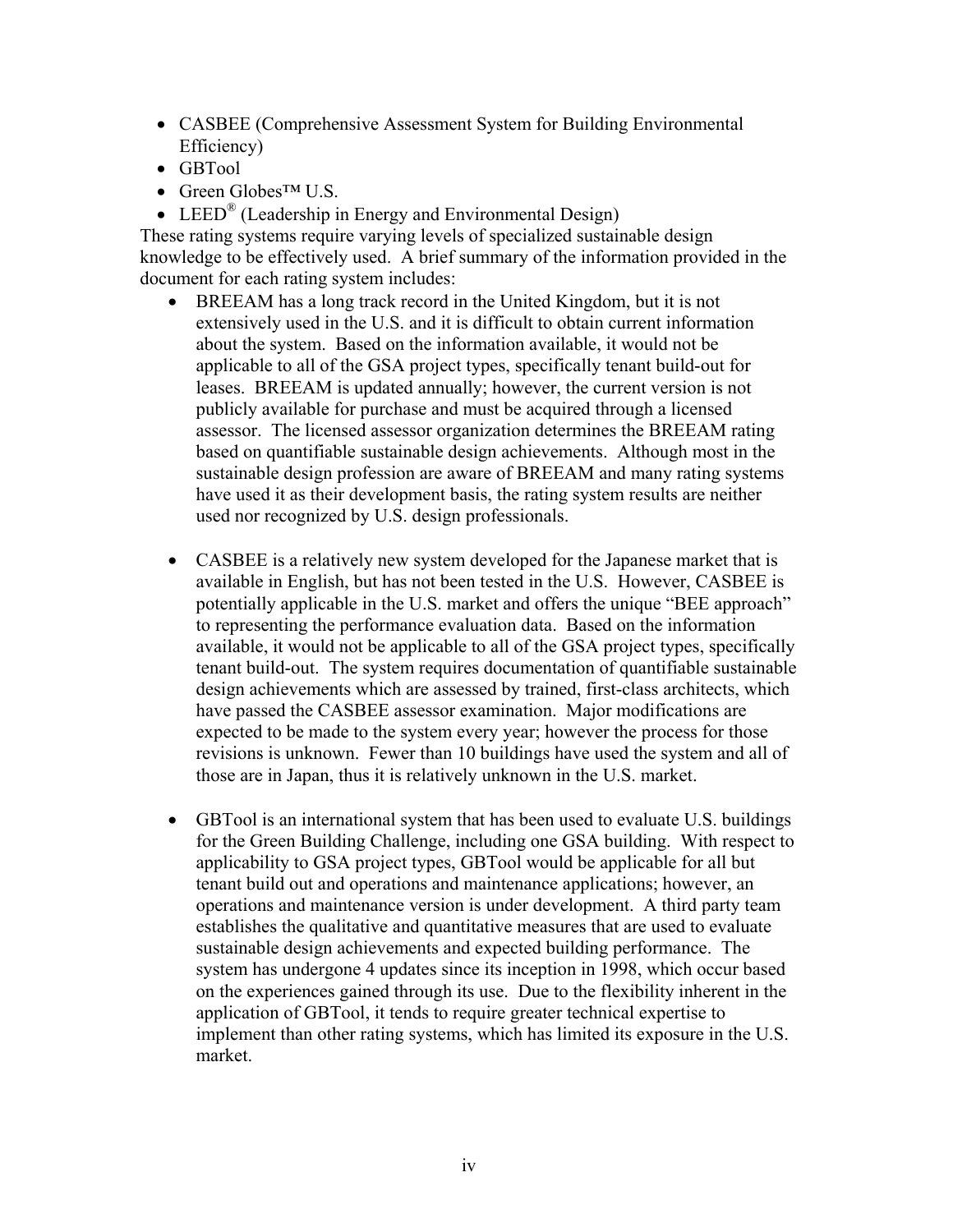- Green Globes™ US was adapted from Green Globes Canada in 2004 and is the newest system considered in this review. Currently, the U.S. version is not available for all of the GSA project types; however, Green Globes™ US is developing tools that address the major renovation, tenant build-out, and operations and maintenance applications. The Green Building Initiative received accreditation as a standards developer by ANSI and is working toward developing Green Globes™ US as an official ANSI standard. Currently, sustainable design and construction information is submitted on-line for thirdparty verification, which is provided by a Green Building Initiative-approved and Green Globes trained professional. According to feedback provided by the Green Building Initiative, 6 regional assessors were expected to be trained by June 2006. Following the completion of the ANSI process, it is expected the third party verification process will be revised. The Green Globes™ US rating system was not consistently available on-line during the review period and the current version of the on-line rating system tool is still not available and no date is given for its expected completion. Although there has been much publicity around Green Globes™ US in recent years, according to feedback provided by the Green Building Initiative, 4 buildings have received Green Globes ratings and 63 buildings have registered, which means they may potentially pursue verification in the future.
- LEED<sup>®</sup> is currently the dominant system in the United States market and is being adapted to multiple markets worldwide. The currently available  $LEED^{\mathcal{B}}$ rating systems address all of the GSA building and project types.A *Product Development and Maintenance Manual* is publicly available which governs how changes are made to the  $LEED^{\circledR}$  rating systems. The steps followed for the development of U.S. Green Building Council rating system products include technical development by committee, pilot testing, public comment period, approval by council membership, and then release for public use. For the existing LEED<sup>®</sup> rating systems, minor updates can occur no more than once a year, while major updates are expected to occur on a 3-5 year cycle, and will follow a defined process including a public comment period. Documentation of the quantifiable sustainable design measures are provided to the U.S. Green Building Council, the developer of the  $LEED^{\circledR}$  rating system, for third-party verification. The assessors have been trained and must pass an assessor examination. More than 400 U.S. buildings have received LEED<sup>®</sup> ratings and more than 3400 buildings are registered and therefore potentially seeking certification. LEED® is not only the U.S. market leader, but is also the most widely use rating system by Federal and state agencies, which makes it easy to communicate a building's sustainable design achievements with others.

GSA will determine which rating system is the most appropriate sustainable building rating system available for evaluation of GSA projects using the following elements:

• A system that is applicable to the large scale and complexity of federal building projects.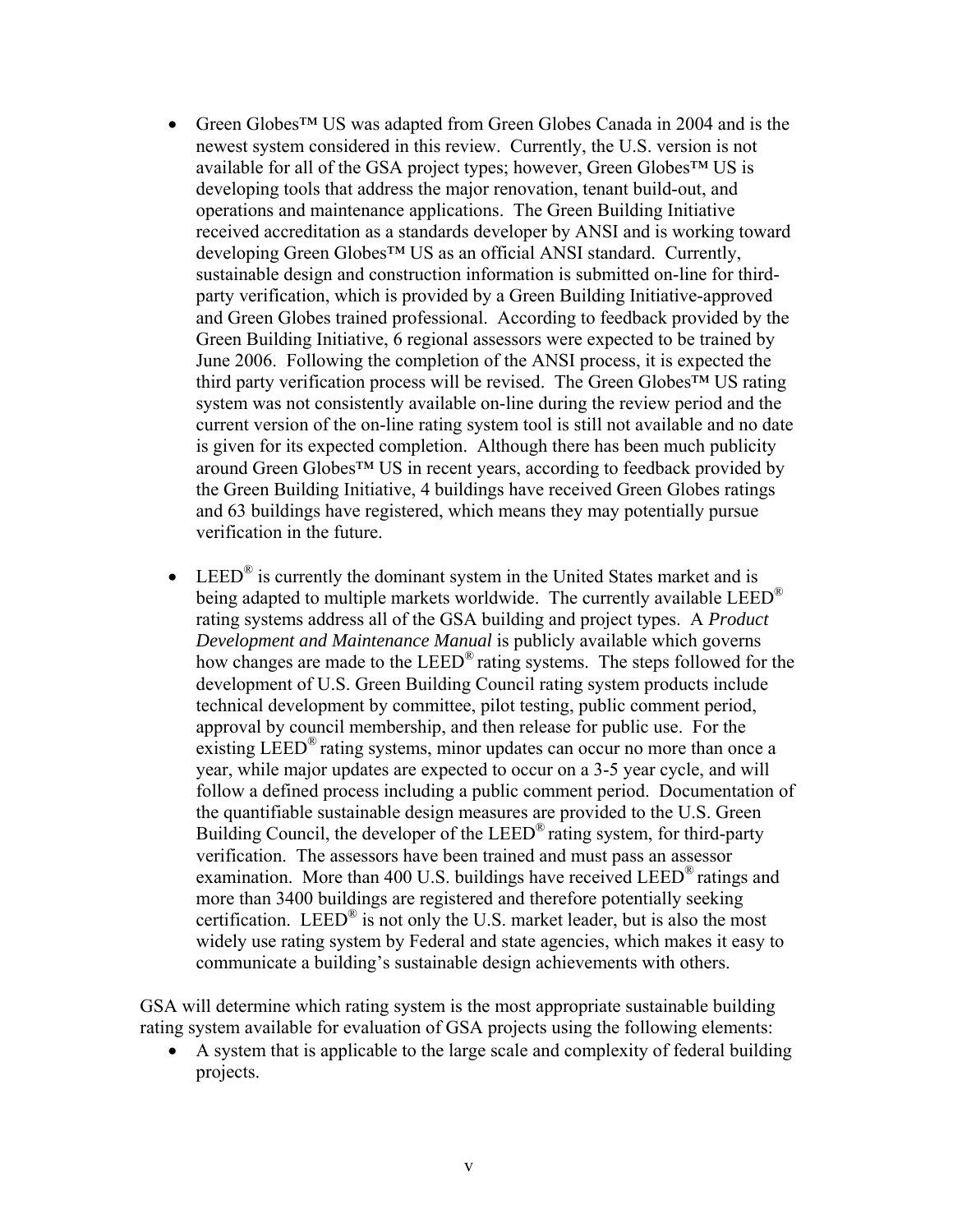- A stable rating system such that the evaluation of building performance is not subject to drastic change.
- A system which tracks quantifiable achievements in sustainable design and is third party verified by a qualified assessor.
- A system used in the current market with practitioner awareness.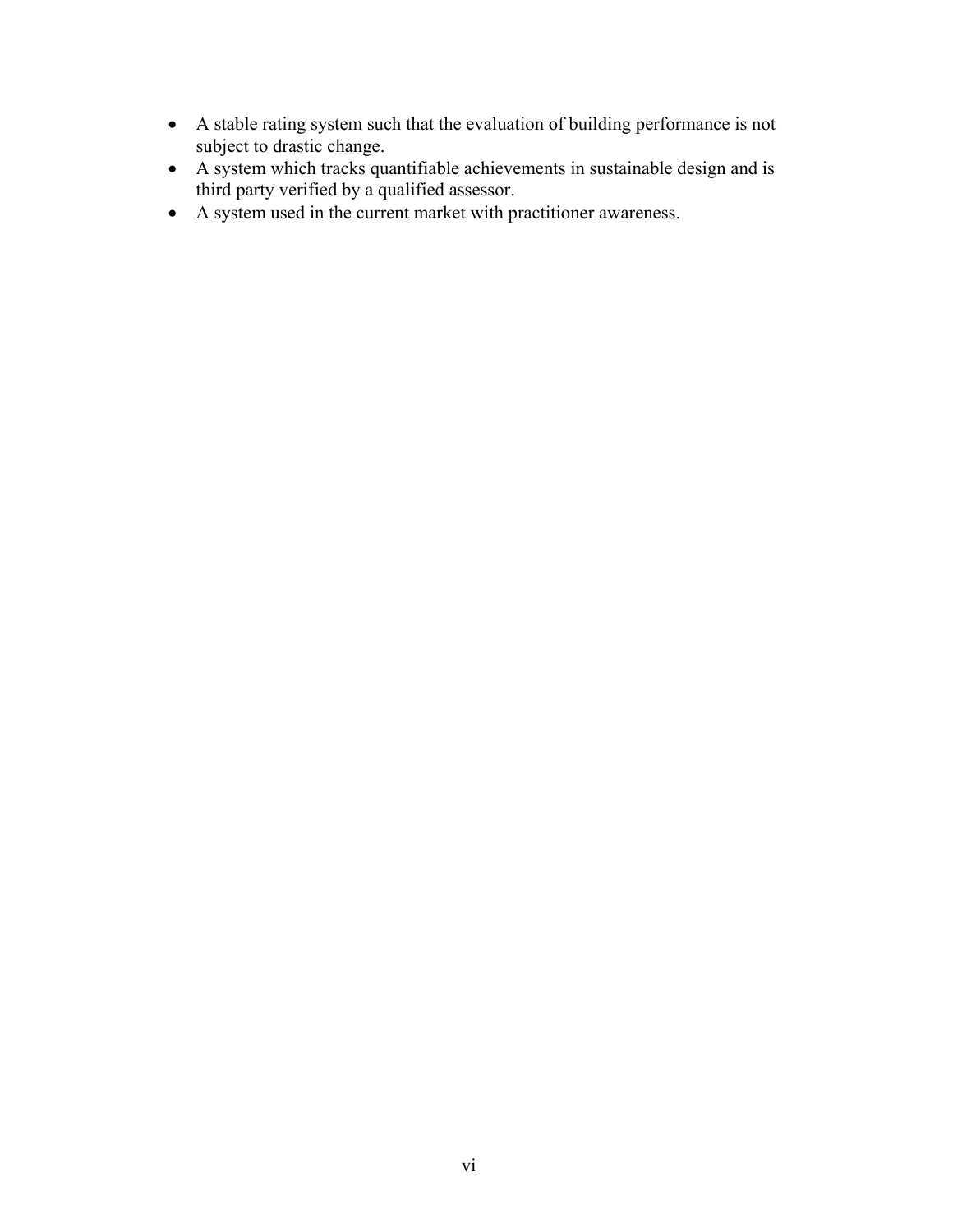## **Table of Contents**

| $\mathbf{I}$ . |                                                                           |  |
|----------------|---------------------------------------------------------------------------|--|
| II.            |                                                                           |  |
| III.           |                                                                           |  |
| IV.            |                                                                           |  |
| V.             |                                                                           |  |
| VI.            |                                                                           |  |
| VII.           |                                                                           |  |
| VIII.          |                                                                           |  |
|                |                                                                           |  |
|                | Appendix B List of Sustainable Design and Operations Related Systems Pre- |  |
|                |                                                                           |  |
|                |                                                                           |  |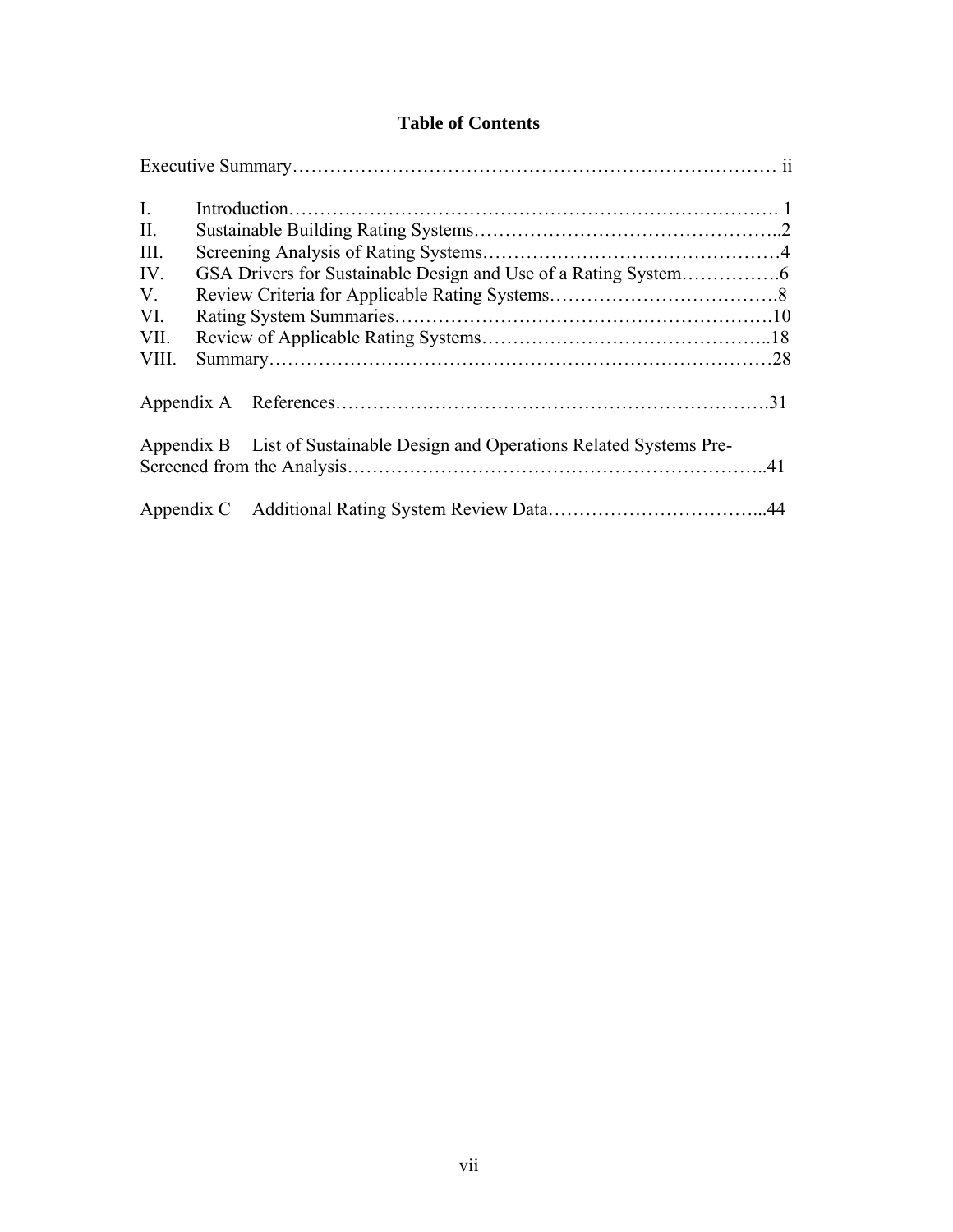# **Sustainable Building Rating Systems Summary**

# **I. Introduction**

The purpose of this document is to offer information to compare and contrast sustainable building rating systems in response to Section 609 of the Transportation, Treasury, Housing and Urban Development, the Judiciary, the District of Columbia, and Independent Agencies Appropriations Act, 2006 (PL109-115, signed November 30, 2005), which stated: "… the Administrator shall report to the relevant congressional committees of jurisdiction on the progress and next steps toward recognition of other credible sustainable building rating systems within the U.S. General Services Administration (GSA) sustainable building procurement process." This document was prepared to offer information on sustainable building rating systems for GSA's consideration in their response to this request. This review does not:

- provide a recommendation for GSA but rather a summary of the information found for each sustainable building rating system
- investigate the details of the technical basis and assumptions behind the rating systems
- compare rating system scores to measured building performance,
- consider the broader implications of a sustainable society,
- investigate the supporters or developers of the rating systems, or
- address the fact that the rating systems reflect the values and priorities of their developers and countries.

The authors acknowledge that these are important considerations when selecting a sustainable building rating system; however the information included in this review were selected to address the current request.

World-wide there are hundreds of building evaluation tools that focus on different areas of sustainable development and are designed for different types of projects. These tools include life cycle assessment, life cycle costing, energy systems design, performance evaluation, productivity analysis, indoor environmental quality assessments, operations and maintenance optimization, whole building design and operations tools, and more.

For the purposes of this review, 'sustainable building rating systems' are defined as tools that examine the performance or expected performance of a 'whole building' and translate that examination into an overall assessment that allows for comparison against other buildings. For a rating system to add value to the sustainable design and/or operation of a building, it must offer a credible, consistent basis for comparison, evaluate relevant technical aspects of sustainable design, and not be over-burdensome to implement and communicate. In order to identify the most applicable rating systems for GSA projects, the following review approach was used:

- 1. Identification of sustainable building rating systems
- 2. Screening analysis of rating systems to limit review to most applicable systems *(screening criteria)*
- 3. Identification of GSA drivers for a credible rating system *(review criteria)*
- 4. Data collection on applicable rating systems for comparative review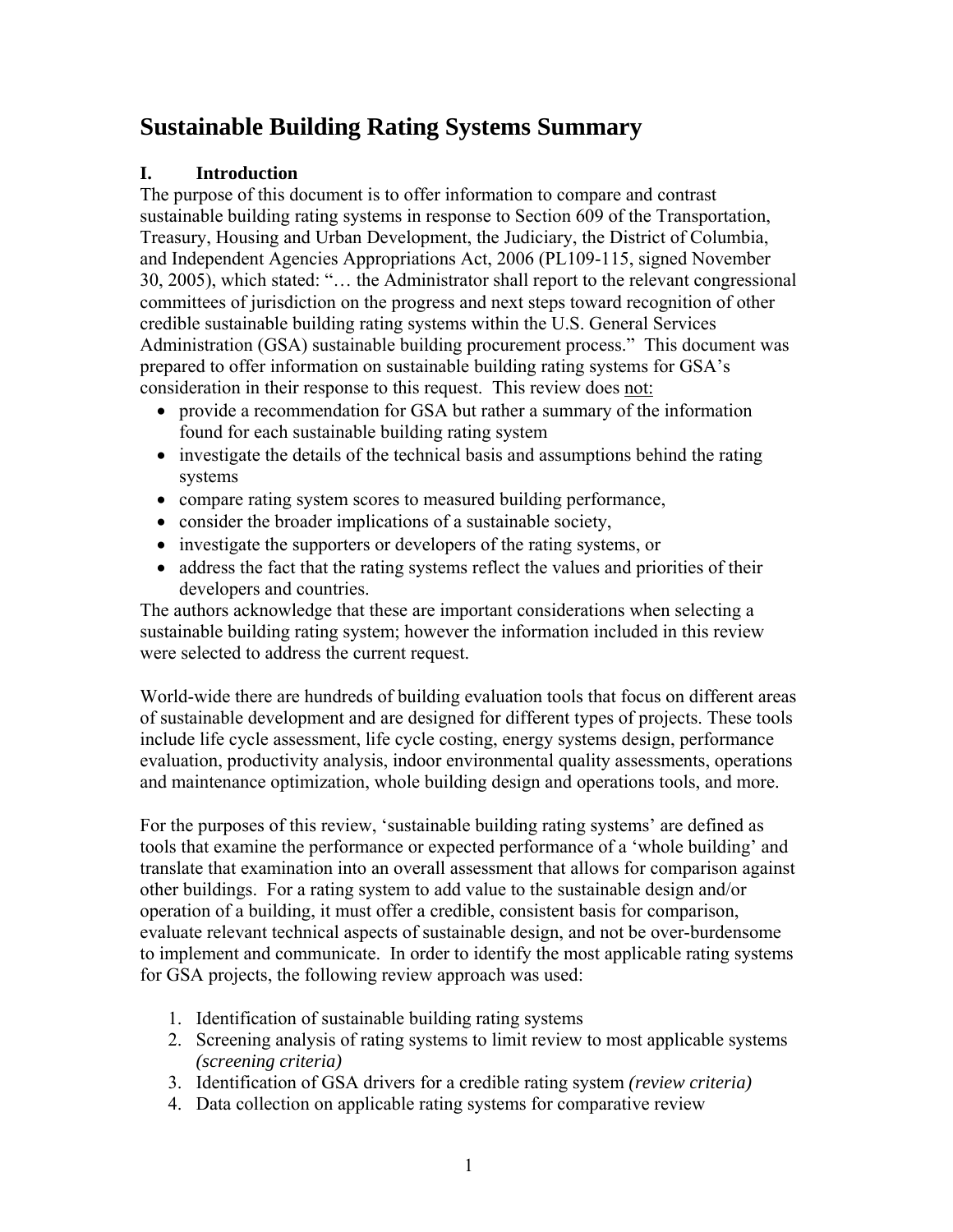5. Review of the merits of applicable rating systems as they apply to the GSA procurement processes

Federal requirements and GSA's values and goals guide their decisions on sustainable design. The Federal regulatory drivers include the Federal Leadership in High Performance and Sustainable Buildings Memorandum of Understanding (January 2006), Energy Policy Act of 2005 (July 2005), Office of Management and Budget Circular No. A-11, Section 55, "Energy and Transportation Efficiency Management" (2002), Public Law 109-58, Executive Order 13123, "Greening the Government through Efficient Energy Management" (June 1999), and Executive Order 13101, "Greening the Government through Waste Prevention, Recycling, and Federal Acquisition" (September 1998). GSA's fiscal year 2006 values and goals include the continued focus on results orientation and maintaining world class workforces and workplaces. GSA is committed to designing, building, and operating high performance, sustainably designed buildings. This is clearly stated in the GSA facilities standards for the public building service and is exemplified by the incorporation of sustainable design strategies throughout the document. A sustainable building rating system is one of the tools that facilitates consistent application of sustainable design principles and serves as a measure of accomplishment.

More than 30 potentially useful whole building tools/systems were identified for this review, however most of them did not meet GSA's basic requirements or were variations of the same systems. Screening criteria were developed to narrow down the list of sustainable building rating systems to those where a more detailed review would offer a useful comparison of tools. Five sustainable building rating systems were examined more thoroughly using review criteria to provide a structure for the comparison between systems.

### **II. Sustainable Building Rating Systems**

Literature reviews, internet searches, and a presentation from Greenbuild 2005 coauthored by GSA (Boecker, et al., 2005) were utilized to identify currently marketed sustainable building rating systems (see Appendix A for the list of references used to perform this review). Rating system documentation that was identified and publicly available during the time period of January 15, 2006 through May 1, 2006 was used for this review. As an illustration of the necessity to create time boundaries, during the review time period two of the systems made significant changes to their primary webpages and many features were identified as under development. It is recognized that there are planned updates to various rating systems, however for the purpose of this review only the active attributes were considered. Some systems found in the literature review were immediately determined to be not appropriate and are listed in Appendix B along with the reason they were eliminated from the analysis. Table 1 contains an alphabetical list of whole building assessment tools that were considered at the beginning of this review (column one). Column two offers the known development basis for each of those tools.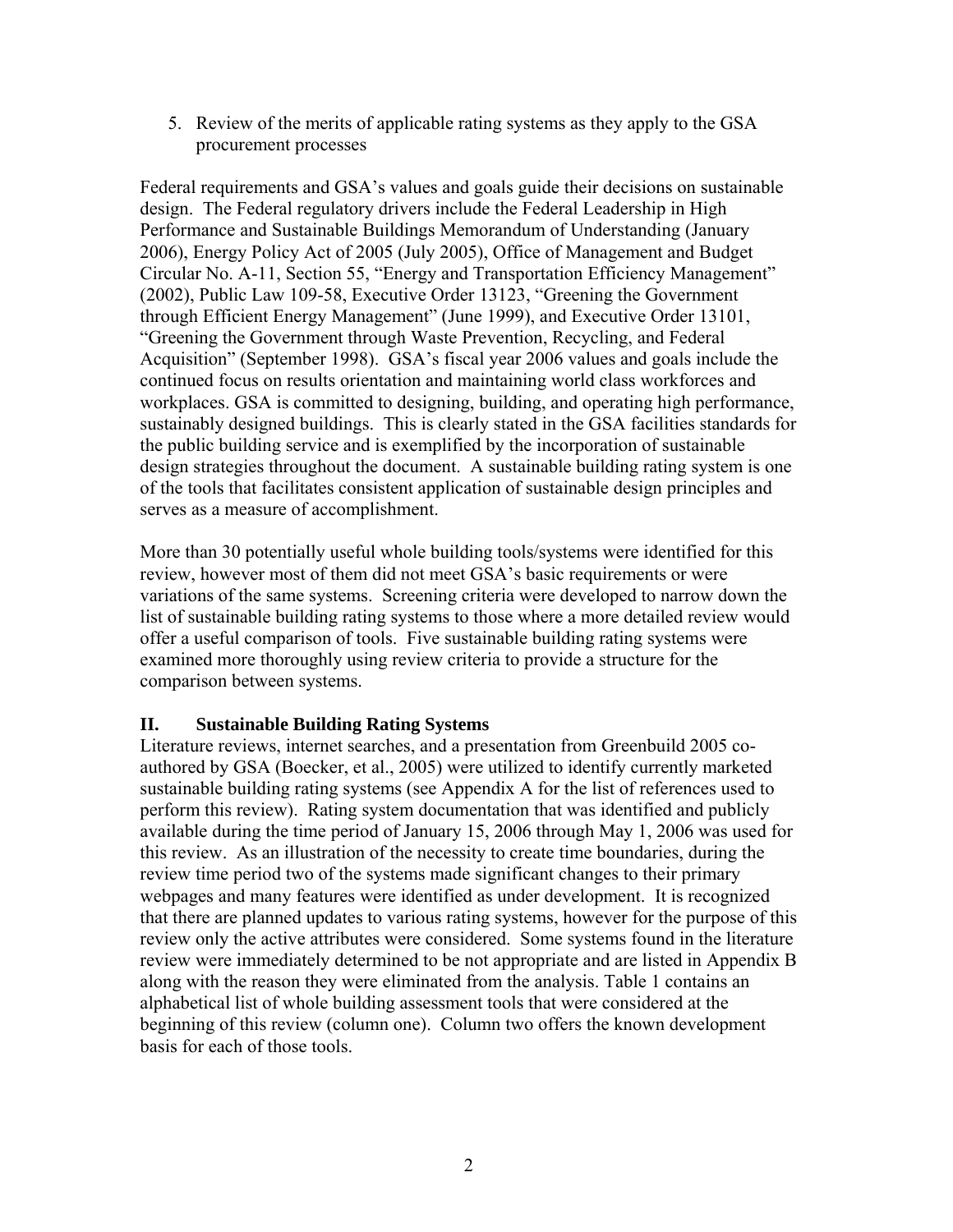| <b>Table 1. Rating System Source(s)</b>                                                          |                                                                  |
|--------------------------------------------------------------------------------------------------|------------------------------------------------------------------|
| <b>Sustainable Building Rating Systems</b>                                                       | <b>Development Basis</b>                                         |
| <b>BREEAM (Building Research Establishment's Environmental Assessment</b>                        |                                                                  |
| Method)                                                                                          | Original                                                         |
| <b>BREEAM</b> Canada                                                                             | <b>BREEAM</b>                                                    |
| <b>BREEAM</b> Green Leaf                                                                         | BREEAM, Green Leaf™                                              |
| Calabasas LEED                                                                                   | $LEED^{\circledR}$                                               |
| <b>CASBEE (Comprehensive Assessment System for Building Environmental</b><br><b>Efficiency</b> ) | Original                                                         |
| <b>CEPAS (Comprehensive Environmental Performance Assessment Scheme)</b>                         | LEED®, BREEAM, HK-BEAM, IBI                                      |
| <b>Earth Advantage Commercial Buildings (Oregon)</b>                                             | Undisclosed                                                      |
| <b>EkoProfile (Norway)</b>                                                                       | Undisclosed                                                      |
| <b>ESCALE</b>                                                                                    | Undisclosed                                                      |
| <b>GBTool</b>                                                                                    | Original                                                         |
| GEM (Global Environmental Method) For Existing Buildings (Green Globes) –<br>UK                  | Green Globes Canada                                              |
| <b>GOBAS</b> (Green Olympic Building Assessment System)                                          | CASBEE, LEED®                                                    |
| <b>Green Building Rating System - Korea</b>                                                      | BREEAM, LEED®, BEPAC                                             |
| Green Globes Canada                                                                              | <b>BREEAM</b> Green Leaf                                         |
| Green Globes <sup>™</sup> US                                                                     | Green Globes Canada                                              |
| <b>Green Leaf Eco-Rating Program</b>                                                             | Original                                                         |
| <b>Green Star Australia</b>                                                                      | BREEAM, LEED®                                                    |
| HK BEAM (Hong Kong Building Environmental Assessment Method)                                     | <b>BREEAM</b>                                                    |
| <b>HQE</b> (High Environmental Quality)                                                          | Undisclosed                                                      |
| iDP (Integrated Design Process)                                                                  | Original                                                         |
| Labs21                                                                                           | Original                                                         |
| LEED <sup>®</sup> (Leadership in Energy and Environmental Design)                                | Original                                                         |
| <b>LEED</b> Canada                                                                               | $LEED^{\circledR}$                                               |
| LEED India                                                                                       | $LEED^{\circledR}$                                               |
| <b>LEED</b> Mexico                                                                               | $LEED^{\circledR}$                                               |
| <b>MSBG (The State of Minnesota Sustainable Building Guidelines)</b>                             | $LEED^{\circledR}$ , Green Building Challenge<br>'98, and BREEAM |
| <b>NABERS</b> (National Australian Built Environment Rating System)                              | Undisclosed                                                      |
| <b>PromisE</b>                                                                                   | Undisclosed                                                      |
| Protocol ITACA                                                                                   | GBTool                                                           |
| <b>SBAT (Sustainable Buildings Assessment Tool)</b>                                              | Original                                                         |
| <b>Scottsdale's Green Building Program</b>                                                       | Undisclosed                                                      |
| SPiRiT (Sustainable Project Rating Tool)                                                         | $LEED^{\circledR}$                                               |
| <b>TERI Green Rating for Integrated Habitat Assessment</b>                                       | Original                                                         |
| TQ Building Assessment System (Total Quality Building Assessment<br>System)                      | Original                                                         |

Many of the systems listed in column one were created by modifying a single system, or integrating multiple systems. Rating systems that were created using other systems and rating systems that had multiple country applications were merged for the screening analysis. For multiple country applications, if there was a rating system developed for a United States use, that system was selected for comparison. If no U.S.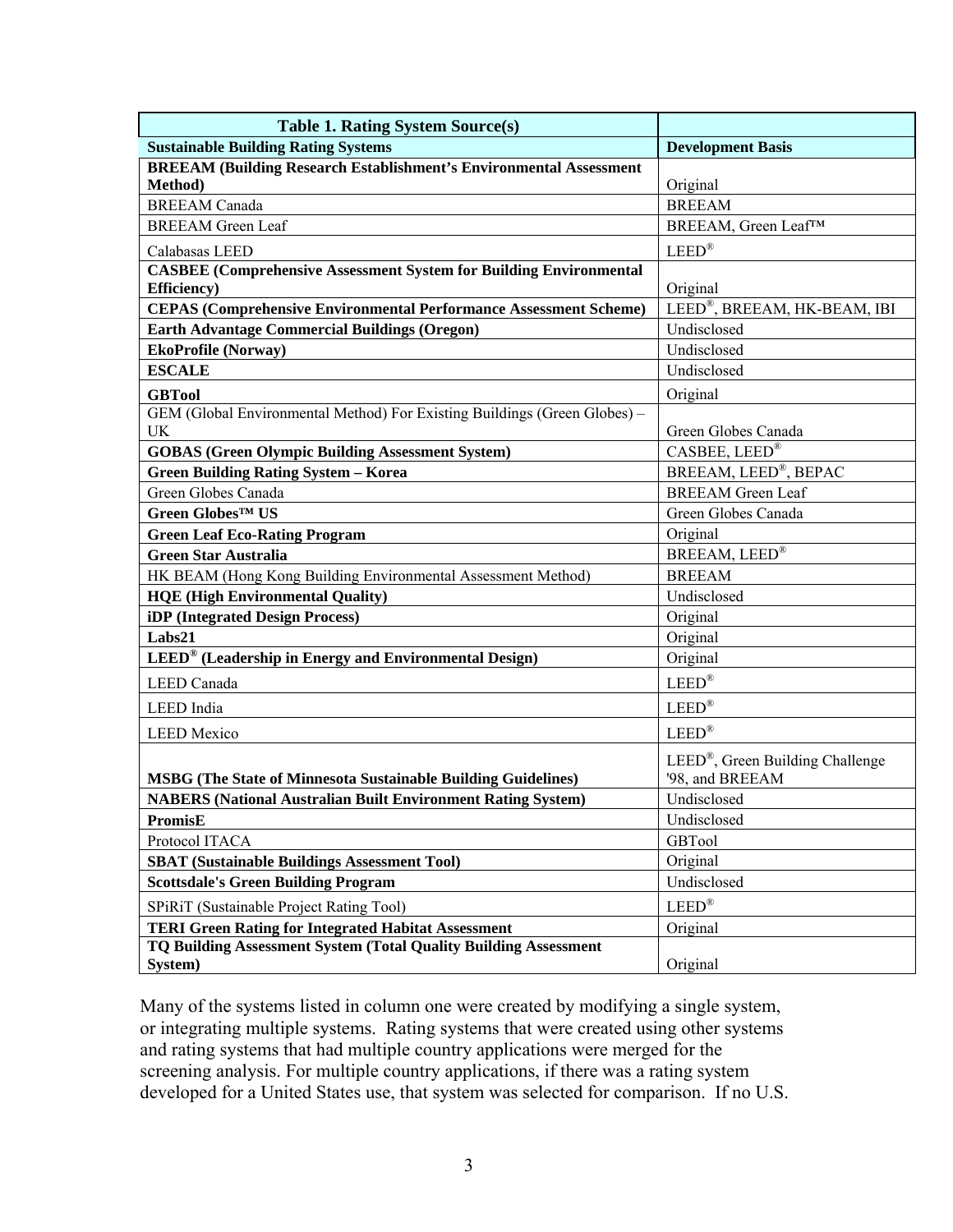system was available, systems from the United Kingdom or Canada were selected for comparison (when available). When these options were not available, the original system was selected for comparison. Systems where the basis was not apparent or where other groupings were not valid were considered separately. The rating systems highlighted in bold are the rating systems that were screened further. References used to research the rating systems identified in this document can be found in Appendix A.

### **III. Screening Analysis of Rating Systems**

As each of these rating systems was researched it became evident that many of them did not fit the sustainable building rating system needs of GSA. Therefore screening criteria were identified in order to concentrate the review on the systems that had the greatest potential of addressing GSA needs. The screening criteria include:

- Relevance: Does the rating system provide a "whole building evaluation" rather than an evaluation of an individual design feature?
- Measurable: Does the rating system use measurable characteristics to demonstrate the extent of sustainable design incorporated into the building?
- Applicability: Can the rating system be used on all of the types of commercial buildings that GSA builds or leases (e.g., offices, courthouses, and border stations)?
- Availability: Is the rating system easily adaptable to the U.S. market or currently available for use in the U.S. market?

As mentioned previously, there is also a list of sustainable building related tools that were eliminated prior to the screening analysis provided in Appendix B. For each of the unique sustainable building rating systems identified in Table 2, the screening analysis was performed. The results are shown in Table 2.

| <b>Key</b>          |                            |  |  |  |  |
|---------------------|----------------------------|--|--|--|--|
| Does Meet Criterion |                            |  |  |  |  |
|                     | Does Not Meet Criterion    |  |  |  |  |
| (blank)             | <b>Information Unknown</b> |  |  |  |  |

| <b>Table 2. Rating Systems Screening Criteria Scores</b>                                                          |  |  |  |  |  |  |  |
|-------------------------------------------------------------------------------------------------------------------|--|--|--|--|--|--|--|
| <b>Applicability</b><br><b>Measurable</b><br><b>Availability</b><br><b>Rating System Name</b><br><b>Relevance</b> |  |  |  |  |  |  |  |
| <b>BREEAM</b>                                                                                                     |  |  |  |  |  |  |  |
| <b>CASBEE</b>                                                                                                     |  |  |  |  |  |  |  |
| <b>CEPAS</b>                                                                                                      |  |  |  |  |  |  |  |
| Earth Advantage Commercial<br><b>Buildings</b>                                                                    |  |  |  |  |  |  |  |
| EkoProfile                                                                                                        |  |  |  |  |  |  |  |
| <b>ESCALE</b>                                                                                                     |  |  |  |  |  |  |  |
| <b>GBTool</b>                                                                                                     |  |  |  |  |  |  |  |
| <b>GOBAS</b>                                                                                                      |  |  |  |  |  |  |  |
| Green Building Rating System                                                                                      |  |  |  |  |  |  |  |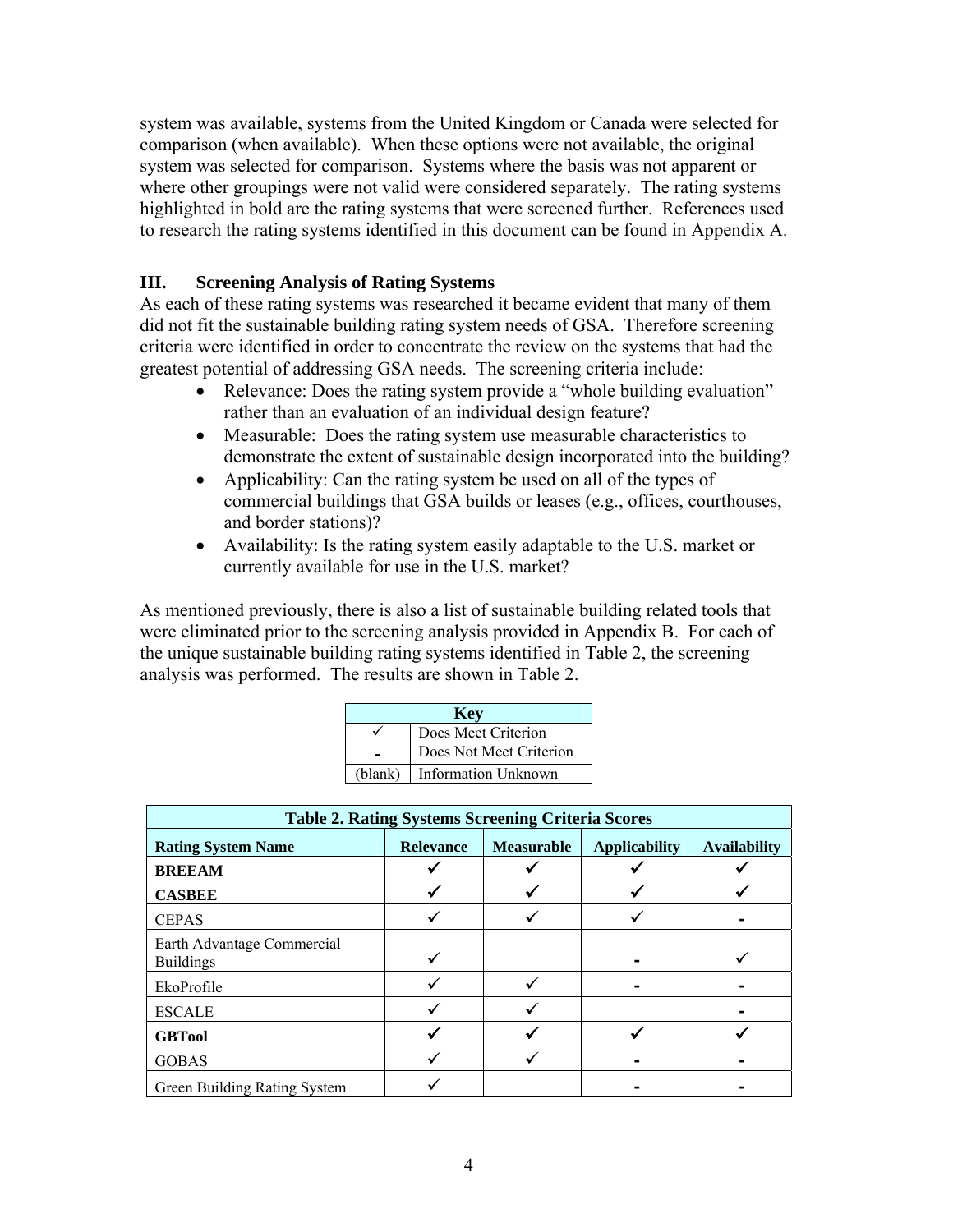| <b>Table 2. Rating Systems Screening Criteria Scores</b> |                  |            |                      |                     |  |  |
|----------------------------------------------------------|------------------|------------|----------------------|---------------------|--|--|
| <b>Rating System Name</b>                                | <b>Relevance</b> | Measurable | <b>Applicability</b> | <b>Availability</b> |  |  |
| Green GlobesTM US                                        |                  |            |                      |                     |  |  |
| Green Leaf™                                              |                  |            |                      |                     |  |  |
| Green Star                                               |                  | ✓          |                      |                     |  |  |
| <b>HQE</b>                                               |                  |            |                      |                     |  |  |
| iDP                                                      |                  |            |                      |                     |  |  |
| Labs21                                                   |                  |            |                      |                     |  |  |
| $LEED^{\circledR}$                                       |                  |            |                      |                     |  |  |
| <b>MSBG</b>                                              |                  |            |                      |                     |  |  |
| <b>NABERS</b>                                            |                  | ✓          |                      |                     |  |  |
| PromisE                                                  |                  |            |                      |                     |  |  |
| <b>SBAT</b>                                              |                  | ✓          |                      |                     |  |  |
| Scottsdale's Green Building<br>Program                   |                  |            |                      |                     |  |  |
| <b>TERI</b>                                              |                  |            |                      |                     |  |  |
| TQ Building Assessment System                            |                  |            |                      |                     |  |  |

Five sustainable building rating systems scored positively on all of the screening criteria (see Table 3). Each of the systems in Table 3 has been considered more thoroughly using the review criteria defined in Section V.

| Table 3. Applicable Rating Systems after Screening Criteria                    |  |  |  |  |
|--------------------------------------------------------------------------------|--|--|--|--|
| BREEAM (Building Research Establishment's Environmental Assessment Method)     |  |  |  |  |
| CASBEE (Comprehensive Assessment System for Building Environmental Efficiency) |  |  |  |  |
| <b>GBTool</b>                                                                  |  |  |  |  |
| Green Globes <sup>™</sup> US                                                   |  |  |  |  |
| LEED® (Leadership in Energy and Environmental Design)                          |  |  |  |  |

Only two of these systems have a U.S. specific version, Green Globes™ US and LEED®. Green Globes™ US was developed based on Green Globes Canada. The Green Globes™ US version is being used in the comparison since it has been developed specifically for this market. As for the other systems, BREEAM does not have a U.S. version but has been applied minimally in the U.S.; GBTool can be and has been applied to the U.S. market; and CASBEE is available in English and offers an additional comparison from an international perspective. For the rating systems that did not score positively on all of the screening criteria, many still held innovative approaches that may be of interest to GSA. Some of the systems, such as the Australian Green Star Environmental Rating System are developing modules that will broaden their applicability to GSA in the future, but were not ready for consideration in this review. A summary description of each of the ratings systems in Table 3 can be found in Section VI. A comparison based on the review criteria can be found in Section VII. For purposes of comparing the development and technical content of the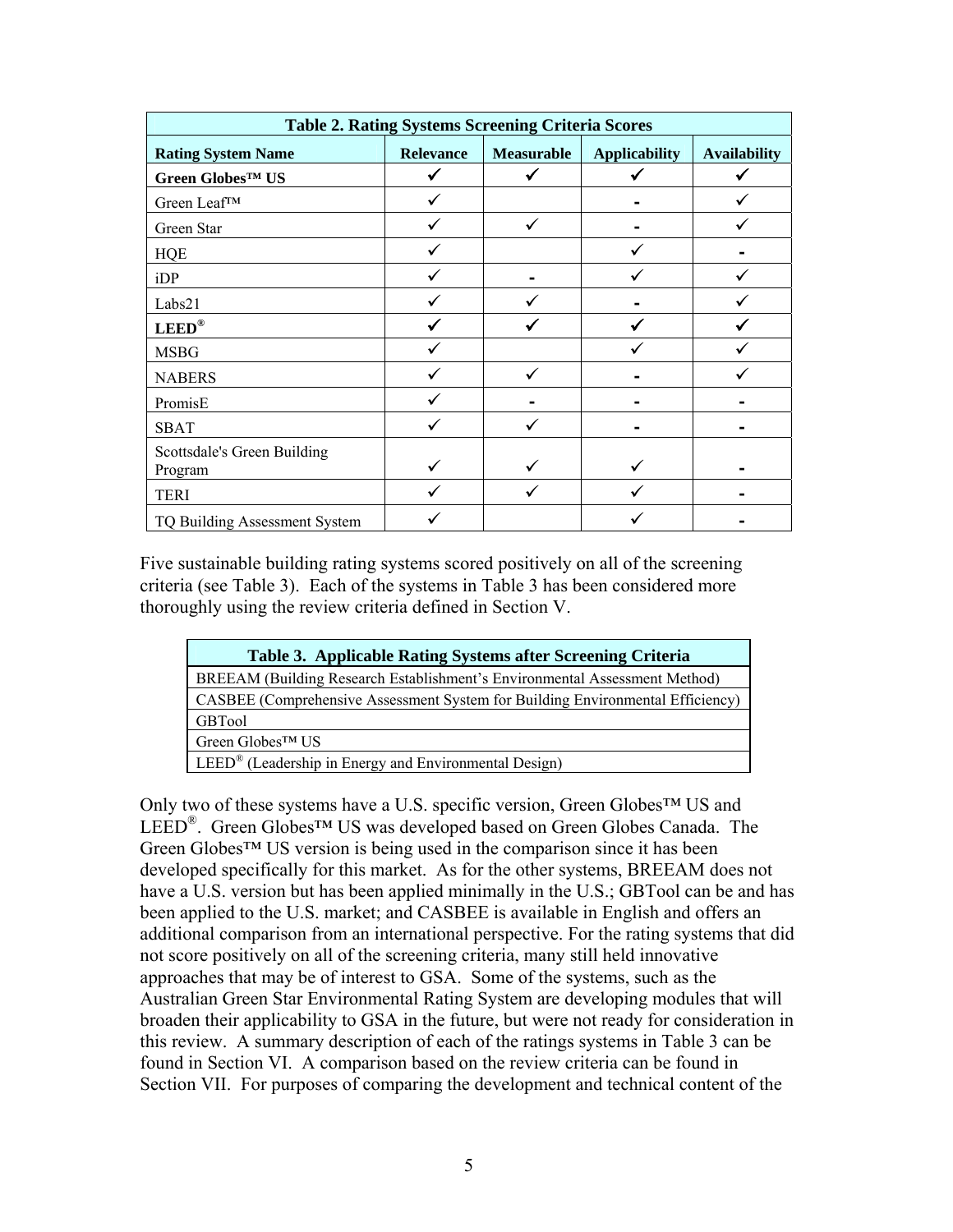rating systems, only the "new construction" versions of each rating system were used, unless otherwise noted.

### **IV. GSA Drivers for Sustainable Design and Use of a Rating System**

In order to establish review criteria for the rating systems that are consistent with GSA's drivers for applying a rating system, Federal regulatory drivers as well as agency and program goals related to the design and operation of sustainable buildings are identified and summarized in this section. Those drivers include:

- Federal Leadership in High Performance and Sustainable Buildings Memorandum of Understanding (January 2006)
- Energy Policy Act of 2005 (July 2005), Public Law 109-58
- Office of Management and Budget Circular No. A-11, Section 55, "Energy and Transportation Efficiency Management" (2002)
- Executive Order 13123, "Greening the Government through Efficient Energy Management" (June 1999)
- Executive Order 13101, "Greening the Government through Waste Prevention, Recycling, and Federal Acquisition" (September 1998)
- GSA Mission, Values, Priorities (Fiscal Year 2006 (FY06))
- GSA Sustainable Design Program Goals (FY06)

Other environmental laws applicable to the GSA include the National Environmental Policy Act (NEPA, 1969), the Clean Air Act (CAA, 1990), the Resource Conservation and Recovery Act (RCRA, 1976), Executive Order 13134 "Developing and Promoting Biobased Products and BioEnergy" (EO13134, 1999), and Executive Order 13148 "Greening the Government through Leadership and Environmental Management" (EO13148, 2000). These laws do not specifically mention sustainable design, but support the Agency's environmental ethic.

In January 2006, a Memorandum of Understanding was signed by 19 Federal agencies, including GSA. It states the Federal government commitment to "designing, locating, constructing, maintaining, and operating its facilities in an energy efficient and sustainable manner that strives to achieve a balance that will realize high standards of living, wider sharing of life's amenities, maximum attainable reuse and recycling of depletable resources, in an economically viable manner, consistent with Department and Agency missions." The use of "life cycle concepts, consensus-based standards, and performance measurement…" is encouraged, when appropriate.

The Energy Policy Act states that if life cycle cost effective, "sustainable design principles are applied to the siting, design, and construction of all new and replacement buildings" (Section 109. Federal Building Performance Standards, page 51) and each building project will "comply with third party certification standards for highperformance, sustainable buildings." The Energy Policy Act also sets the current energy efficiency goals for Federal agencies, previously stated in Executive Order 13123.

The Office of Management and Budget Circular A-11 Section 55 was established to document "funding requested for energy efficiency management as required by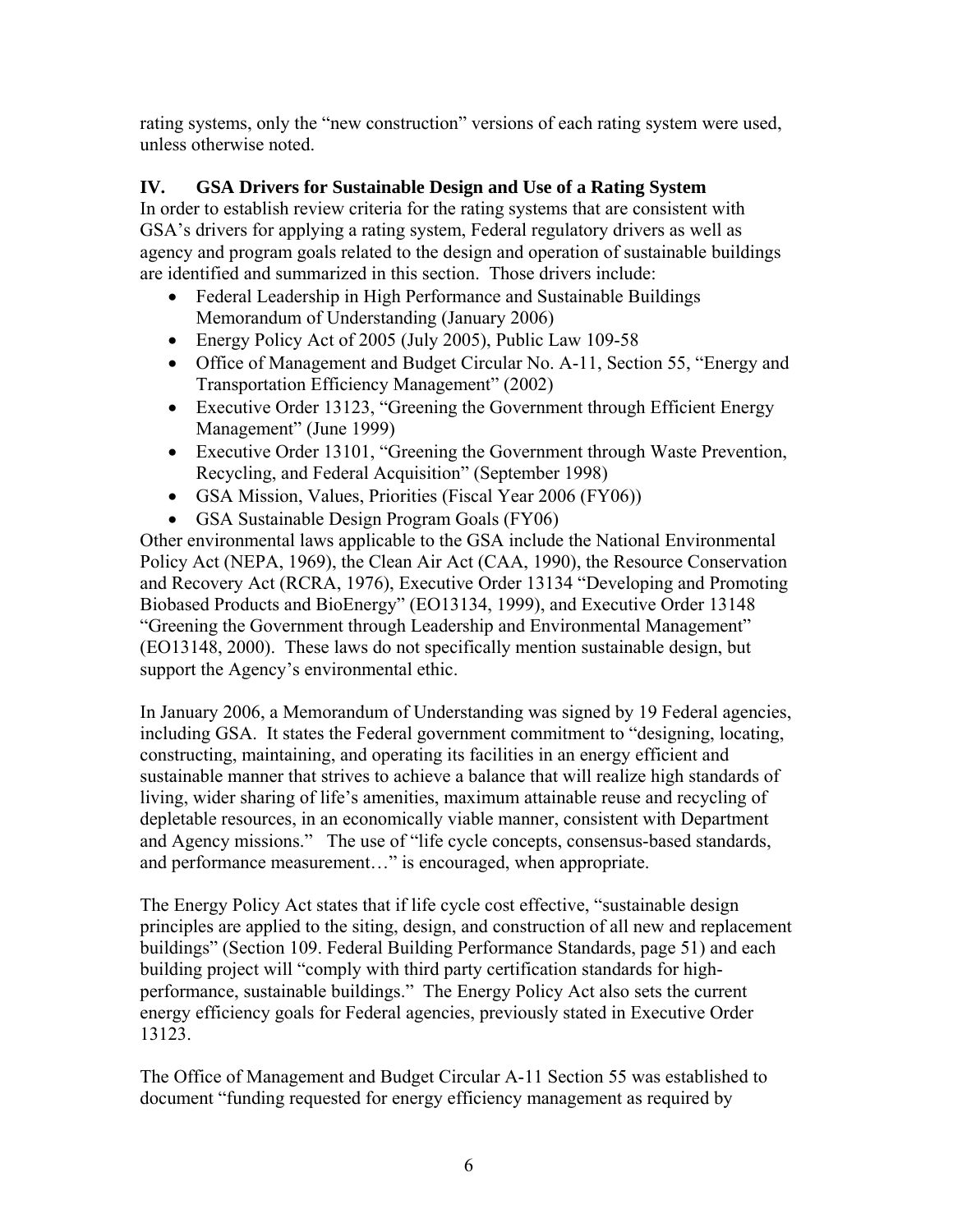Executive Order 13123…". In the guidance for completing the table for energy efficiency data it is recommended that a sustainable building rating system be used and it is stated that although sustainable design can be incorporated at no additional cost, if additional costs are incurred, they need to be reported.

Executive Order 13123 Section 403 (d) Sustainable Building Design, GSA and DOD were directed to "develop sustainable design principles [and apply those] principles to the siting, design, and construction of new facilities." Agencies are guided to "optimize life-cycle costs, pollution, and other environmental and energy costs associated with the construction, life-cycle operation, and decommissioning of the facility." The "sustainable design principles" were developed by GSA, DOD, and other Federal agencies and are included in the Sustainable section of the Whole Building Design Guide (WBDG). (WBDG, 1999 & 2006) The sustainable design principles, processes, management practices, and recommendations found on this webpage offer a centralized, objective resource for the comparative review of the rating systems. The principles are used later in the document when the technical content is compared, and include: optimizing site potential, optimizing energy use, protecting and conserving water, using environmentally preferable products, enhancing indoor environmental quality, and optimizing operational and maintenance practices. Also in Section 403 (e), it states that built-to-lease solicitations shall include sustainable design and development principles.

Executive Order 13101, in its section on Acquisition Planning (Section 401), guides material selection for building design projects to address the elimination of virgin material requirements, use of bio-based products, use of recovered materials, reuse of products, life cycle cost, recyclability, and the use of environmentally preferable products.

GSA is committed to designing, building, and operating high performance, sustainably designed buildings. This is clearly stated in the GSA facilities standards for the Public Buildings Service and is exemplified by the incorporation of sustainable design strategies throughout the document. As it applies to sustainable design and development, the GSA FY06 Mission, Values, Priorities state the Agency will have a "results orientation" providing the best value for customer agencies and taxpayers, while operating efficiently and maintaining a world class workplace. The Sustainable Design Program goals address the Agency's strategic goals by:

- Providing tools and guidance applicable to existing buildings to better incorporate sustainable design principles.
- Strengthening sustainable design and development contracting language within the leasing program and support the implementation of green leases.
- Being identified as a trusted sustainable design advisor for new design and construction projects in order to expand the success of GSA projects.
- Assisting with building performance metrics to demonstrate the value of high performance, sustainable buildings.
- Communicating approaches to create world class workplaces using integrated, sustainable design principles.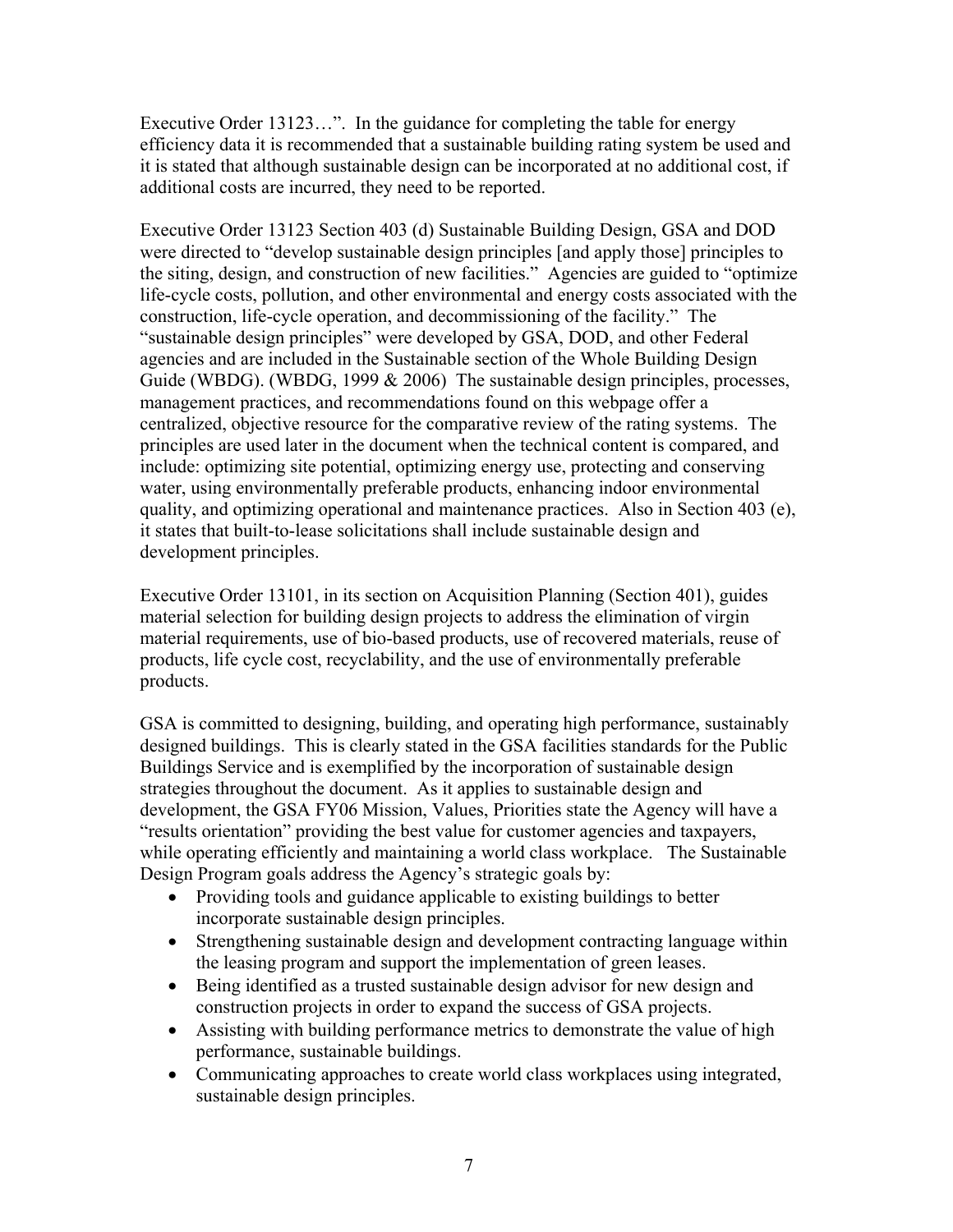• Continuing to be a sustainable design resource to other public entities.

These Federal regulatory and GSA drivers have prompted the need to evaluate building design and operation in a consistent, credible manner which can be documented and communicated clearly to a wide audience. Sustainable building rating systems are the current tool available in the market to meet these needs.

### **V. Review Criteria for Applicable Rating Systems**

The screening criteria used in Section III were used to focus the review on a set of potentially applicable sustainable building rating systems (Table 3). The review criteria defined in this section will be used to offer review information for each of the applicable ratings systems. Using the above Federal and GSA drivers for sustainable design, seven sustainable building rating system review criteria were identified (detailed definitions provided in Table 4):

- 1. Applicability for a rating system to address Executive Order 13123 guidance, the Energy Policy Act of 2005 and the GSA goals it needs to be usable on all of its project and building types.
- 2. Development for the rating system to be aligned with the Memorandum of Understanding, the use of life cycle concepts, consensus-based standards, and performance measurement is encouraged.
- 3. Usability for the rating system to be applied effectively for all of the GSA building types and projects, it needs to be relatively simple and practical to use.
- 4. System Maturity for the rating system to address the GSA goal of being a trusted advisor on sustainable design projects, the system needs to be dependable, have a proven track record, and be endorsed by respected organizations.
- 5. Technical Content for the rating system to address the Memorandum of Understanding, the Energy Policy Act, and Executive Order 13101, the system needs to address the primary areas of sustainable design – siting, energy use, water use, indoor environmental quality, and materials selection.
- 6. Measurability  $& \text{Verification} \text{for the rating system to address the Energy Policy}$ Act guidance to comply with third party certification standards and the GSA goal for assisting with performance metrics, the system needs to have a standardized, verifiable system for documenting sustainable design related performance.
- 7. Communicability for the rating system to address the GSA goal of being able to communicate their sustainable design approaches for creating world class workplaces in a corporate reporting style, the results needs to be versatile across building and project types, well-known by outside organizations, and easy to understand.

These criteria also contribute to the credibility of the rating system. It is critical to understand the basis of the rating systems in order to explain it to others and ensure the sustainable design environmental performance goals are being met when desired ratings are achieved. Other credibility considerations for sustainable building rating systems include measurements of environmental impacts, development and ownership by legitimate organizations, and having a proven track record of success. (Cole, 2001)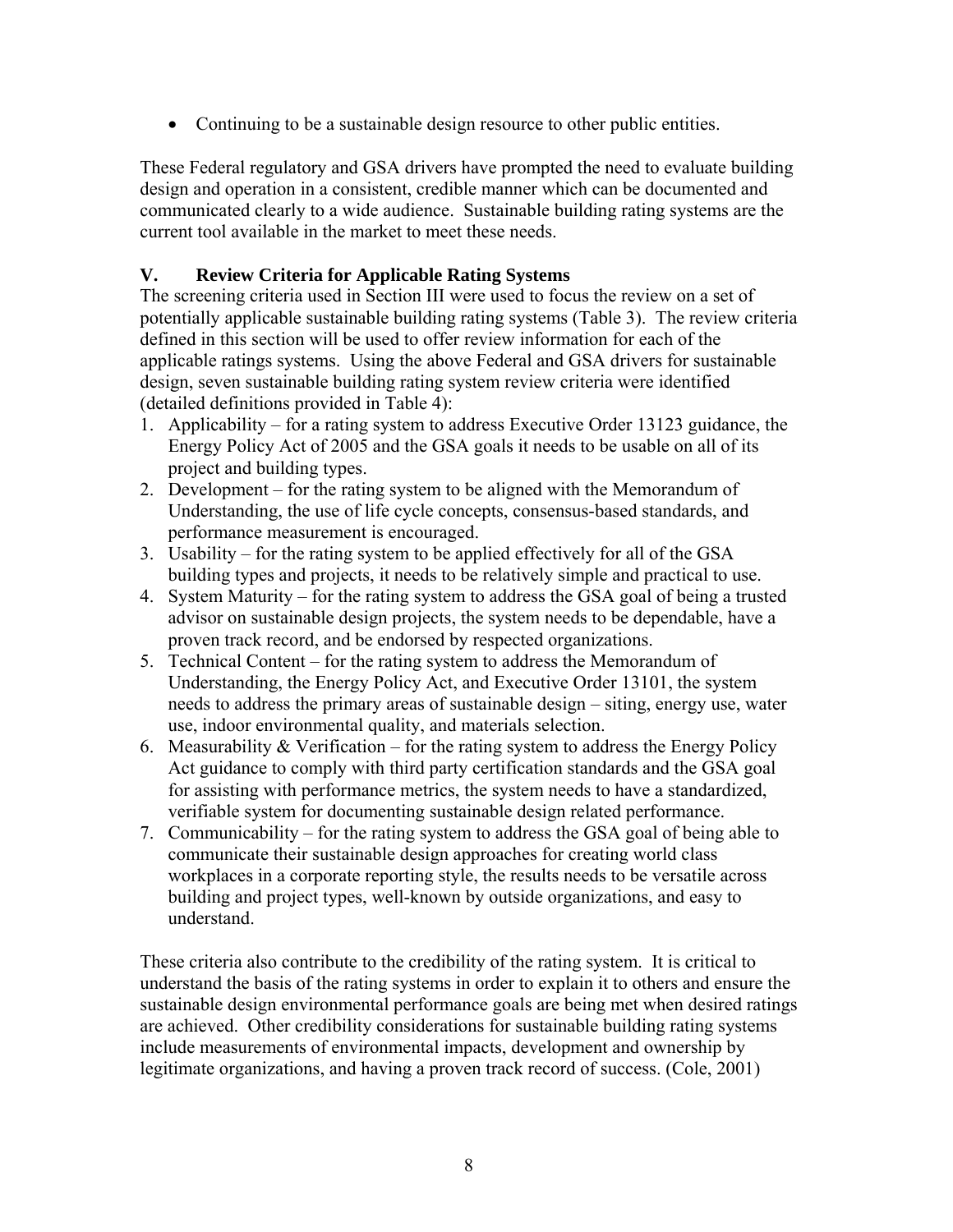| <b>Table 4. Review Criteria</b>                                                                                                                                                               |
|-----------------------------------------------------------------------------------------------------------------------------------------------------------------------------------------------|
| <b>Applicability</b>                                                                                                                                                                          |
| Type of Projects: Rating system can be used on all GSA project types, such as New Construction,                                                                                               |
| Major Renovations, Tenant Build-Out (leases), and Operations & Maintenance.                                                                                                                   |
| Type of Buildings: Rating system can be used on all GSA building types, such as Office Buildings,                                                                                             |
| Courthouses, and Border Stations.                                                                                                                                                             |
| Development                                                                                                                                                                                   |
| System Management: Identify the level of involvement in the development, funding, and                                                                                                         |
| management of the rating system by Government, Private Industry, Non-Governmental                                                                                                             |
| Organizations, and others.                                                                                                                                                                    |
| Development Approach: Identify if system was developed using a consensus-based approach, life                                                                                                 |
| cycle analysis, expert opinion approach, or other.                                                                                                                                            |
| Openness of Operations: Ability to gather information on the rating system membership and                                                                                                     |
| represented organizations.                                                                                                                                                                    |
| Transparency of Rating System: Ability to access relevant information either from the internet or                                                                                             |
| other sources.                                                                                                                                                                                |
| <b>Usability</b>                                                                                                                                                                              |
| Cost: Identify the cost of using a system, including cost for use or rating system materials, cost of                                                                                         |
| project registration, fees associated with certification, and time typically needed to complete an                                                                                            |
| application.                                                                                                                                                                                  |
| Ease of Use: Complexity of the tools and technical knowledge needed to complete rating system                                                                                                 |
| process, especially for the optimization of energy use, environmentally preferable products use, and                                                                                          |
| indoor environmental quality enhancement.                                                                                                                                                     |
| Product support: Availability and responsiveness of direct requests for assistance, availability of                                                                                           |
| training, and usability of information available on the website, through case studies, documented                                                                                             |
| inquiries, and frequently asked questions.                                                                                                                                                    |
| <b>System Maturity</b>                                                                                                                                                                        |
| System Age: Identify when the rating system was developed, first used, first available for public use,                                                                                        |
| and when the most recent revision was completed.                                                                                                                                              |
| Number of Buildings: Identify the number of buildings participating in the rating system and the                                                                                              |
| number of buildings that have completed the process for denotation as a green building.<br>Stability of system: Identify the processes that allow for full implementation of a rating system, |
| including development, testing, and review process, systems for upgrades, process for modifications,                                                                                          |
| and expected frequency of modifications.                                                                                                                                                      |
| <b>Technical Content</b>                                                                                                                                                                      |
| Relevance to Sustainability: Representative of sustainable design needs of the Federal government                                                                                             |
| as identified in the Whole Building Design Guide.                                                                                                                                             |
| Thoroughness: Detailed review of how rating system addresses key sustainable design                                                                                                           |
| characteristics such as optimizing Energy Use, using Environmentally Preferable Products, and                                                                                                 |
| enhancing Indoor Environmental Quality (IEQ).                                                                                                                                                 |
| Measurement comparison: Identify the mechanism used as the baseline for comparison, such as                                                                                                   |
| industry benchmark or checklist.                                                                                                                                                              |
| <b>Measurability &amp; Verification</b>                                                                                                                                                       |
| Standardization: Established collection procedures exist.                                                                                                                                     |
| Quantification: Numeric measurements facilitate absolute and relative performance evaluation.                                                                                                 |
| Certification/Verification Process: Define system for verifying sustainable design practices for a                                                                                            |
| particular application, including who evaluates the application and at what level of detail do they                                                                                           |
| review the applications.                                                                                                                                                                      |
| Documentation: Identify what type of documentation is necessary and at what stages of the project                                                                                             |
| the information is collected.                                                                                                                                                                 |
| Verifiable/Defendable: Provide documentation of the actual state of the building with respect to the                                                                                          |
| rating system evaluation; include costs and benefits of using the rating system.                                                                                                              |
| Communicability                                                                                                                                                                               |
| Clarity: Well-defined, easily communicated, and clearly understood among multiple parties.                                                                                                    |
| Versatility: Number of systems that use it as its basis for development or comparison.                                                                                                        |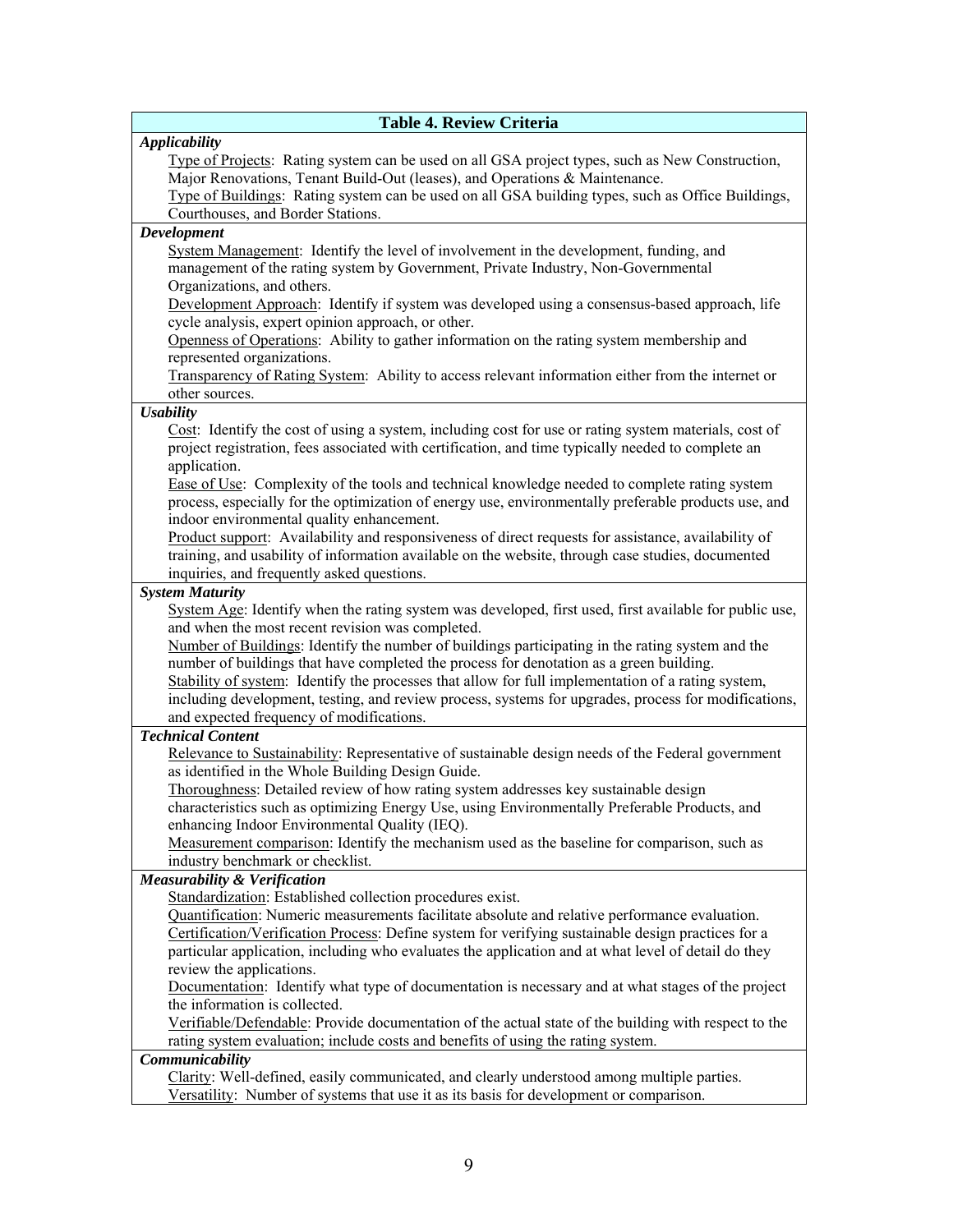**Table 4. Review Criteria**  Comparability: Amenable to normalization for comparisons over varying building types, locations, years, or different sustainable design characteristics. Results Usability: Usability of rating system documentation for communicating the accomplishments of the building project.

Where available, information on each of these review criteria was collected for the five rating systems being compared in this document.

# **VI. Rating System Summaries**

Summaries of these five sustainable building rating systems and visual examples of their output are offered in alphabetical order in this section.

# **BREEAM**

BREEAM (Building Research Establishment's Environmental Assessment Method) was developed in the United Kingdom in 1990 and is the building environmental assessment method with the longest track record. BREEAM covers a range of building types including: offices, homes, industrial units, retail units, and schools. Other building types can be assessed using Bespoke BREEAM ("bespoke" is another word for custom-made). When a building is assessed, points are awarded for each criterion and the points are added for a total score. The overall building performance is awarded a "Pass", "Good", "Very Good" or "Excellent" rating based on the score.

BREEAM major categories of criteria for Design and Procurement include the following:

- Management (commissioning, monitoring, waste recycling, pollution minimization, materials minimization)
- Health & Wellbeing (adequate ventilation, humidification, lighting, thermal comfort)
- Energy (sub-metering, efficiency and  $CO<sub>2</sub>$  impact of systems)
- Transport (emissions, alternate transport facilities)
- Water (consumption reduction, metering, leak detection)
- Materials (asbestos mitigation, recycling facilities, reuse of structures, facade or materials, use of crushed aggregate and sustainable timber)
- Land Use (previously used land, use of remediated contaminated land)
- Ecology (land with low ecological value or minimal change in value, maintaining major ecological systems on the land, minimization of biodiversity impacts)
- Pollution (leak detection systems, on-site treatment, local or renewable energy sources, light pollution design, avoid use of ozone depleting and global warming substances)

The figures below show sample reporting and certification pages found on-line for a BREEAM example. References consulted for this review of BREEAM included: AggRegain, 2006a-c; BREEAM, 2006; BRE Ltd., 2006; Cole, 2001; FABER MAUNSELL, 2006; Federation of Master Builders, 1999; Peter & Somervell, 2004; and LACC, 2005.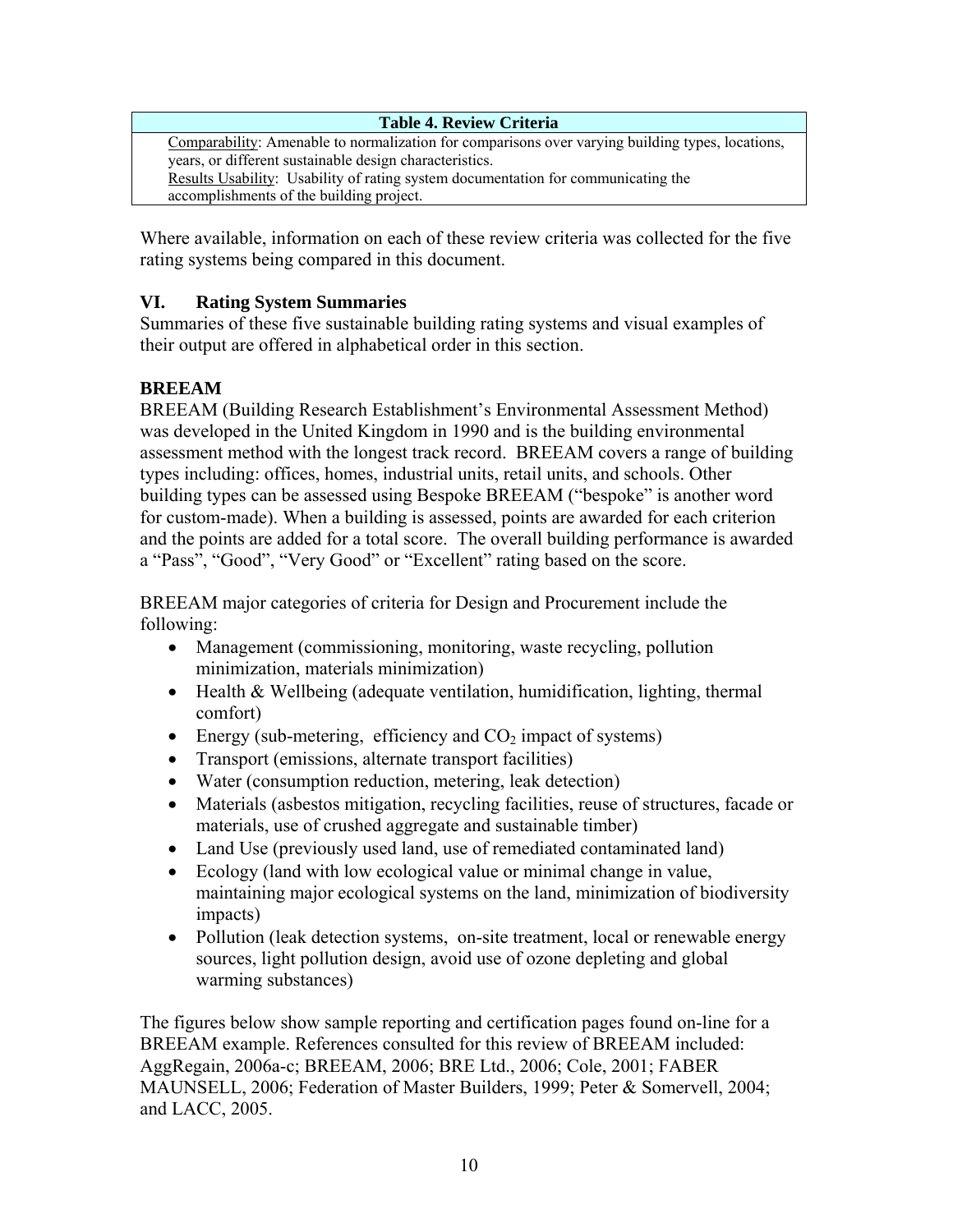#### BREEAM Offices 2005 - Design & Procurement Assessment tool

**Design Stage Assessment Results** 

**BREEAM Rating: Example 1** 

Good

|                                  | <b>Core &amp; Design &amp; Procurement Credit Allocation Table</b> |                  |                 |                                              |                                          |
|----------------------------------|--------------------------------------------------------------------|------------------|-----------------|----------------------------------------------|------------------------------------------|
| <b>Overall Credit Allocation</b> | Env<br>Weighting                                                   | <b>Available</b> | <b>Achleved</b> | Percentage<br>section<br>credits<br>achieved | <b>Overall</b><br>Weighted<br>Percentage |
| <b>Management</b>                | 15%                                                                | 10               | 5               | 50.00%                                       | 7.50%                                    |
| <b>Health &amp; Wellbeing</b>    | 15%                                                                | 15               | 8               | 53.33%                                       | 8.00%                                    |
| Energy                           |                                                                    | 17               | $\mathbf{a}$    | 52.94%                                       |                                          |
| <b>Transport</b>                 |                                                                    | 14               | 7               | 50.00%                                       |                                          |
| <b>Energy &amp; Transport</b>    | 25%                                                                | 31               | 16              | 51.61%                                       | 12.90%                                   |
| Water                            | 5%                                                                 | 6                | 4               | 66.67%                                       | 3.33%                                    |
| <b>Materials</b>                 | 10%                                                                | 12               | 4               | 33.33%                                       | 3.33%                                    |
| <b>Land Use &amp; Ecology</b>    | 15%                                                                | 11               | 6               | 54.55%                                       | 8.18%                                    |
| Pollution                        | 15%                                                                | 12               | 6               | 50.00%                                       | 2.50%                                    |



### **CASBEE**

CASBEE (Comprehensive Assessment System for Building Environmental Efficiency) was developed in Japan, beginning in 2001. The family of assessment tools is based on the building's life cycle: pre-design, new construction, existing buildings, and renovation. CASBEE presents a new concept for assessment that distinguishes environmental load from quality of building performance. By relating these two factors, CASBEE results are presented as a measure of eco-efficiency or BEE (Building Environmental Efficiency). Results are plotted on a graph, with environmental load on one axis and quality on the other – the best buildings will fall in the section representing lowest environmental load and highest quality. Each criterion is scored from level 1 to level 5, with level 1 defined as meeting minimum requirements, level 3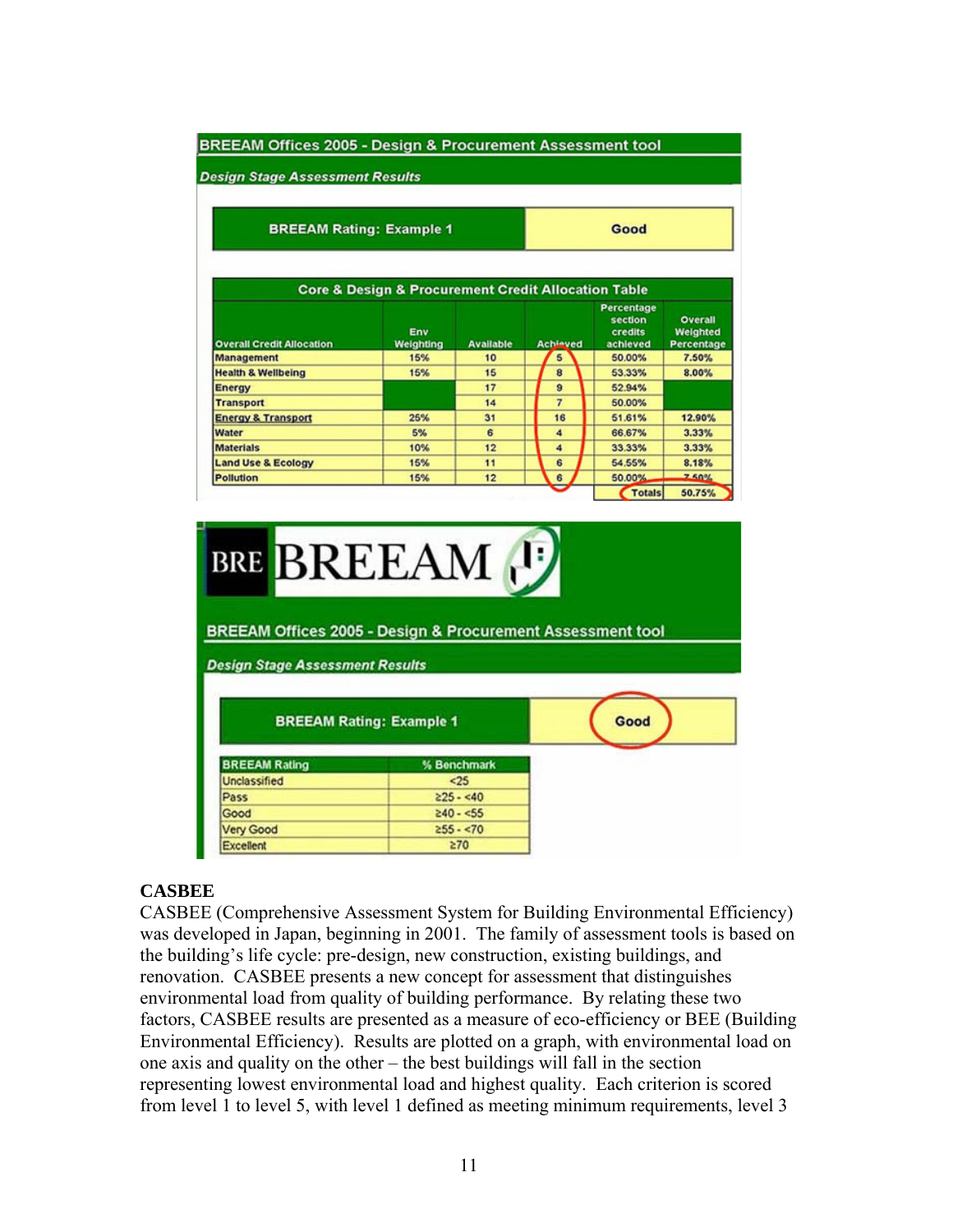defined as meeting typical technical and social levels at the time of the assessment, and level 5 representing a high level of achievement. The CASBEE Technical Manual presents detailed definitions of each level for each criterion and includes reference material and calculation tools where needed.

CASBEE major categories of criteria include the following: Building Environmental Quality and Performance

- Indoor environment (noise and acoustics, thermal comfort, lighting and illumination, and air quality)
- Quality of services (functionality and usability, amenities, durability and reliability, flexibility and adaptability)
- Outdoor environment on site (preservation and creation of biotope, townscape and landscape, and outdoor amenities)

Building Environmental Loadings

- Energy (thermal load, use of natural energy, efficiency of systems, and efficient operations)
- Resources and materials (water conservation, recycled materials, sustainably harvested timber, materials with low health risks,
- Reuse and reusability, and avoidance of CFCs and halons)
- Off-site environment (air pollution, noise and vibration, odor, sunlight obstruction, light pollution, heat island effect, and local on local infrastructure)

Below is an example of CASBEE reporting documentation. References consulted for this review of CASBEE included: PC IBEC, 2006; CASBEE, 2004; CASBEE, 2006; JSBC, 2005; Murakami, 2003; CASBEE brochure; and HK Buildings Department, 2005.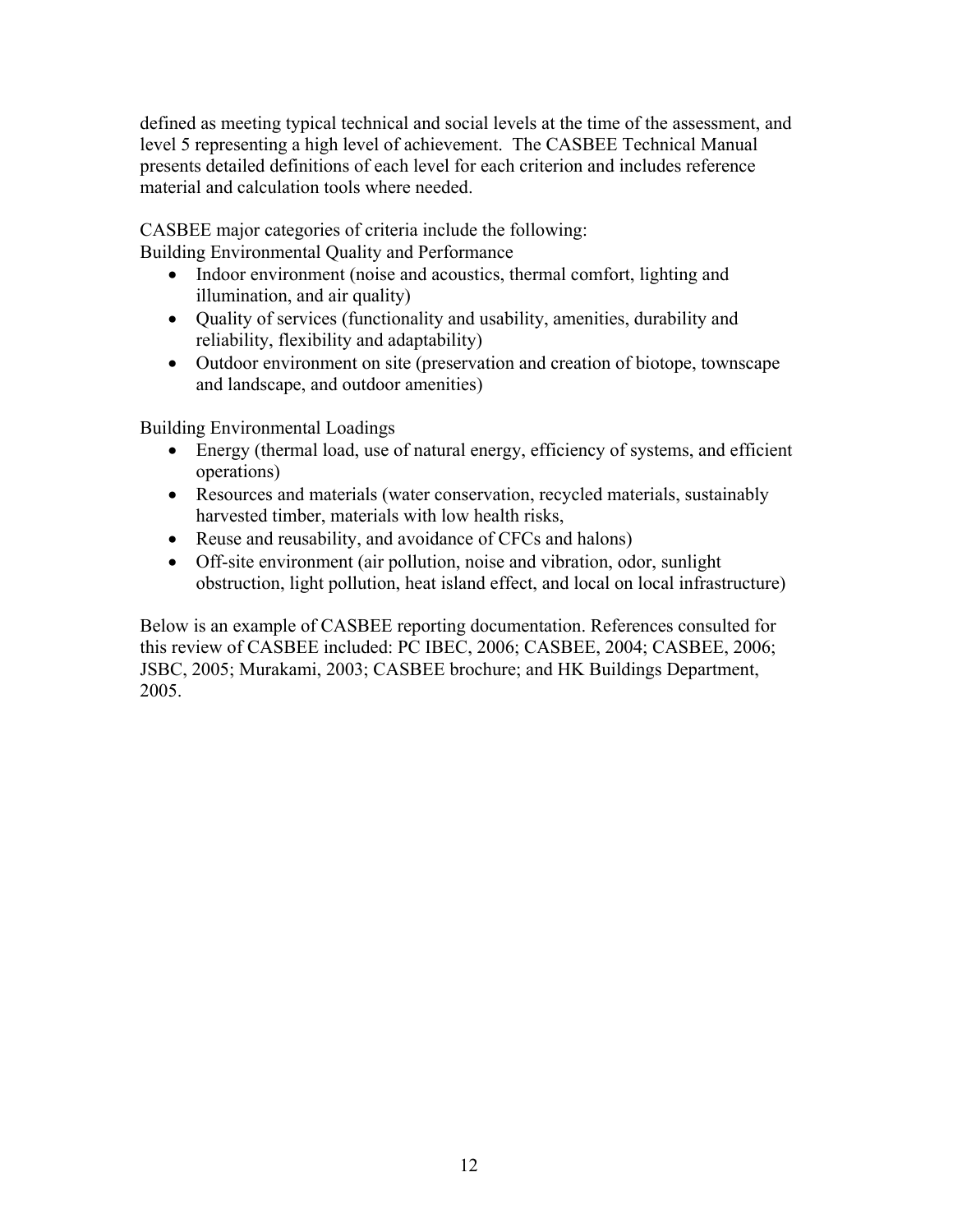

#### **GBTool**

GBTool was developed by the International Framework Committee for the Green Building Challenge, an international project that has involved more than 25 countries since 1998. GBTool is designed to be adapted by sponsors to reflect regional conditions and context. It includes criteria in categories such as Site Selection, Project Planning and Development; Environmental Loadings; Energy and Resource Consumption; Indoor Environmental Quality; Functionality; Long-Term Performance; and Social and Economic Aspects. Criteria are assessed using scales that are based on local benchmarks of "typical" practice; buildings can score -1 if below typical practice or from +1 to +5, representing good to very high performance. All criteria must be scored, thus providing a complete assessment of the building. Both benchmarks of typical practice and weightings of criteria are established by the sponsoring organization to represent national, regional, or local codes, practice, context, conditions, and priorities. GBTool has evolved over time as it has been tested by participating countries and results have been presented at a series of international conferences. Originally addressing only an as-designed assessment, GBTool is developing versions to address pre-design, design, as built, and operations. The tool itself comprises two spreadsheets, one for data entry (to be completed by the project team) and one for establishing weights and benchmarks and completing the assessment (to be completed by third party sponsors or assessors).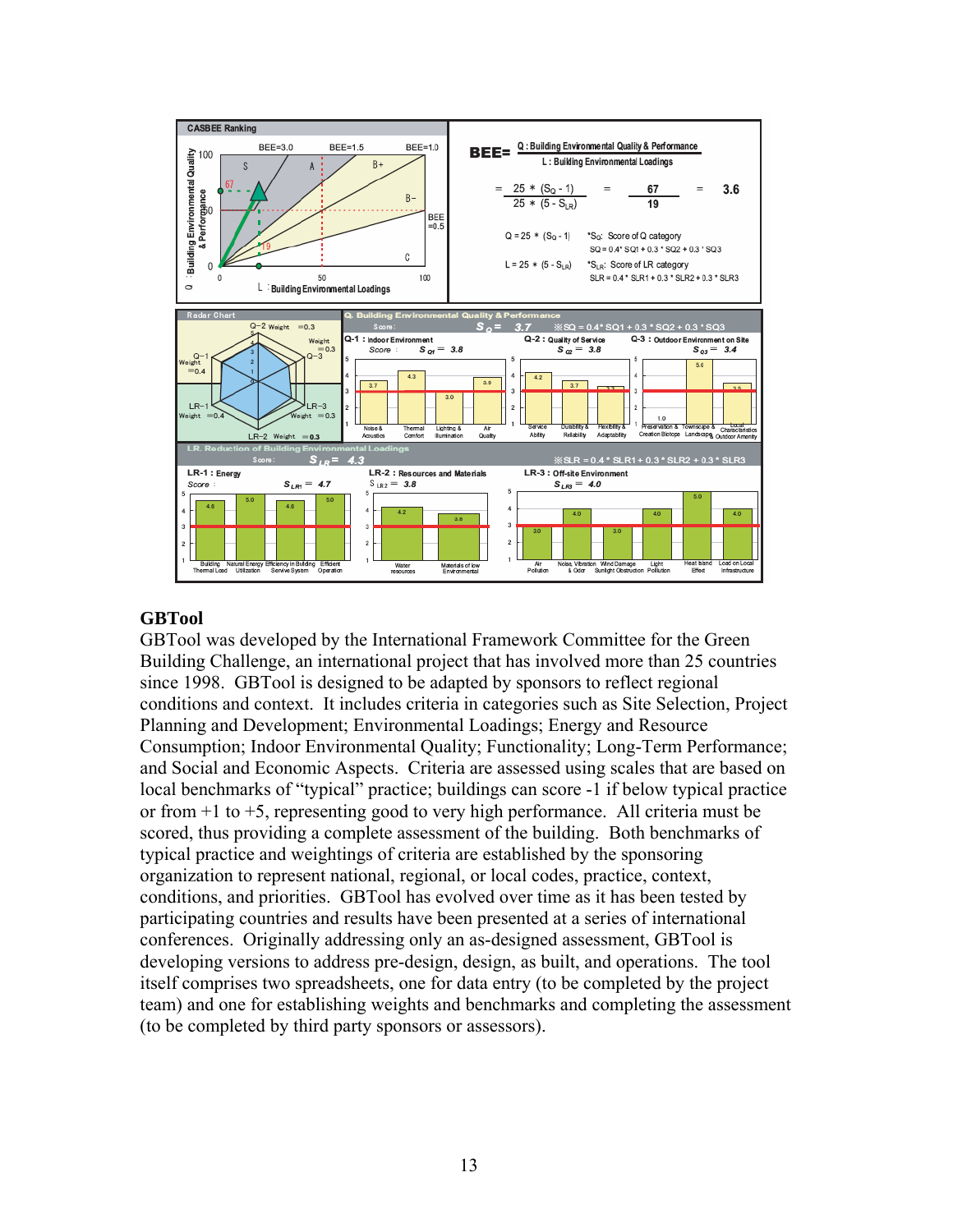GBTool major categories of criteria include the following:

- Energy consumption is assessed through total use of non-renewable energy (embodied and operational), electrical peak demand for operations, use of renewable energy, and commissioning.
- Resource consumption is assessed through materials use (salvaged, recycled, bio-based and sustainably harvested, locally produced, designed for disassembly, re-use, or recycling) and water use for irrigation, building systems, and occupant use.
- Environmental loadings include greenhouse gas emissions, other atmospheric emissions, solid wastes, stormwater, wastewater, site impacts, and other local and regional impacts.
- Indoor environmental quality is assessed through indoor air quality, ventilation, temperature and relative humidity, daylight and illumination, and noise and acoustics.
- Other criteria include selection of appropriate site (in terms of land use, brownfields, access to transportation and amenities), project planning, urban design (density, mixed uses, compatibility, native plantings, and wildlife corridors), building controls, flexibility and adaptability, maintenance of operating performance, and a few social and economic measures.

Below is an example of GBTool documentation. References consulted for this review of GBTool included: PC GBTool, 2006; GBTool 1998, 2000, 2002, 2005; Todd, et al, 2001; GBC 1998; and SB, 2000, 2002, 2005.

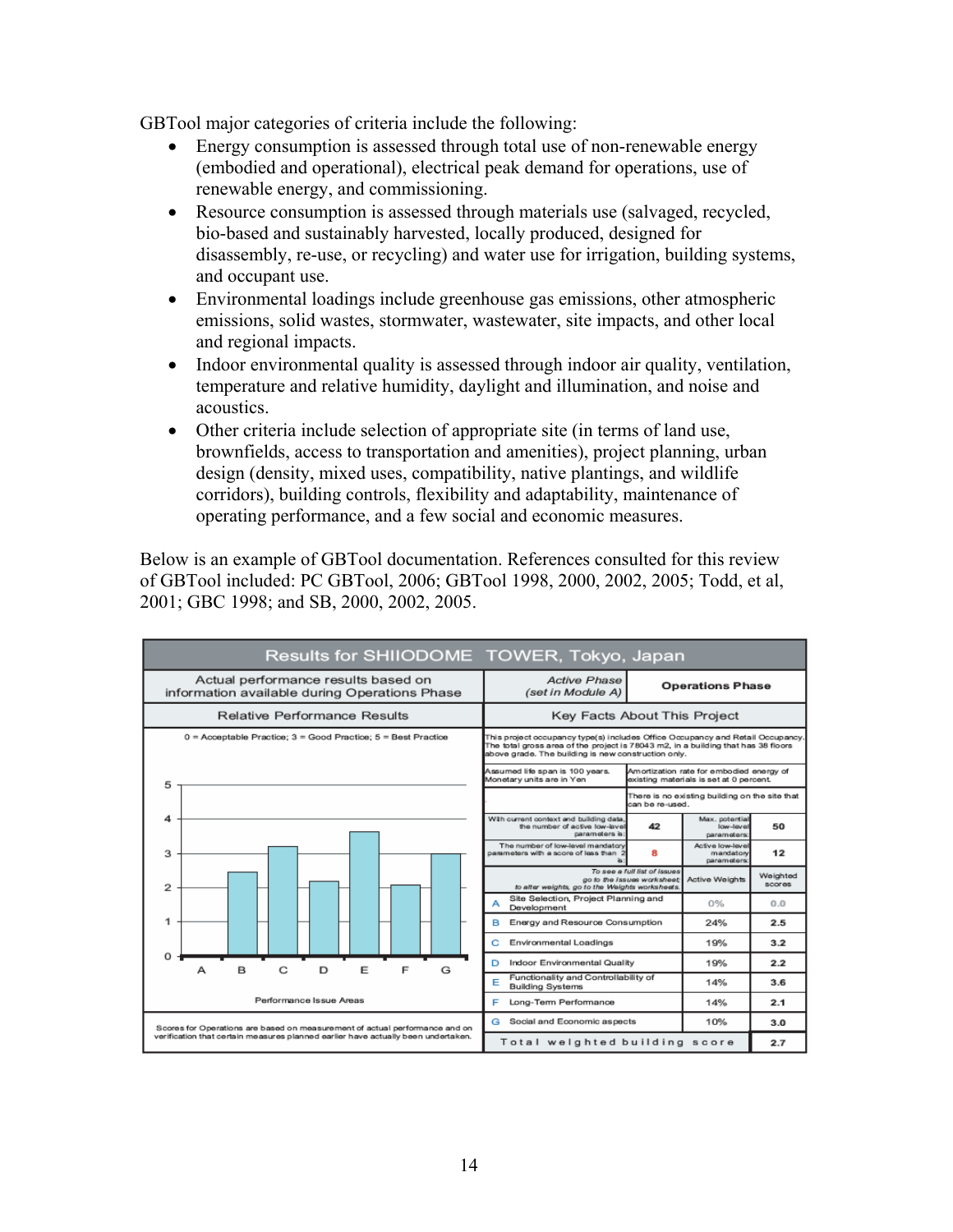### **Green Globes™ US**

Green Globes™ US was adapted from the Green Globes Canada rating system in 2004. Green Globes Canada was developed as a web-based version of the combination of BREEAM Canada and Green Leaf. The development of Green Globes™ US is funded by The Green Building Initiative. The Green Globes™ US system is an on-line tool designed for use by architects and builders for any size commercial building. The preliminary assessment occurs after conceptual design and the final assessment occurs after the construction documentation stage. Green Globes allows its users to evaluate their systems based on the amount of applicable available points, having the option of "not applicable" in some categories. Projects that are third-party verified and have achieved over 35% of the points can earn a rating of 1 to 4 Green Globes. Unless otherwise noted, this review used the text form of Green Globes™ US Version 1.0 (April 2006 release). Version 0 was the text form version available when this review began, and as of May 2006, Version 0 is the only version available for on-line interactive use. During the rating system review, there was a period of time (approximately 6 weeks) when no text form of a rating system was available on-line.

Green Globes major categories of criteria include the following:

- Project Management (integrated design, environmental purchasing, commissioning, emergency response plan)
- Site (site development area, reduce ecological impacts, enhancement of watershed features, site ecology improvement)
- Energy (energy consumption, energy demand minimization, "right sized" energy-efficient systems, renewable sources of energy, energy-efficient transportation)
- Water (flow and flush fixtures, water-conserving features, reduce off-site treatment of water)
- Indoor Environment (effective ventilation systems, source control of indoor pollutants, lighting design and integration of lighting systems, thermal comfort, acoustic comfort)
- Resource, Building Materials and Solid Waste (materials with low environmental impact, minimized consumption and depletion of material resources, re-use of existing structures; building durability, adaptability and disassembly; and reduction, re-use and recycling of waste)

Below is an example of Green Globes Version 0 documentation found on-line of a Canadian building. References consulted for this review of Green Globes included: PC GBI, 2006; ECD, 2002; ED+C, 2005; GBI, 2006a-c; Green Globes a-b; and Issaquah Highlands, 2006.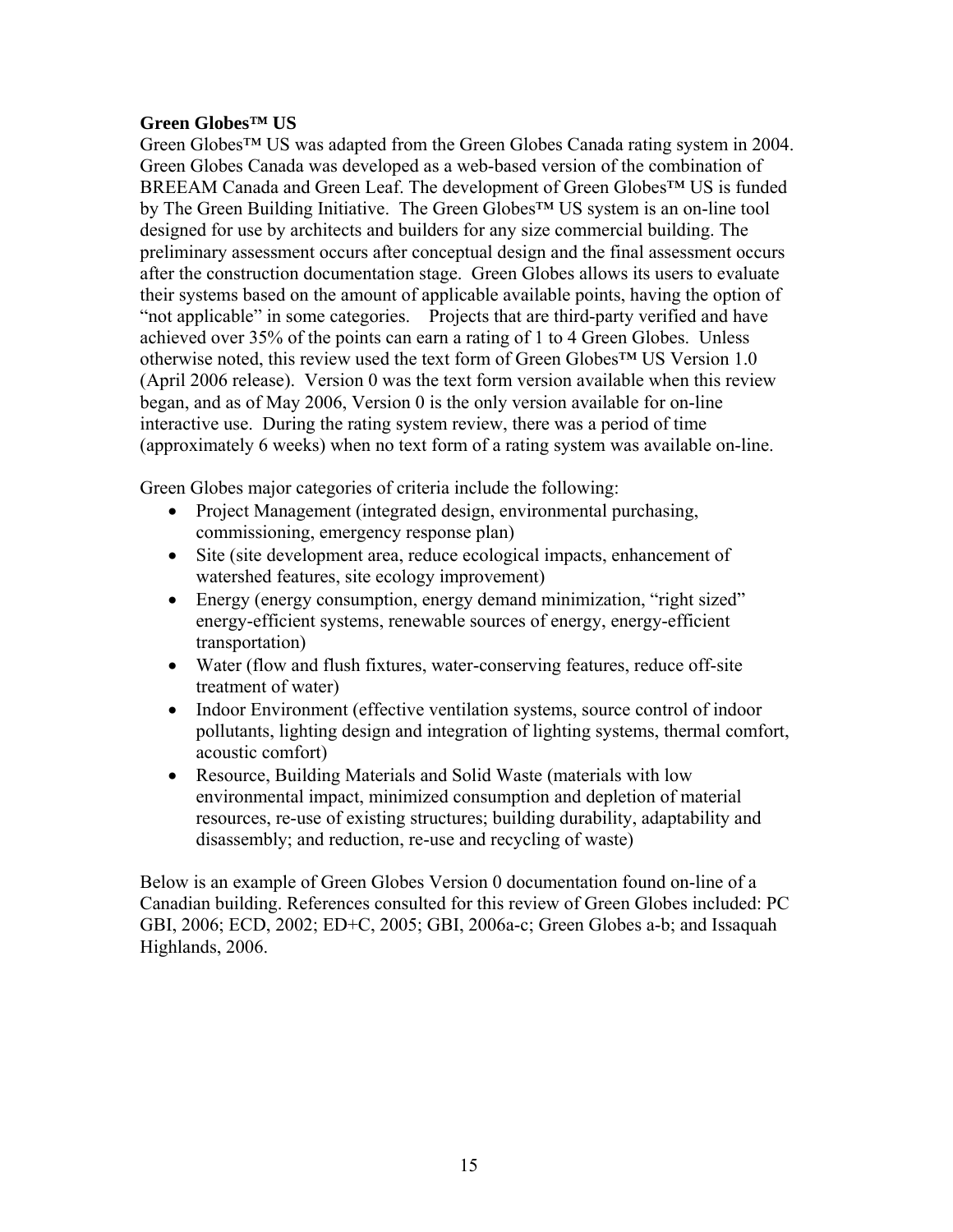

### **LEED®**

LEED® (Leadership in Energy and Environmental Design) was developed and piloted in the U.S. in 1998 as a consensus-based building rating system based on the use of existing building technology. The development of  $LEED^{\circledR}$  has been through the U.S. Green Building Council member committees. The rating system addresses specific environmental building related impacts using a whole building environmental performance approach. In addition to LEED-NC (for new construction and major renovations), there are versions for existing buildings, commercial interiors, core and shell, homes, and neighborhood development. There are also application guides that can be used to increase the applicability and flexibility of  $LEED^{\mathcal{R}}$  (e.g., multiple buildings and campuses, schools, health care, laboratories, lodging, and retail (pilot)). Unless otherwise noted, this review used LEED-NC Version 2.2. The LEED Reference Guide presents detailed information on how to achieve the credits within the following major categories:

• Sustainable Sites (construction related pollution prevention, site development impacts, transportation alternatives, stormwater management, heat island effect, and light pollution)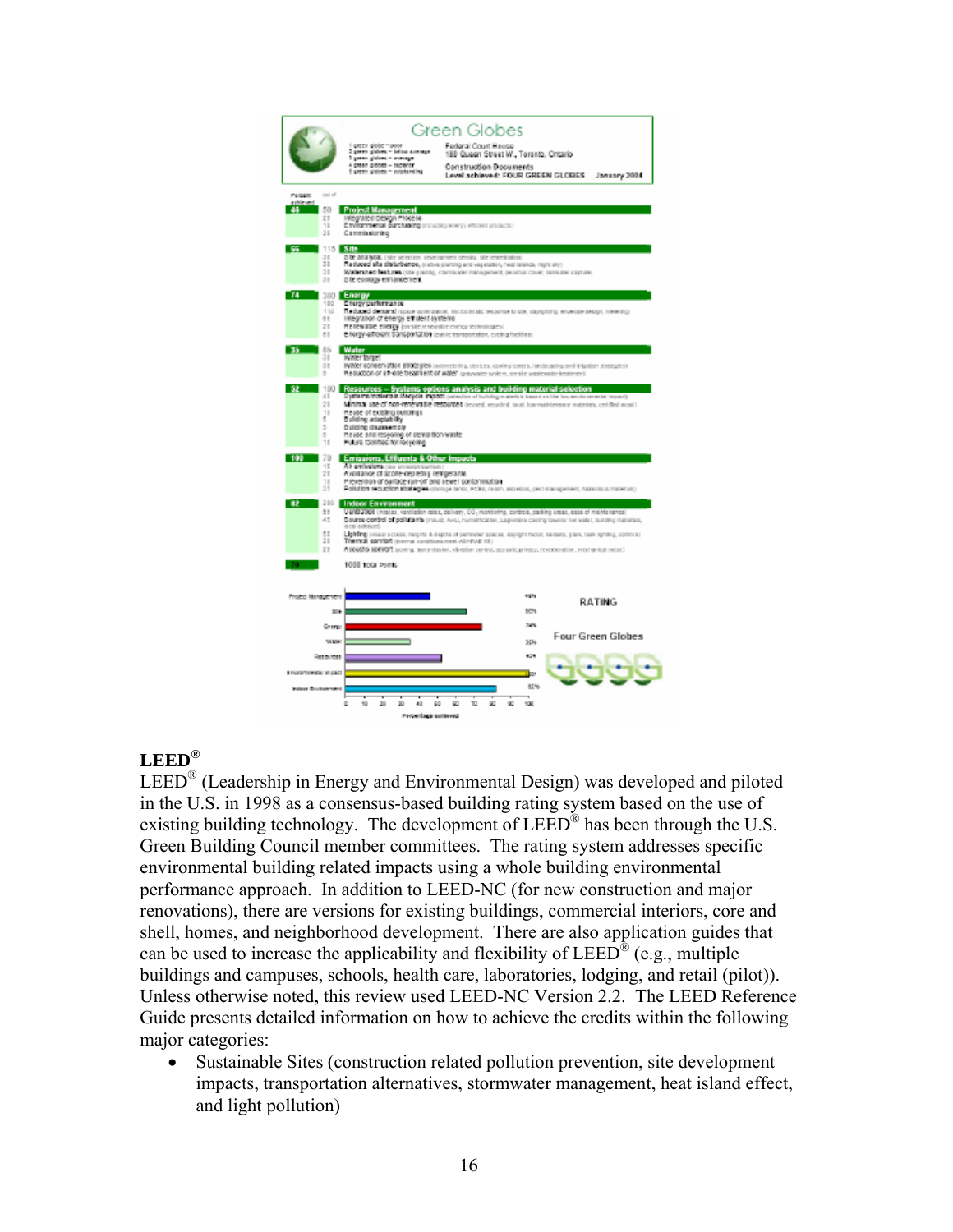- Water Efficiency (landscaping water use reduction, indoor water use reduction, and wastewater strategies)
- Energy and Atmosphere (commissioning, whole building energy performance optimization, refrigerant management, renewable energy use, and measurement and verification)
- Materials and Resources (recycling collection locations, building reuse, construction waste management, and the purchase of regionally manufactured materials, materials with recycled content, rapidly renewable materials, salvaged materials, and sustainably forested wood products)
- Indoor Environmental Quality (environmental tobacco smoke control, outdoor air delivery monitoring, increased ventilation, construction indoor air quality, use low emitting materials, source control, and controllability of thermal and lighting systems)
- Innovation and Design Process (LEED<sup>®</sup> accredited professional, and innovative strategies for sustainable design)

Below is an example of LEED® Version 2.0 documentation found on-line. References consulted for this review of LEED® included: PC USGBC, 2006; USGBC, 2004; USGBC, 2005; Lewis, Miranda, 2002; Scheuer, Keoleian, 2002; and USGBC, 2006.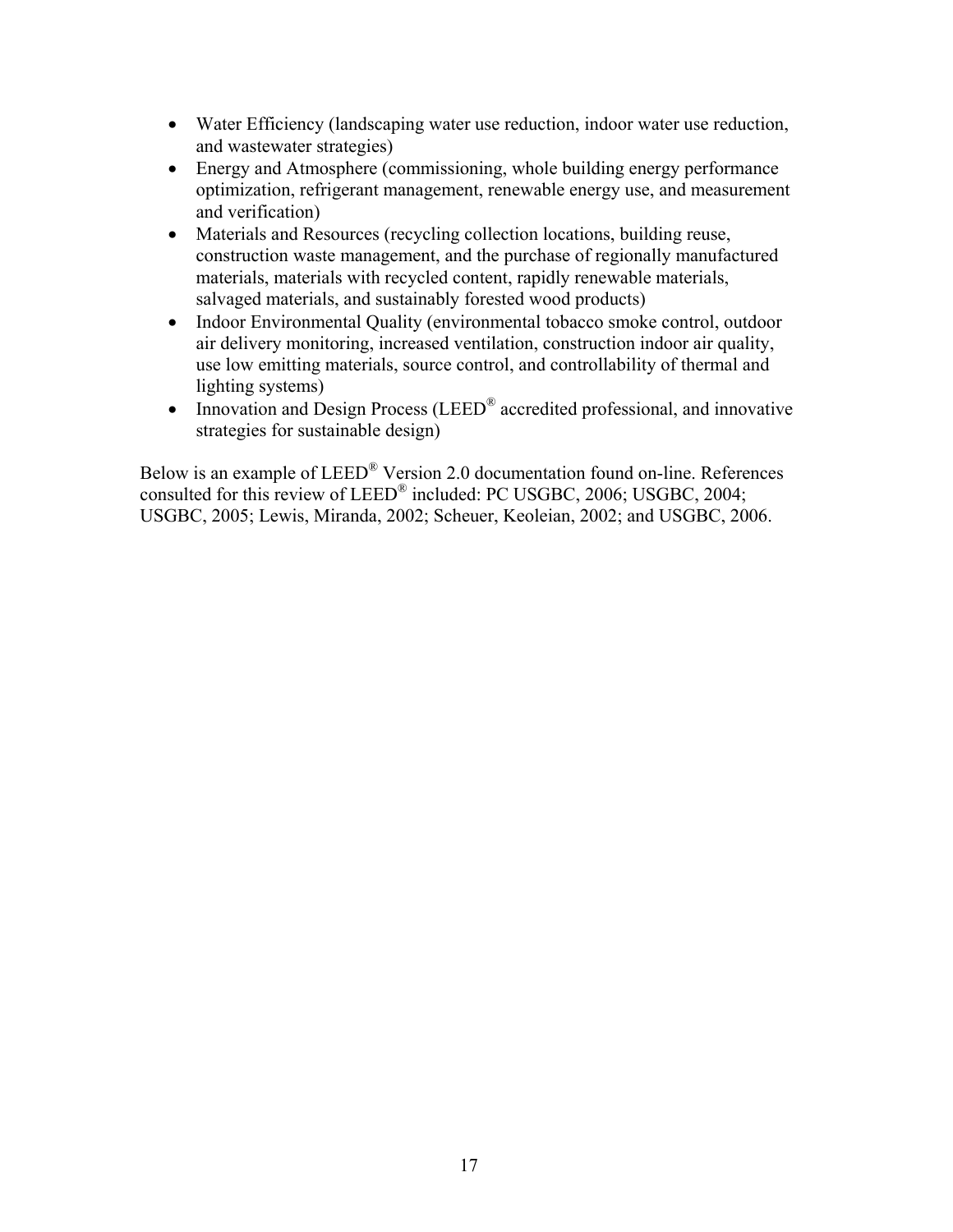| SSA Child Care Center, LEED Project # 0265<br>LBEE<br>LEED Version 2.0 Certification Level: CERTIFIED<br>Feb. 27, 2003<br>LEADERSHIP IN ENERGY & ENVIRONMENTAL DEEP |                                                                   |              |                |                                                                 |            |
|---------------------------------------------------------------------------------------------------------------------------------------------------------------------|-------------------------------------------------------------------|--------------|----------------|-----------------------------------------------------------------|------------|
| 28 Points Achieved                                                                                                                                                  |                                                                   |              |                | Possible Points:                                                |            |
| Certified 26 to 32 points<br>Silver 33 to 38 points                                                                                                                 | Gold 39 to 51 points Platinum 52 or more points                   |              |                |                                                                 |            |
| 6 Sustainable Sites                                                                                                                                                 | Possible Points: 14                                               |              |                | 6 Materials & Resources<br>Possible Points: 13                  |            |
| Υ                                                                                                                                                                   |                                                                   | Υ            |                |                                                                 |            |
| Y Prereg 1<br><b>Erosion &amp; Sedimentation Control</b>                                                                                                            |                                                                   |              | Y Prereg 1     | Storage & Collection of Recyclables                             |            |
| 1 Credit 1<br><b>Site Selection</b>                                                                                                                                 | 1                                                                 |              | Credit 1.1     | Building Reuse, Maintain 75% of Existing Shell                  |            |
| Urban Redevelopment<br>Credit 2                                                                                                                                     | 1                                                                 |              | Credit 1.2     | Building Reuse, Maintain 100% of Existing Shell                 | 1          |
| <b>Brownfield Redevelopment</b><br>Credit 3                                                                                                                         | 1                                                                 |              | Credit 1.3     | Building Reuse, Maintain 100% Shell & 50% Non-Shell             | 1          |
| $\blacksquare$ Credit 4.1<br>Alternative Transportation, Public Transportation Access                                                                               | 1                                                                 | 1            | Credit 2.1     | Construction Waste Management, Divert 50%                       | 1          |
| Credit 4.2 Alternative Transportation, Bicycle Storage & Changing Rooms                                                                                             | 1                                                                 | $\mathbf{1}$ | Credit 2.2     | Construction Waste Management, Divert 75%                       | 1          |
| Credit 4.3 Alternative Transportation, Alternative Fuel Refueling Stations                                                                                          | 1                                                                 |              | Credit 3.1     | Resource Reuse, Specify 5%                                      |            |
| Credit 4.4<br>Alternative Transportation, Parking Capacity                                                                                                          | 1                                                                 |              | Credit 3.2     | Resource Reuse, Specify 10%                                     |            |
| Reduced Site Disturbance, Protect or Restore Open Space<br>$\mathbf{1}$<br>Credit 5.1                                                                               | 1                                                                 | $\mathbf{1}$ | Credit 4.1     | Recycled Content, Specify 25%                                   | 1          |
| Credit 5.2<br>Reduced Site Disturbance, Development Footprint<br>$\overline{1}$                                                                                     | 1                                                                 | $\mathbf{1}$ | Credit 4.2     | Recycled Content, Specify 50%                                   | 1          |
| Stormwater Management, Rate and Quantity<br>$\mathbf{1}$<br>Credit 6.1                                                                                              | 1                                                                 | $\mathbf{1}$ | Credit 5.1     | Local/Regional Materials, 20% Manufactured Locally              | 1          |
| Credit 6.2<br>Stormwater Management, Treatment                                                                                                                      | 1                                                                 | $\mathbf{1}$ | Credit 5.2     | Local/Regional Materials, of 20% Above, 50% Harvested Locally   | 1          |
| Credit 7.1                                                                                                                                                          | Landscape & Exterior Design to Reduce Heat Islands, Non-Roof<br>1 |              | Credit 6       | Rapidly Renewable Materials                                     | 1          |
| Landscape & Exterior Design to Reduce Heat Islands, Roof<br>Credit 7.2                                                                                              | 1                                                                 |              | Credit 7       | <b>Certified Wood</b>                                           | 1          |
| <b>Light Pollution Reduction</b><br>1 Credit 8                                                                                                                      | 1                                                                 |              |                |                                                                 |            |
|                                                                                                                                                                     |                                                                   |              |                | Possible Points: 15<br>7 Indoor Environmental Quality           |            |
| 2 Water Efficiency                                                                                                                                                  | Possible Points:<br>5                                             | Y            |                |                                                                 |            |
| Y                                                                                                                                                                   |                                                                   |              | Y Prereg 1     | Minimum IAQ Performance                                         |            |
| Water Efficient Landscaping, Reduce by 50%<br>$\mathbf{1}$<br>Credit 1.1                                                                                            | 1                                                                 |              | Y Prereg 2     | Environmental Tobacco Smoke (ETS) Control                       |            |
| $1$ Credit 1.2<br>Water Efficient Landscaping, No Potable Use or No Irrigation                                                                                      | 1                                                                 |              | Credit 1       | Carbon Dioxide (CO2) Monitoring                                 | 1          |
| Innovative Wastewater Technologies<br>Credit <sub>2</sub>                                                                                                           | 1                                                                 |              | Credit 2       | <b>Increase Ventilation Effectiveness</b>                       | 1          |
| Water Use Reduction, 20% Reduction<br>Credit 3.1                                                                                                                    | 1                                                                 |              | Credit 3.1     | Construction IAQ Management Plan, During Construction           | 1          |
| Credit 3.2<br>Water Use Reduction, 30% Reduction                                                                                                                    | 1                                                                 | $\mathbf{1}$ | Credit 3.2     | Construction IAQ Management Plan, Before Occupancy              | 1          |
|                                                                                                                                                                     |                                                                   | $\mathbf{1}$ | Credit 4.1     | Low-Emitting Materials, Adhesives & Sealants                    | 1          |
| 5 Energy & Atmosphere                                                                                                                                               | Possible Points: 17                                               |              | Credit 4.2     | Low-Emitting Materials, Paints                                  | 1          |
| Υ                                                                                                                                                                   |                                                                   |              | $1$ Credit 4.3 | Low-Emitting Materials, Carpet                                  |            |
| Y Prereg 1<br><b>Fundamental Building Systems Commissioning</b>                                                                                                     |                                                                   |              | Credit 4.4     | Low-Emitting Materials, Composite Wood                          | 1          |
| Y Prereq 2<br>Minimum Energy Performance                                                                                                                            |                                                                   |              | 1 Credit 5     | Indoor Chemical & Pollutant Source Control                      |            |
| Y Prereg 3<br><b>CFC Reduction in HVAC&amp;R Equipment</b>                                                                                                          |                                                                   |              | Credit 6.1     | Controllability of Systems, Perimeter                           | 1          |
| $\overline{2}$<br>Optimize Energy Performance, 20% New / 10% Existing<br>Credit 1.1                                                                                 | 2                                                                 |              | Credit 6.2     | Controllability of Systems, Non-Perimeter                       |            |
| $\overline{2}$<br>Credit 1.2<br>Optimize Energy Performance, 30% New / 20% Existing                                                                                 | 2                                                                 |              | 1 Credit 7.1   | Thermal Comfort, Comply with ASHRAE 55-1992                     | 1          |
| Credit 1.3<br>Optimize Energy Performance, 40% New / 30% Existing<br>$\overline{1}$                                                                                 | $\overline{2}$                                                    | 1            | Credit 7.2     | Thermal Comfort, Permanent Monitoring System                    | 1          |
| Optimize Energy Performance, 50% New / 40% Existing<br>Credit 1.4                                                                                                   | $\overline{\mathbf{c}}$                                           |              | Credit 8.1     | Daylight & Views, Daylight 75% of Spaces                        | 1          |
| Credit 1.5<br>Optimize Energy Performance, 60% New / 50% Existing                                                                                                   | 2                                                                 |              | 1 Credit 8.2   | Daylight & Views, Views for 90% of Spaces                       | 1          |
| Renewable Energy, 5%<br>Credit 2.1                                                                                                                                  | 1                                                                 |              |                |                                                                 |            |
| Renewable Energy, 10%<br>Credit 2.2                                                                                                                                 | 1                                                                 |              |                | 2 Innovation & Design Process<br>Possible Points:               | $\sqrt{5}$ |
| Renewable Energy, 20%<br>Credit 2.3                                                                                                                                 | 1                                                                 |              |                |                                                                 |            |
| Credit 3<br><b>Additional Commissioning</b>                                                                                                                         | 1                                                                 |              | $1$ Credit 1.1 | Innovation in Design: Exemplary Performance 38% Local Materials | 1          |
| Ozone Depletion<br>Credit 4                                                                                                                                         | 1                                                                 |              | Credit 1.2     | Innovation in Design:                                           | 1          |
| <b>Measurement &amp; Verification</b><br>Credit 5                                                                                                                   | 1                                                                 |              |                | Credit 1.3 Innovation in Design:                                | 1          |
| <b>Green Power</b><br>Credit 6                                                                                                                                      | 1                                                                 |              | Credit 1.4     | Innovation in Design:                                           | 1          |
|                                                                                                                                                                     |                                                                   |              | 1 Credit 2     | LEED™ Accredited Professional                                   | 1          |

### **VII. Review of Applicable Rating Systems**

The five sustainable building rating systems being reviewed in this document are listed in Table 3. Throughout the remainder of the document these systems will be referred to by its acronym or the shortest version of its title. As stated earlier, unless otherwise noted, the rating system information used for this review was identified and publicly available during January 15, 2006 through May 1, 2006. A brief description of each rating system was provided in Section VI. This section documents how each rating system meets the seven review criteria shown in Table 4.

The information for each rating system was initially gathered through publicly available and relatively easy to locate information using the internet, conference proceedings and journal articles. A review of the rating systems information was offered to both the rating system owners and known technical experts in sustainable building rating systems in order to identify additional information and to clarify information where needed. Rating system owner feedback was received from all of the rating system owners except for BREEAM although there were multiple requests and extended deadlines.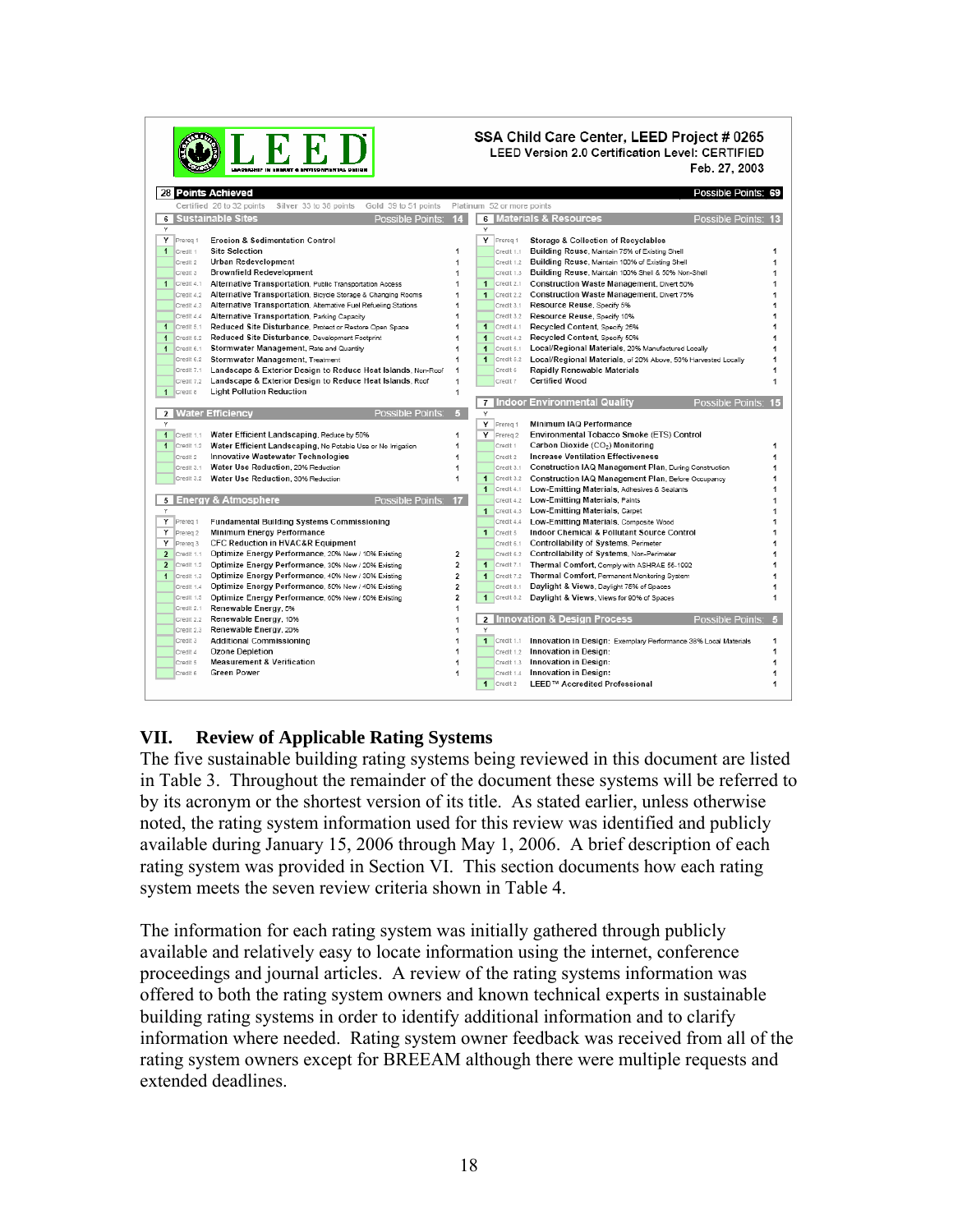The following tables are organized by the review criteria. Quantifiable and comparable information was collected for each rating system. Where feasible, this information has been captured in data tables to allow for comparison and additional, relevant information is provided following the tables as appropriate. The key for the tables is the following:

| <b>Key</b>      |                                   |  |  |  |
|-----------------|-----------------------------------|--|--|--|
|                 | Does Meet Criterion               |  |  |  |
| O               | Under development                 |  |  |  |
| $\checkmark$ /- | Meets Criterion with Exception(s) |  |  |  |
|                 | Does Not Meet Criterion           |  |  |  |
| (blank)         | <b>Information Unknown</b>        |  |  |  |
| n/a             | Not applicable                    |  |  |  |

When the answer can be a simple "Does Meet Criterion" or "Does Not Meet Criterion" it is unlikely additional information will be provided below the tables. When the current information available results in an "Under development" or "Meets Criterion with Exceptions" response, there will be additional information provided below the tables.

Table 5 summarizes the data gathered for the Applicability review criterion.

|  | <b>Applicability</b> |  |
|--|----------------------|--|
|  |                      |  |

Type of Projects: Rating system can be used on all GSA project types, such as New Construction, Major Renovations, Tenant Build-Out (leases), and Operations & Maintenance.

Type of Buildings: Rating system can be used on all GSA building types, such as Offices Buildings, Courthouses, and Border Stations.

|                 | <b>Applicability</b>       |                      |                         |                                |                            |                           |                           |  |
|-----------------|----------------------------|----------------------|-------------------------|--------------------------------|----------------------------|---------------------------|---------------------------|--|
|                 | <b>Type of Projects</b>    |                      |                         |                                |                            | <b>Types of Buildings</b> |                           |  |
|                 | <b>New</b><br>Construction | Major<br>Renovations | Tenant<br>Build-<br>Out | Operations<br>&<br>Maintenance | Office<br><b>Buildings</b> | Courthouses               | Border<br><b>Stations</b> |  |
| <b>BREEAM</b>   |                            |                      |                         |                                |                            |                           |                           |  |
| <b>CASBEE</b>   |                            |                      |                         |                                |                            |                           |                           |  |
| <b>GBTool</b>   |                            |                      |                         |                                |                            |                           |                           |  |
| Green Globes US |                            |                      |                         |                                |                            |                           |                           |  |
| <b>LEED</b>     |                            |                      |                         |                                |                            |                           |                           |  |

**Table 5. Applicability** 

A Green Globes<sup>™</sup> US module for existing buildings is in the pilot development stage, as an adaptation of the Green Globes Canada modules. According to The Green Building Initiative feedback, the Green Globes<sup>™</sup> US existing buildings module is used for the major renovation, tenant build-out and operations and maintenance types of projects.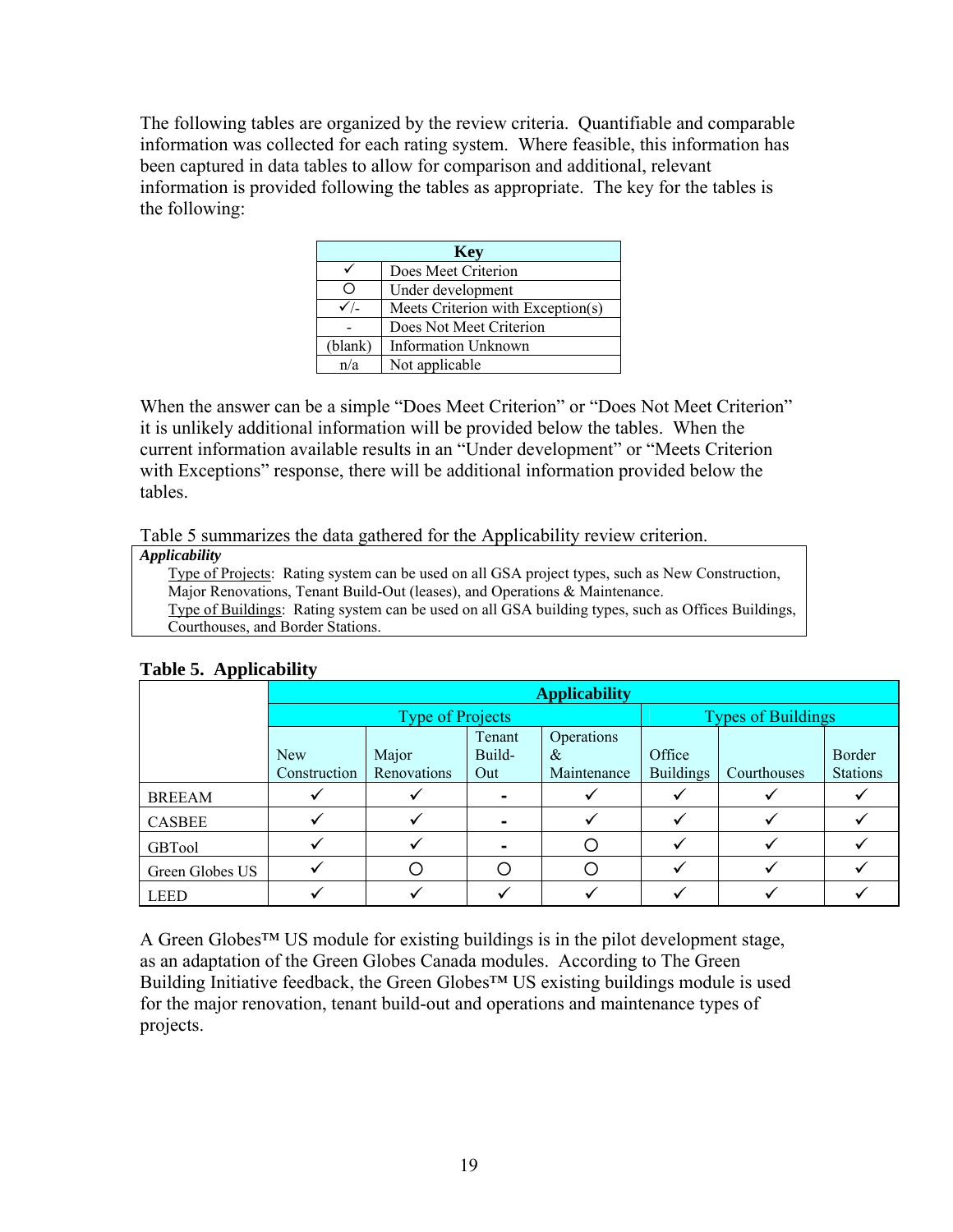Although none of these sustainable building rating systems have specific modules for courthouses or border stations, all of the rating system documentation implied that the office version could be or has been used for these building types.

Table 6 summarizes the data gathered for the Development review criterion. A " $\checkmark$ " in the System Management column indicates if there was any development, funding, or management of the rating system by a particular entity. For example if a rating system had some private industry involvement but no direct private industry funding it would still receive a " $\checkmark$ ".

#### *Development*

System Management: Identify the level of involvement in the development, funding, and management of the rating system by Government, Private Industry, Non-Governmental Organizations, and others.

Development Approach: Identify if system was developed using a consensus-based approach, life cycle analysis, expert opinion approach, or other.

Openness of Operations: Ability to gather information on the rating system membership and represented organizations.

Transparency of Rating System: Ability to access relevant information either from the internet or other sources.

|                 |                 | <b>Development</b>       |     |                     |                             |                   |  |
|-----------------|-----------------|--------------------------|-----|---------------------|-----------------------------|-------------------|--|
|                 |                 | <b>System Management</b> |     |                     | <b>Development Approach</b> |                   |  |
|                 | Government      | Private<br>Industry      | NGO | Consensus-<br>based | Life<br>Cycle<br>Analysis   | Expert<br>Opinion |  |
| <b>BREEAM</b>   |                 |                          |     |                     |                             |                   |  |
| <b>CASBEE</b>   | $\checkmark$ /- |                          |     |                     | $\checkmark$ /-             |                   |  |
| <b>GBTool</b>   |                 |                          |     |                     |                             |                   |  |
| Green Globes US | $\checkmark$ /- |                          |     |                     | $\checkmark$ /-             |                   |  |
| LEED            |                 |                          |     |                     |                             |                   |  |

#### **Table 6. Development**

BREEAM was co-developed by the Building Research Establishment Ltd. (BRE) and ECD (now part of Faber Maunsell's Sustainable Development Group). CASBEE is managed by the newly-formed Japan Sustainable Building Consortium which is a nongovernmental organization comprised of industry, the Japanese government, and academic members GBTool has been developed and revised by the International Framework Committee (IFC) composed of representatives of all participating countries (approximately 25 countries have been involved thus far), including the U.S. government. Green Globes™ US was developed from Green Globes Canada, funded by the Green Building Initiative. The Green Building Initiative is a Section 501(c)3 non-profit organization. Green Globes Canada is maintained by the Canadian Energy Efficiency Alliance. The Green Globes Canada copyright and trademark are owned by ECD Energy and Environment Canada. The adaptation of the Canadian tool to Green Globes™ US was initially completed by one individual. Government involvement has been Canadian, not U.S. LEED<sup>®</sup> has received U.S. government funding and was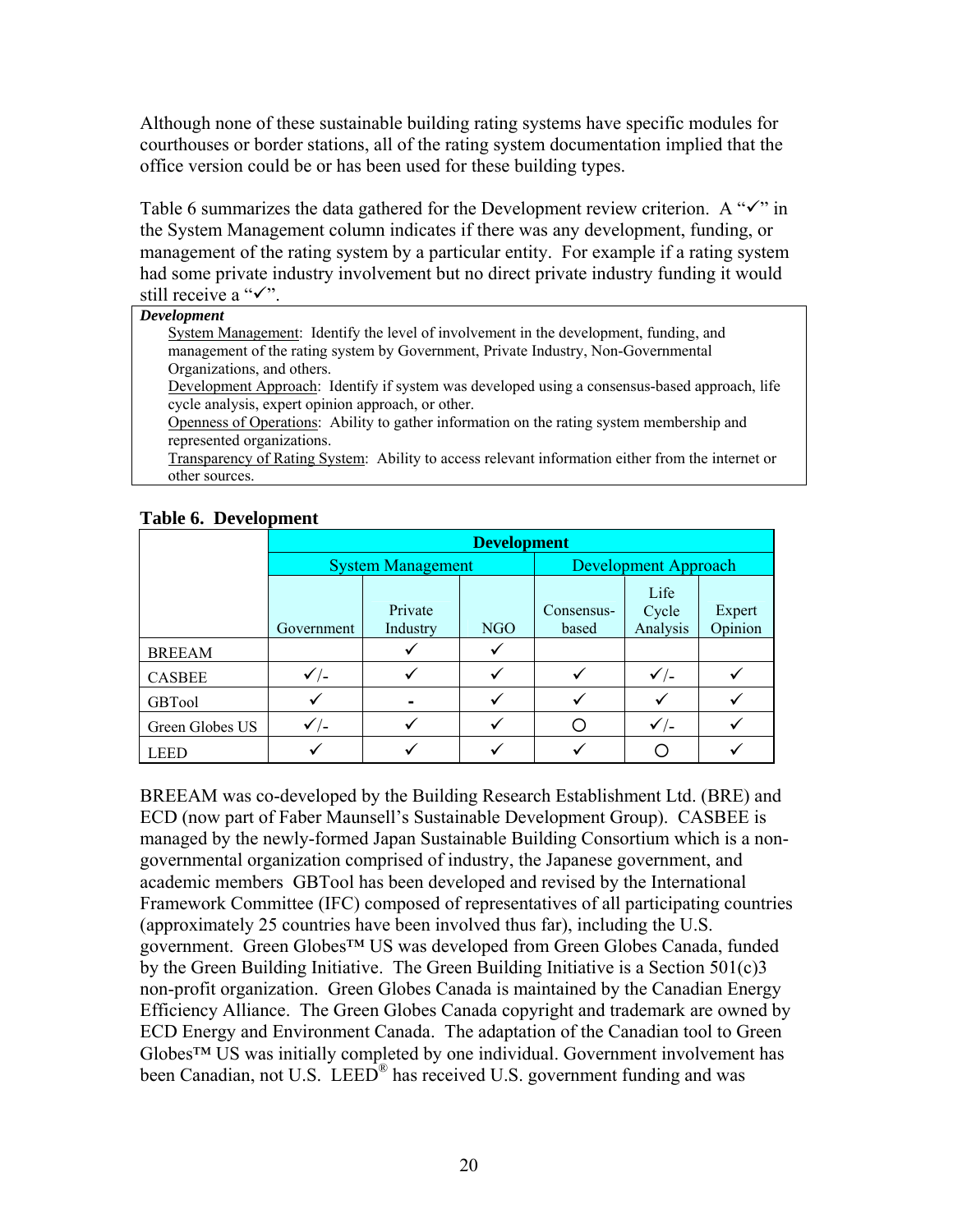developed by the U.S. Green Building Council member committees. The U.S. Green Building Council is a 501(c)3 non-profit organization.

The rating systems self-identified their development approach which resulted in each of them stating they used expert opinions and various levels of "consensus-based" development. The Green Building Initiative plans to follow ANSI approved procedures to make Green Globes™ US a consensus-based standard. An ANSI technical committee has been formed.

CASBEE has a mechanism for including life cycle analysis in the process as an optional assessment, but the life cycle analysis does not impact the primary Building Environmental Efficiency assessment. For GBTool, life cycle analysis (LCA) was used as the basis for materials criteria and embodied energy criteria in earlier versions; in the 2005 version, materials credits were based on attributes because many users did not have access to LCA data. According to the Green Building Initiative, Green Globes™ U.S. awards points in the Resources section for carrying out a life cycle assessment. Green Globes recommends using Athena at the Schematic Design Stage and BEES at the Construction Documentation Stage. The life cycle impact of design choices was considered in the development of LEED®, however, the inclusion of LCA into the LEED<sup>®</sup> rating systems is under development for Version 3.0.

Tables 7.1 and 7.2 summarize the data gathered for the Usability review criterion. *Usability* 

Cost: Identify the cost of using a system, including cost for use or rating system materials, cost of project registration, fees associated with certification, and time typically needed to complete an application.

Ease of Use: Complexity of the tools and technical knowledge needed to complete rating system process, especially for the optimization of energy use, environmentally preferable products use, and indoor environmental quality enhancement.

Product support: Availability and responsiveness of direct requests for assistance, availability of training, and usability of information available on the website, through case studies, documented inquiries, and frequently asked questions.

|                 | Usability $(1)$ |                           |            |                |                 |                        |                 |                 |  |
|-----------------|-----------------|---------------------------|------------|----------------|-----------------|------------------------|-----------------|-----------------|--|
|                 |                 | Cost                      |            |                |                 | <b>Product Support</b> |                 |                 |  |
|                 |                 |                           |            |                |                 |                        |                 | Available       |  |
|                 | Project         |                           | Time       | Case           | Record of       |                        | Training        | 1n              |  |
|                 | Registration    | <b>Certification Fees</b> | Est.       | <b>Studies</b> | Inquiries       | FAQ                    | available       | English         |  |
| <b>BREEAM</b>   |                 | $$1,290$ each stage       |            | ۰              | $\blacksquare$  |                        |                 |                 |  |
| <b>CASBEE</b>   | \$0             | $$3,570 - $4,500$         | $3-7$ days |                | $\checkmark$ /- | $\checkmark$ /-        |                 | $\checkmark$ /- |  |
| <b>GBTool</b>   | n/a             | n/a                       |            |                | $\blacksquare$  |                        |                 |                 |  |
| Green Globes US | \$500           | Avg \$4000                | 5-7 days   |                | $\blacksquare$  | $\checkmark$           | $\checkmark$ /- |                 |  |
| <b>LEED</b>     | \$450           | $$1,250 - $17,500$        | 7 weeks    |                |                 | ✓                      | ✓               |                 |  |

**Table 7.1. Usability** (1)

If using BREEAM, a maximum of \$17,500 is the expected cost of the needed design and procurement assessments. GBTool requires "upfront" work to establish the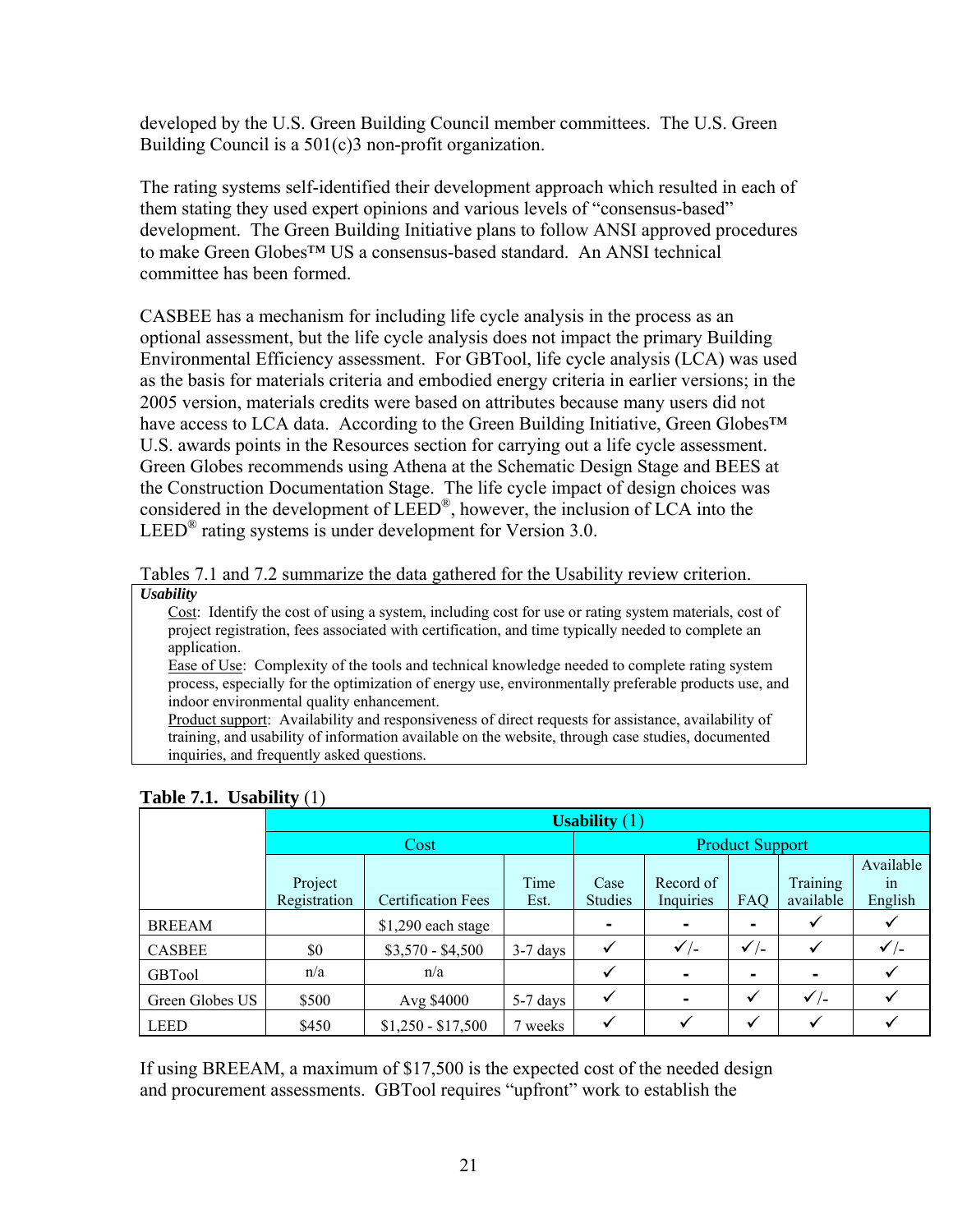weighting factors, but once that is completed, the level of effort per building decreases. U.S. Green Building Council membership dues range from \$300 to \$12,500/year based on type of organization. The LEED® cost of applying the system is based on U.S. Green Building Council member prices and for LEED® Version 2.2, which are based on the size of the building. Certification fees for  $LEED^{\otimes}$  Versions 2.0 and 2.1 range from \$1,200 to \$6,000.

These rating systems require varying levels of specialized sustainable design knowledge to be effectively used. The time and cost associated with this specialized knowledge is an important consideration but it is not addressed as part of this analysis. For all of the systems, the time estimated to complete the rating system documentation depends on the knowledge level of the people involved and the complexity of the building. The costs and challenges of using a system are expected to be higher initially and decrease over time once the system is known by the design professionals (assuming no major rating system changes have occurred). GSA standards are high and documentation that buildings meet those standards is required. Therefore, the cost to prepare detailed documentation, specific to the rating system is considered a standard operating cost and is not a criterion for this review.

CASBEE has a record of inquiries and frequently asked questions (FAQs), but it is not currently available in English. Training is available in major Japanese cities. Some of the CASBEE information, such as case studies, is available in both English and Japanese, but other aspects of the system are not currently available in English. GBTool is typically applied by those that have been involved in the development; therefore there is no training available for its use. Green Globes™ US has a webpage dedicated to training, but the page was posted as "under development" during this rating system review (as of 5/1/06). In-person training has been performed and can be scheduled. LEED® Workshops, LEED® Topic Modules, web-based professional accreditation, project certification, and integrated design, and the Greenbuild conference are opportunities for LEED® related training. Greater than 30,000 people have been trained and the U.S. Green Building Council has 23,000 LEED® Accredited Professionals as part of their technical network.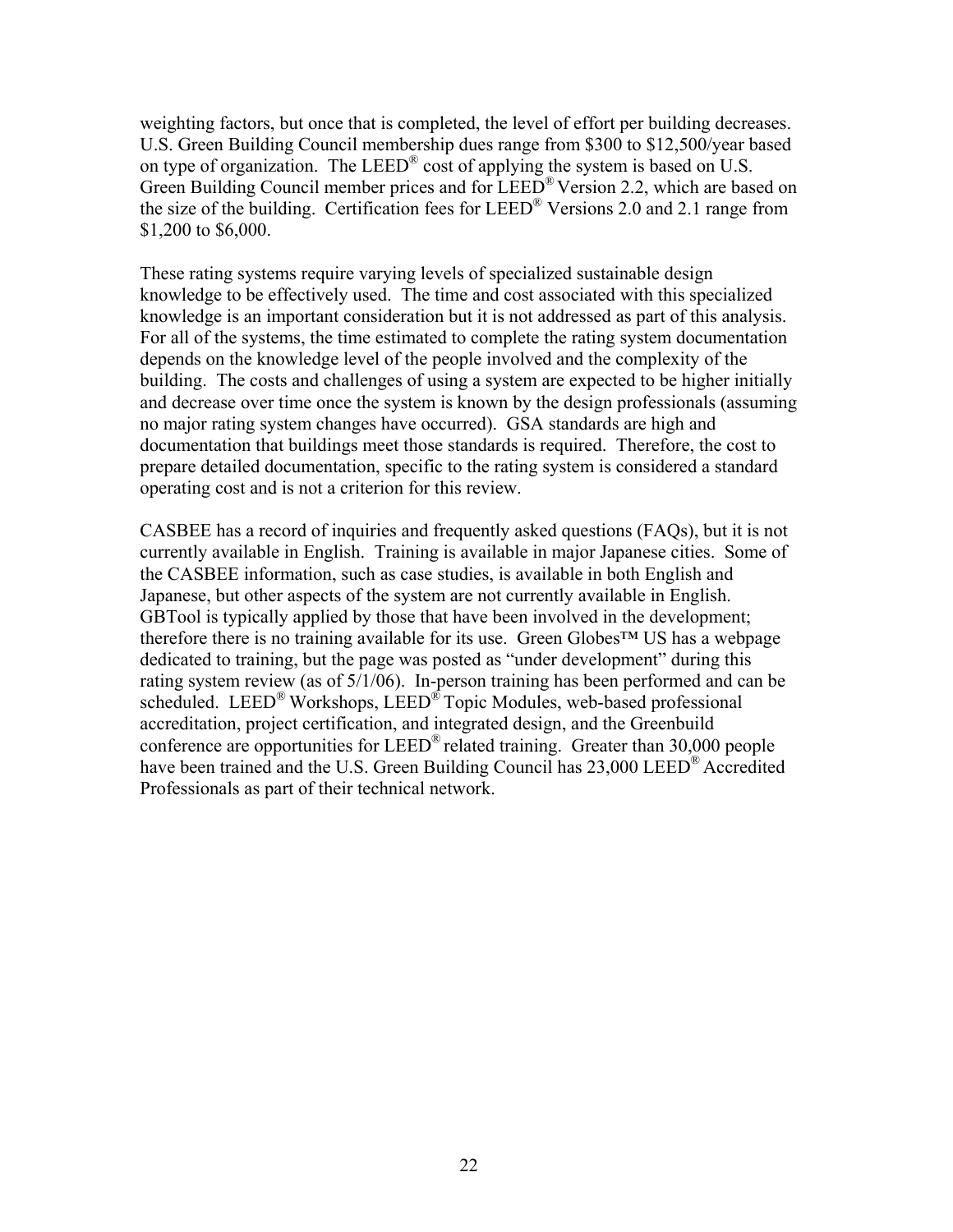|                 | Usability $(2)$               |                                         |                                  |  |  |  |
|-----------------|-------------------------------|-----------------------------------------|----------------------------------|--|--|--|
|                 | <b>Openness of Operations</b> | <b>Transparency of Rating System</b>    |                                  |  |  |  |
|                 |                               | How much information is available       | Availability of Information that |  |  |  |
|                 | Membership Numbers            | publicly?                               | is not on-line (How to obtain?)  |  |  |  |
| <b>BREEAM</b>   |                               | <b>Assessment Prediction Checklists</b> | E-mail address                   |  |  |  |
| <b>CASBEE</b>   |                               | Rating system and manuals               | E-mail help desk                 |  |  |  |
| <b>GBTool</b>   | 34+ Countries                 | All materials                           |                                  |  |  |  |
|                 | 31 sponsor/paying             |                                         |                                  |  |  |  |
|                 | organizations/5700            | Rating System, Webcast, Test            | Contact form and E-mail          |  |  |  |
| Green Globes US | non-paying individuals        | Drive, and FAQs                         | addresses                        |  |  |  |
|                 |                               | Rating system, Checklist, Credit        |                                  |  |  |  |
|                 | $>6000$ paying                | Interpretations, Application            | E-mail help desk and             |  |  |  |
| <b>LEED</b>     | organizations                 | Guides, and FAQs                        | local/regional USGBC Chapters    |  |  |  |

**Table 7.2. Usability (2)** 

There are various types of membership in the organizations sponsoring the systems – some have organizations as the member unit while others have individuals; some have free memberships, others have fees for memberships, and others have a combination of the two. BREEAM enrollment information was not found on-line, and as mentioned earlier, there was no response to requests for additional information. The CASBEE members list is available on-line. The Green Building Initiative has both organizational memberships for a fee and individual memberships that are free.

Table 8 summarizes the data gathered for the System Maturity review criterion.

#### *System Maturity*

System Age: Identify when the rating system was developed, first used, first available for public use, and when the most recent revision was completed.

Number of Buildings: Identify the number of buildings participating in the rating system and the number of buildings that have completed the process for denotation as a green building. Stability of system: Identify the processes that allow for full implementation of a rating system, including development, testing, and review process, systems for upgrades, process for modifications, and expected frequency of modifications.

|                 |                  | <b>System Maturity</b> |          |          |                     |              |                     |  |
|-----------------|------------------|------------------------|----------|----------|---------------------|--------------|---------------------|--|
|                 |                  | <b>System Age</b>      |          |          | Number of buildings |              | Stability of system |  |
|                 | Available<br>for |                        |          |          |                     |              |                     |  |
|                 |                  | public                 | Recent   |          |                     | Testing $\&$ | System for          |  |
|                 | Initiated        | use                    | revision | Enrolled | Completed           | Development  | revisions           |  |
| <b>BREEAM</b>   | 1990             | 1990                   | 2005     |          | $600+$              |              |                     |  |
| <b>CASBEE</b>   | 2001             | 2002                   | 2005     |          | 7                   | ✓            | $\checkmark$ /-     |  |
| <b>GBTool</b>   | 1996             | 1998                   | 2005     |          |                     |              |                     |  |
| Green Globes US | 2004             | 2005                   | 2006     | 63       | 4                   | О            |                     |  |
| <b>LEED</b>     | 1998             | 1998                   | 2005     | >3,400   | >400                |              |                     |  |

### **Table 8. System Maturity**

BREEAM is updated every fall. CASBEE has a major modification once a year. GBTool has been updated 4 times since it was established following the testing of the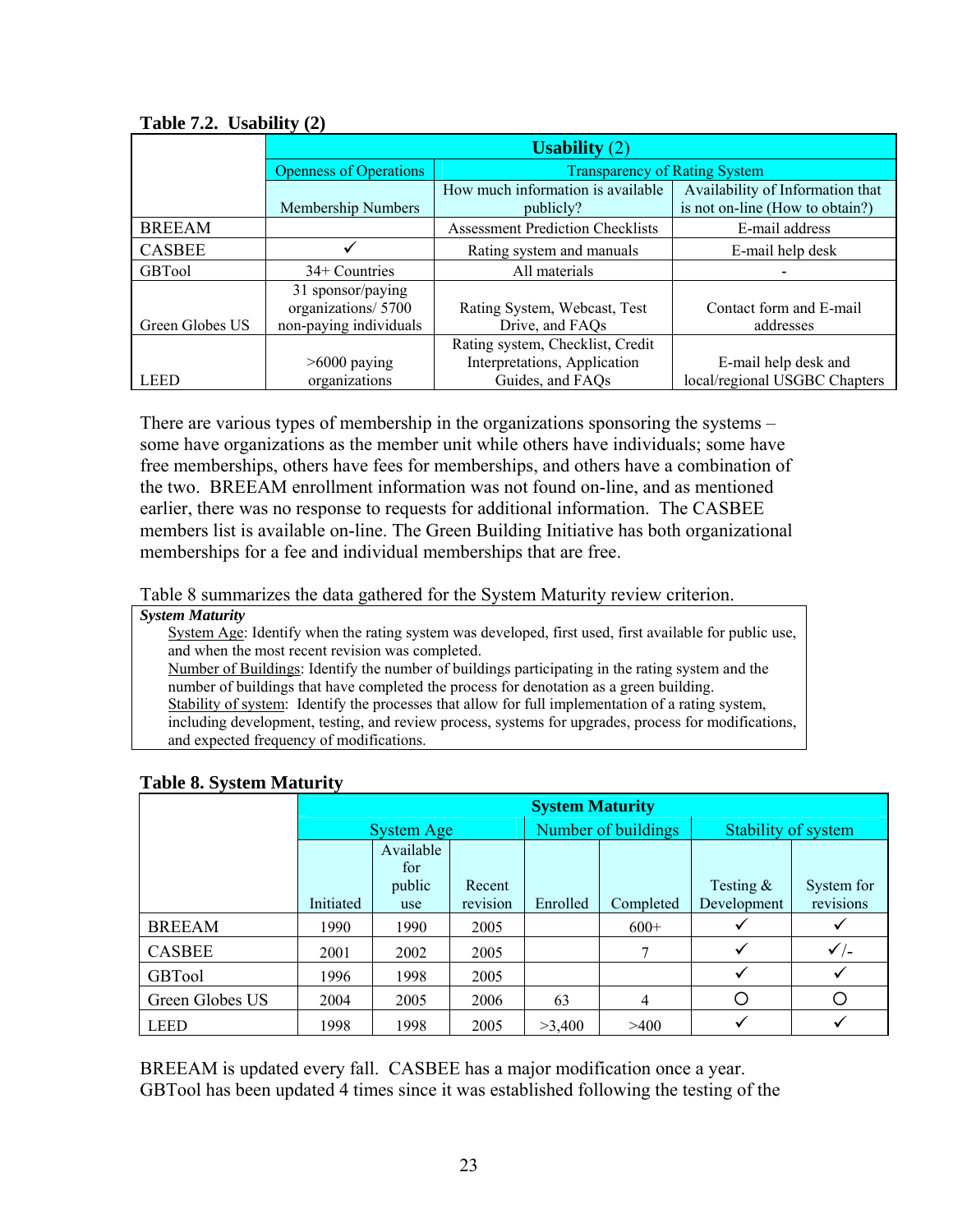tool and presentations at international conferences. All of the Green Globes™ US buildings that have been completed are pilot studies using Version 0. The U.S. Green Building Council has the *LEED Product Development and Maintenance Manual* available on-line that governs how changes are made to the  $LEED^{\omega}$  rating systems. New rating systems have detailed steps they must follow including pilot testing and a public comment period. The existing systems can have minor updates as frequently as one time a year and major updates are expected every 3-5 years.

Table 9 summarizes the data gathered for the Technical Content review criterion. The rating systems were compared using the WBDG sustainable design and development principles. Additional comparable information on the technical content of these five rating systems is summarized in Appendix C.

#### *Technical Content*

Relevance to Sustainability: Representative of sustainable design needs of the Federal government as identified in the Whole Building Design Guide.

Thoroughness: Detailed review of how rating system addresses key sustainable design characteristics such as optimizing Energy Use, using Environmentally Preferable Products, and enhancing Indoor Environmental Quality (IEQ).

Measurement comparison: Identify the mechanism used as the baseline for comparison, such as industry benchmark or checklist.

|                 | <b>Technical Content</b> |                    |                            |                                      |              |                                             |              |
|-----------------|--------------------------|--------------------|----------------------------|--------------------------------------|--------------|---------------------------------------------|--------------|
|                 | Optimize<br><b>Site</b>  | Optimize<br>Energy | Protect<br>and<br>Conserve | Use<br>Environmentally<br>Preferable | Enhance      | Optimize<br>Operational<br>&<br>Maintenance |              |
|                 | Potential                | Use                | Water                      | Products                             | <b>IEO</b>   | Practices                                   | Other        |
| <b>BREEAM</b>   | 15%                      | 25 <sup>%</sup>    | $5\%$                      | 10%                                  | 15%          | 15%                                         | 15%          |
| <b>CASBEE</b>   | 15%                      | 20%                | $2\%$                      | 13%                                  | 20%          | 15%                                         | 15%          |
| <b>GBTool</b>   | 15%<br>12.5%             | 25%<br>20.8%       |                            |                                      | 15%<br>16.7% | 15%<br>$16.6\%$                             | 30%<br>33.4% |
| Green Globes US | 11.5%                    | 36%                | 10%                        | 10%                                  | 20%          |                                             | 12.5%        |
| <b>LEED</b>     | 20%                      | 25%                | $7\%$                      | 19%                                  | 22%          |                                             | 7%           |

### **Table 9. Technical Content**

BREEAM has 15% of its points that don't fit within the WBDG categories. That 15% is in the Management category that includes best practices for construction and construction waste management. CASBEE has 15% of its points in "other", which included pollution mitigation and solar energy gain for the Offsite Environment category. GBTool weightings for categories are established by the user based off of GBTool's default weightings (shown on the bottom part of the row). The top part of the row is an example set of weights established for the GSA Denver Courthouse's participation in Green Building Challenge 2005. Green Globes™ US has 12.5% of its points in "other", which included Project Management (integrated design process, commissioning, and emergency planning) and Emissions (boiler air emissions, ozone depletion and global warming, contamination of sewers and waterways, land and water pollution, integrated pest management, and storage of hazardous material). LEED<sup>®</sup> allows for 7% of its credits to be "innovation" credits. These credits could be targeted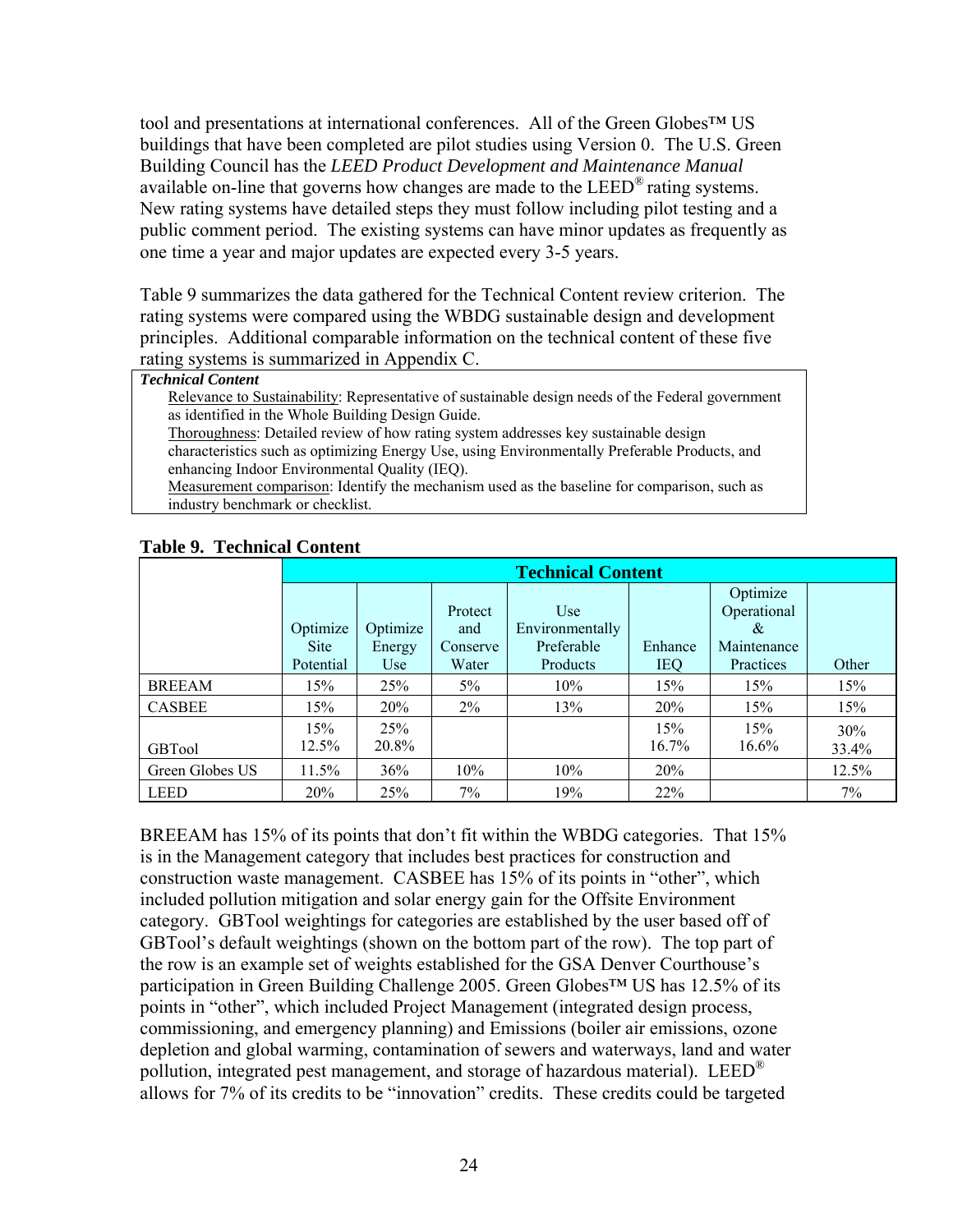at unique design strategies, unique pieces of equipment, the expected operational and maintenance practices of the building, or hiring a LEED<sup>®</sup> Accredited Professional.

U.S. building codes and standards are referenced in both Green Globes™ US and LEED<sup>®</sup>. LEED<sup>®</sup> establishes minimum code performance for various technical elements as part of the "pre-requisites" of the system. If a building design does not meet those minimum standards it cannot receive LEED<sup>®</sup> certification. Note that identifying how successful the rating systems are at driving the building design beyond code was not part of the review.

Tables 10.1 and 10.2 summarize the data gathered for the Measurability & Verification review criteria.

| Measurability & Verification |  |  |  |
|------------------------------|--|--|--|
|------------------------------|--|--|--|

Standardization: Established collection procedures exist.

Quantification: Numeric measurements facilitate absolute and relative performance evaluation. Certification/Verification Process: Define system for verifying sustainable design practices for a particular application, including who evaluates the application and at what level of detail do they review the applications.

Documentation: Identify what type of documentation is necessary and at what stages of the project the information is collected.

Verifiable/Defendable: Provide documentation of the actual state of the building with respect to the rating system evaluation; include costs and benefits of using the rating system.

|                 | <b>Measurability</b>   |           |                                         |                         |  |  |  |
|-----------------|------------------------|-----------|-----------------------------------------|-------------------------|--|--|--|
|                 | Measurement comparison |           | Standardization                         | Quantification          |  |  |  |
|                 | <b>Benchmark</b>       | Checklist | Established<br>collection<br>procedures | Numeric<br>Measurements |  |  |  |
| <b>BREEAM</b>   |                        |           |                                         |                         |  |  |  |
| <b>CASBEE</b>   |                        |           |                                         |                         |  |  |  |
| GBTool          |                        |           |                                         | $\checkmark$ -          |  |  |  |
| Green Globes US |                        |           | ✓ /-                                    |                         |  |  |  |
| LEED            |                        |           |                                         |                         |  |  |  |

#### **Table 10.1. Measurability**

GBTool criteria include both qualitative and quantitative measurements. Green Globes™ US uses the webtool to complete a checklist for a building project. Information was not found on the Green Globes™ US or Green Globes Canada websites as to how much additional documentation would need to be collected to support the completed checklist.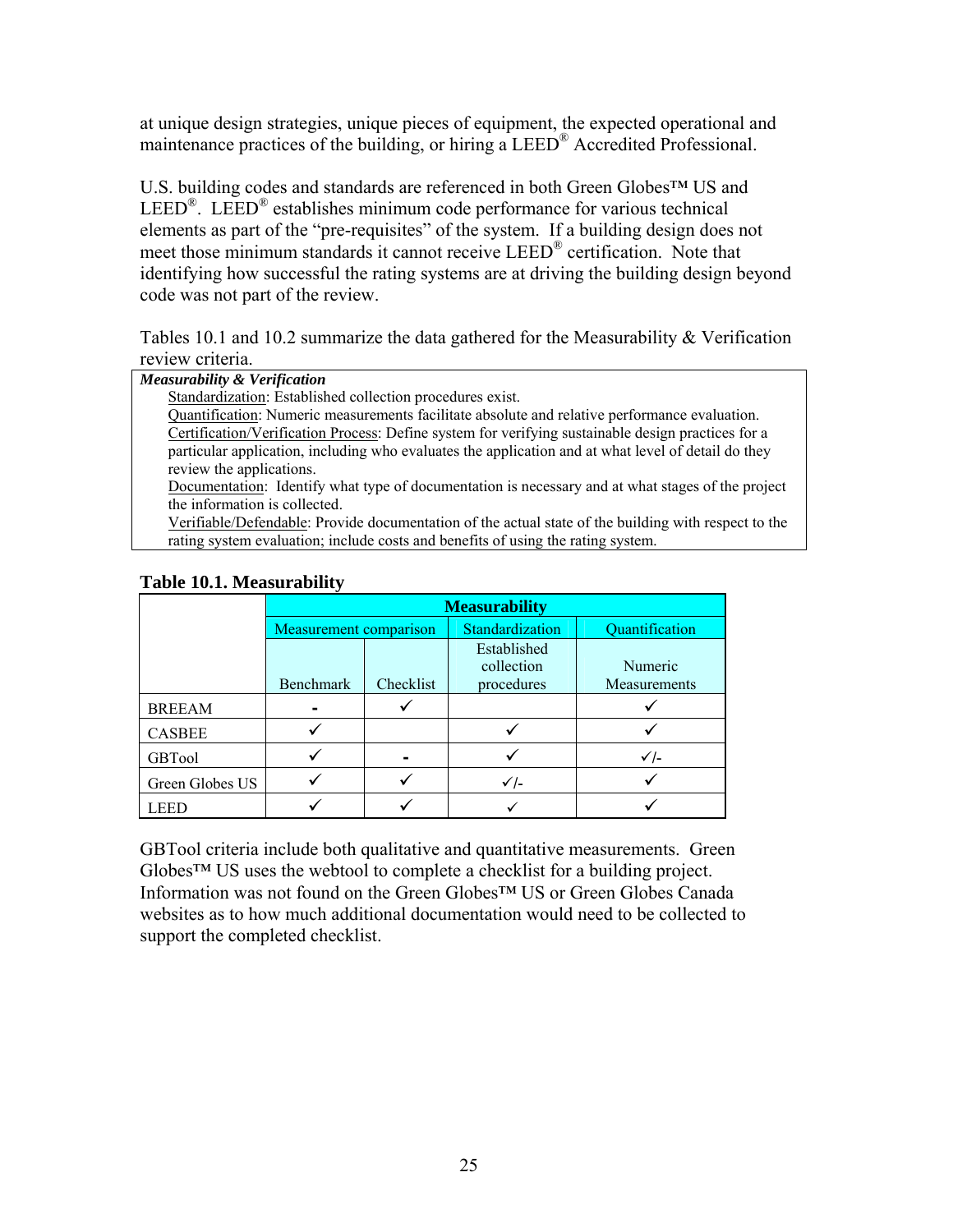|                 |                              | <b>Verification</b>                                                         |                                                       |                                           |                                                                                                  |  |  |  |  |
|-----------------|------------------------------|-----------------------------------------------------------------------------|-------------------------------------------------------|-------------------------------------------|--------------------------------------------------------------------------------------------------|--|--|--|--|
|                 |                              | Documentation                                                               |                                                       | <b>Certification/Verification Process</b> |                                                                                                  |  |  |  |  |
|                 | Type                         | At what stages of project                                                   | Level of detail of check                              | <b>Third Party</b>                        | <b>Assessor Qualification</b>                                                                    |  |  |  |  |
| <b>BREEAM</b>   |                              |                                                                             | Detailed Assessment of<br>documentary evidence        | ✓                                         | Trained and licensed by BRE                                                                      |  |  |  |  |
| <b>CASBEE</b>   | On-line Excel<br>spreadsheet | Preliminary design, execution design, Document review is<br>and completion. | Depends on the<br>Assessment tools used.<br>required. | ✓                                         | Trained and must pass an<br>assessor examination. Must be a<br>first-class architect to qualify. |  |  |  |  |
| <b>GBTool</b>   | On-line Excel<br>spreadsheet | After Design is complete                                                    | n/a                                                   |                                           | n/a                                                                                              |  |  |  |  |
| Green Globes US | On-line tool                 | Concept Design, Construction<br>Documentation & Site Inspection             | Review of documentation<br>& Site inspection.         |                                           |                                                                                                  |  |  |  |  |
| <b>LEED</b>     | On-line and/or<br>hard copy  | Design Review & Construction<br>Review                                      | Administrative and Credit<br>Audit                    |                                           | Trained and must pass an<br>assessor examination.                                                |  |  |  |  |

**Table 10.2. Verification** 

In BREEAM, each category has between 7 and 70 points in which the building could be awarded all or none of the points. In CASBEE, some of the indicators are measured according to benchmarks set by current laws, guidelines and expected practice. For GBTool, each country has a third party team that establishes benchmarks for each criterion. The criteria include a mix of quantitative and qualitative measures. Green Globes™ US uses the EPA Target Finder as an energy benchmark and prescriptive paths for smaller office buildings. There was sample on-line questionnaire, but during this review, details on the information that would need to be collected and the collection procedures were not available. Following the completion of the American National Standards Institute (ANSI) process, the Green Building Initiative expects a third party will train and authorize verifiers.

Tables 11.1 and 11.2 summarize the data gathered for the Communicability review criterion.

| <u>viitviitui.</u>                                                                               |  |
|--------------------------------------------------------------------------------------------------|--|
| <i>Communicability</i>                                                                           |  |
| Clarity: Well-defined, easily communicated, and clearly understood among multiple parties.       |  |
| Versatility: Number of systems that use it as its basis for development or comparison.           |  |
| Comparability: Amenable to normalization for comparisons over varying building types, locations, |  |
| years, or different sustainable design characteristics.                                          |  |
| Results Usability: Usability of rating system documentation for communicating the                |  |
| accomplishments of the building project.                                                         |  |

|                 | <b>Communicability</b> (1) |                                |                                                                     |                          |  |  |
|-----------------|----------------------------|--------------------------------|---------------------------------------------------------------------|--------------------------|--|--|
|                 |                            | <b>Clarity</b>                 |                                                                     | Versatility              |  |  |
|                 | Well-<br>defined           | Results easily<br>communicated | Process & Rating<br><b>System Information</b><br>clearly understood | Basis for<br>development |  |  |
| <b>BREEAM</b>   |                            |                                |                                                                     | 12                       |  |  |
| <b>CASBEE</b>   |                            |                                | $\checkmark$ /-                                                     |                          |  |  |
| <b>GBTool</b>   |                            |                                |                                                                     |                          |  |  |
| Green Globes US | $\checkmark$ -             |                                |                                                                     |                          |  |  |
| <b>LEED</b>     |                            |                                |                                                                     |                          |  |  |

**Table 11.1. Communicability** (1)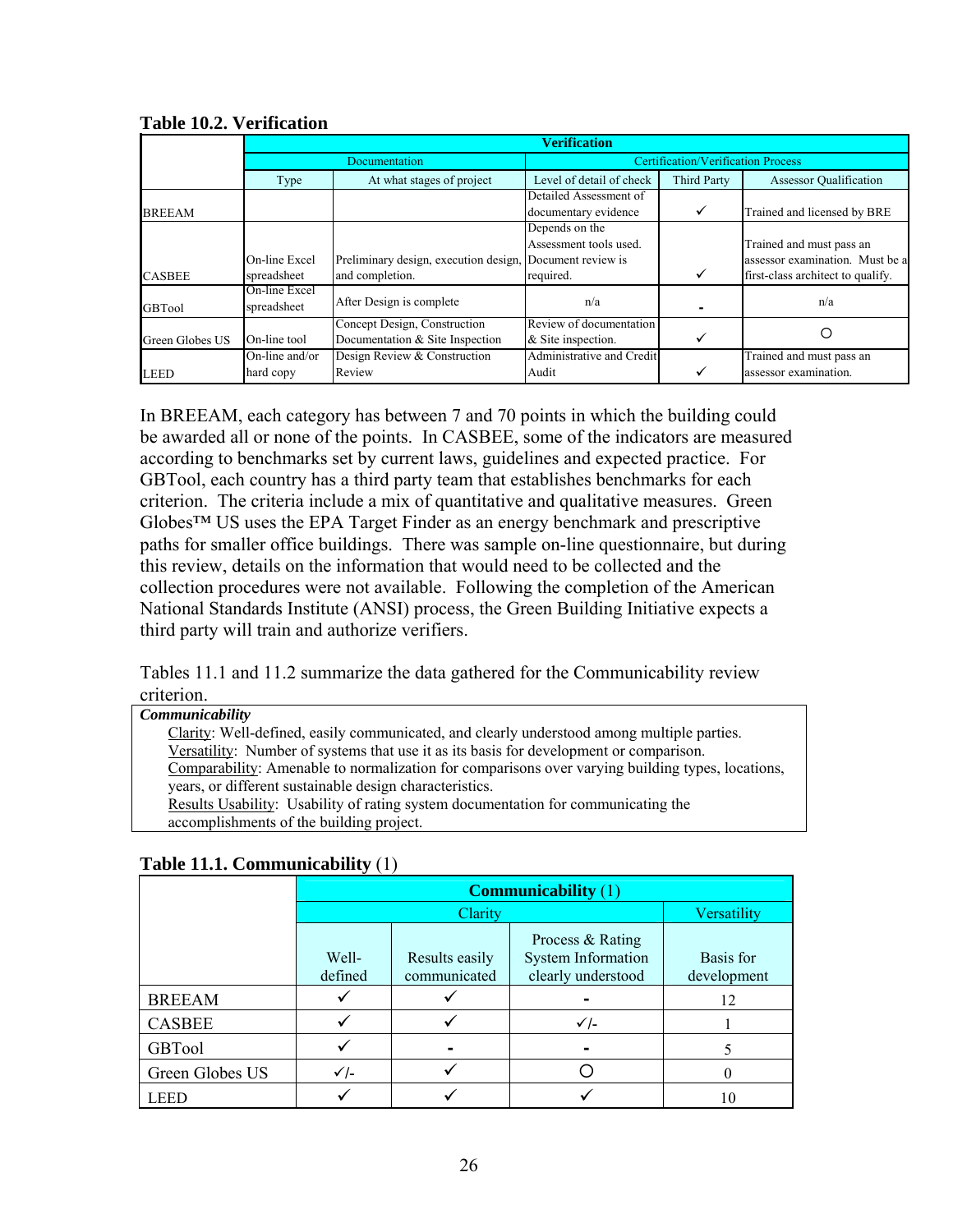Detailed BREEAM rating system information is available through the assessors, but a current version of the system was not publicly available for purchase. The CASBEE rating system manual offers specific definitions of criteria for all building types, which means it is more difficult to comprehend the system quickly. The availability variability of the Green Globes™ US on-line information (from January through 5/1/06) created a challenge for locating key, consistent rating system information and for verifying the rating system feedback that was provided during the review cycle.

With respect to the versatility criterion, BREEAM, LEED<sup>®</sup>, and GBTool have been used as the development basis of new rating systems. Green Globes™ US is adapted from Green Globes Canada, which has been used as a development basis for at least two other tools.

|                 | <b>Communicability</b> (2)                                                  |                                      |  |  |  |  |
|-----------------|-----------------------------------------------------------------------------|--------------------------------------|--|--|--|--|
|                 | Comparability                                                               |                                      |  |  |  |  |
|                 | <b>Results Representation</b>                                               | <b>Result Product</b>                |  |  |  |  |
| <b>BREEAM</b>   | Pass, Good, Very Good, Excellent                                            | Certificate                          |  |  |  |  |
|                 |                                                                             | Certificate and website published    |  |  |  |  |
| <b>CASBEE</b>   | "spider web" diagram, histograms and BEE graph                              | results                              |  |  |  |  |
| <b>GBTool</b>   | Range of detailed and broad Histograms                                      | n/a                                  |  |  |  |  |
| Green Globes US | One to four globes $(1=35-54\%, 2=55-69\%, 3=70-$<br>$84\%, 4=+85\%$        | Plaque, report and case study        |  |  |  |  |
| <b>LEED</b>     | Certified $(40\%)$ , Silver $(50\%)$ , Gold $(60\%)$ ,<br>Platinum $(80\%)$ | Award letter, certificate and plaque |  |  |  |  |

**Table 11.2. Communicability** (2)

Rating systems are only a means to the goal of a high quality, low environmental impact building. To meet the GSA reporting needs, the rating systems must be able to clearly communicate an overall performance rating without compromising detail. (Cole, 2001) The rating system needs to be sufficiently universal to facilitate comparison of performance across the various regions and building types. It is useful for GSA to use a common assessment and communication method for comparability across Federal agencies, GSA building types, and varying project types (new construction, existing buildings, etc.). The rating system results must have a minimal range of possible interpretations and offer a consistent, unambiguous summary of results. All of the rating systems have a clear way of representing the results of the rating system assessment. Examples can be found on their main webpages. LEED<sup>®</sup> uses the same representation for its different versions for new construction, existing buildings, commercial interiors, core and shell, homes, and neighborhood development, which makes it easy to compare the relative achievement of different project and building types.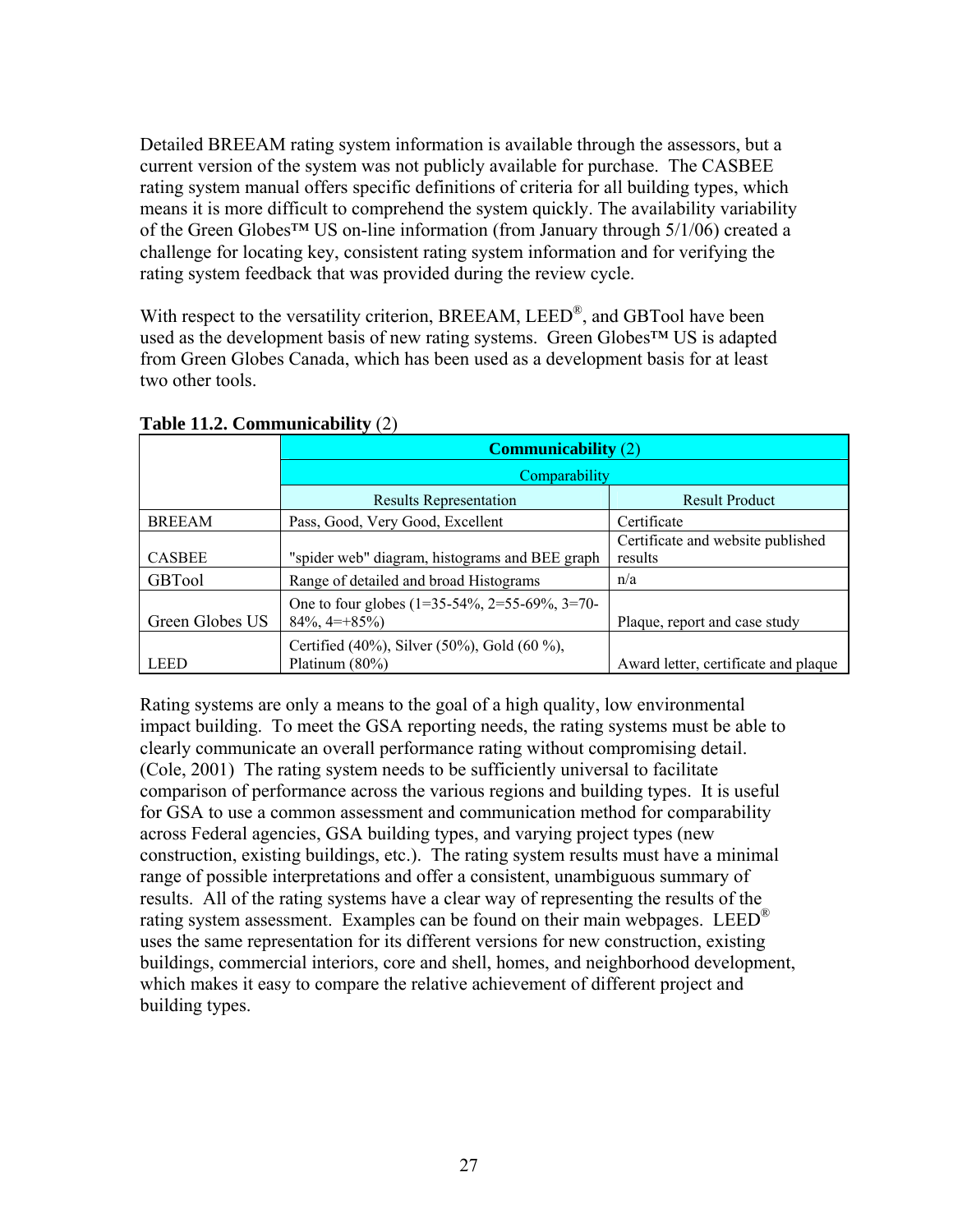## **VIII. Summary**

There are many rating system and sustainable design tools that offer potentially useful techniques for building design depending on the needs of the user. Five sustainable building rating systems were reviewed in detail based on Federal and GSA drivers:

- BREEAM (Building Research Establishment's Environmental Assessment Method)
- CASBEE (Comprehensive Assessment System for Building Environmental Efficiency)
- GBTool
- Green Globes™ US
- LEED<sup>®</sup> (Leadership in Energy and Environmental Design)

The purpose of this document is to offer information to assist in the comparison of sustainable building rating systems. GSA has identified that the ratings systems need to address the following elements:

- A system that is applicable to the large scale and complexity of federal building projects.
- A stable rating system such that the evaluation of building performance is not subject to drastic change.
- A system which tracks quantifiable achievements in sustainable design and is third party verified by a qualified assessor.
- A system used in the current market with practitioner awareness.

A description of how each of the potentially relevant sustainable building rating systems addressed these elements is summarized below.

- BREEAM has a long track record in the United Kingdom, but it is not extensively used in the U.S. and it is difficult to obtain current information about the system. Based on the information available, it would not be applicable to all of the GSA project types, specifically tenant build-out for leases. BREEAM is updated annually; however, the current version is not publicly available for purchase and must be acquired through a licensed assessor. The licensed assessor organization determines the BREEAM rating based on quantifiable sustainable design achievements. Although most in the sustainable design profession are aware of BREEAM and many rating systems have used it as their development basis, the rating system results are neither used nor recognized by U.S. design professionals.
- CASBEE is a relatively new system developed for the Japanese market that is available in English, but has not been tested in the U.S. However, CASBEE is potentially applicable in the U.S. market and offers the unique "BEE approach" to representing the performance evaluation data. Based on the information available, it would not be applicable to all of the GSA project types, specifically tenant build-out. The system requires documentation of quantifiable sustainable design achievements which are assessed by trained, first-class architects, which have passed the CASBEE assessor examination. Major modifications are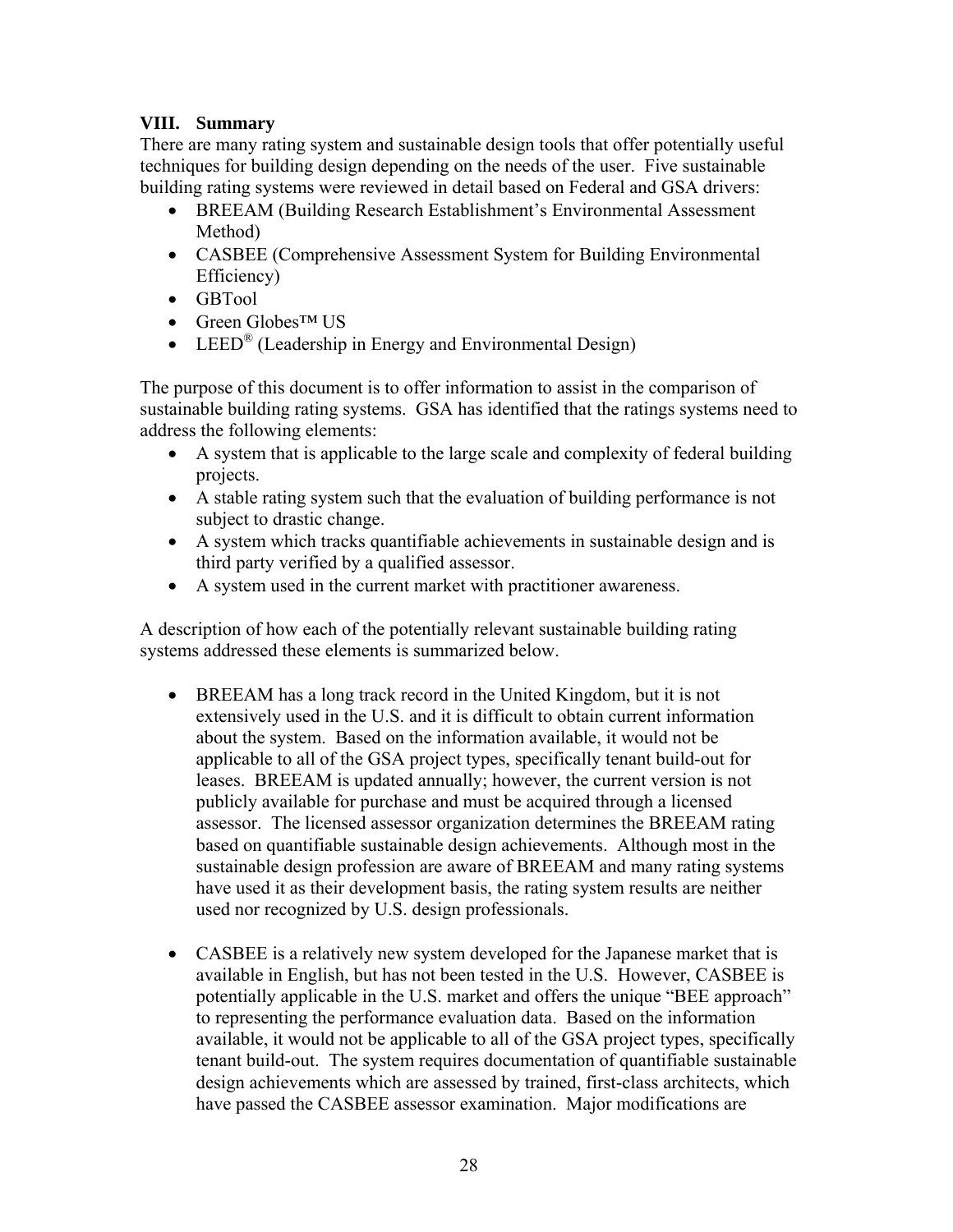expected to be made to the system every year; however the process for those revisions is unknown. Fewer than 10 buildings have used the system and all of those are in Japan, thus it is relatively unknown in the U.S. market.

- GBTool is an international system that has been used to evaluate U.S. buildings for the Green Building Challenge, including one GSA building. With respect to applicability to GSA project types, GBTool would be applicable for all but tenant build out and operations and maintenance applications; however, an operations and maintenance version is under development. A third party team establishes the qualitative and quantitative measures that are used to evaluate sustainable design achievements and expected building performance. The system has undergone 4 updates since its inception in 1998, which occur based on the experiences gained through its use. Due to the flexibility inherent in the application of GBTool, it tends to require greater technical expertise to implement than other rating systems, which has limited its exposure in the U.S. market.
- Green Globes™ US was adapted from Green Globes Canada in 2004 and is the newest system considered in this review. Currently, the U.S. version is not available for all of the GSA project types; however, Green Globes™ US is developing tools that address the major renovation, tenant build-out, and operations and maintenance applications. The Green Building Initiative received accreditation as a standards developer by ANSI and is working toward developing Green Globes™ US as an official ANSI standard. Currently, sustainable design and construction information is submitted on-line for thirdparty verification, which is provided by a Green Building Initiative-approved and Green Globes trained professional. According to feedback provided by the Green Building Initiative, 6 regional assessors were expected to be trained by June 2006. Following the completion of the ANSI process, it is expected the third party verification process will be revised. The Green Globes™ US rating system was not consistently available on-line during the review period and the current version of the on-line rating system tool is still not available and no date is given for its expected completion. Although there has been much publicity around Green Globes™ US in recent years, according to feedback provided by the Green Building Initiative, 4 buildings have received Green Globes ratings and 63 buildings have registered, which means they may potentially pursue verification in the future.
- LEED<sup>®</sup> is currently the dominant system in the United States market and is being adapted to multiple markets worldwide. The currently available  $LEED^{\otimes}$ rating systems address all of the GSA building and project types.A *Product Development and Maintenance Manual* is publicly available which governs how changes are made to the LEED® rating systems. The steps followed for the development of U.S. Green Building Council rating system products include technical development by committee, pilot testing, public comment period, approval by council membership, and then release for public use. For the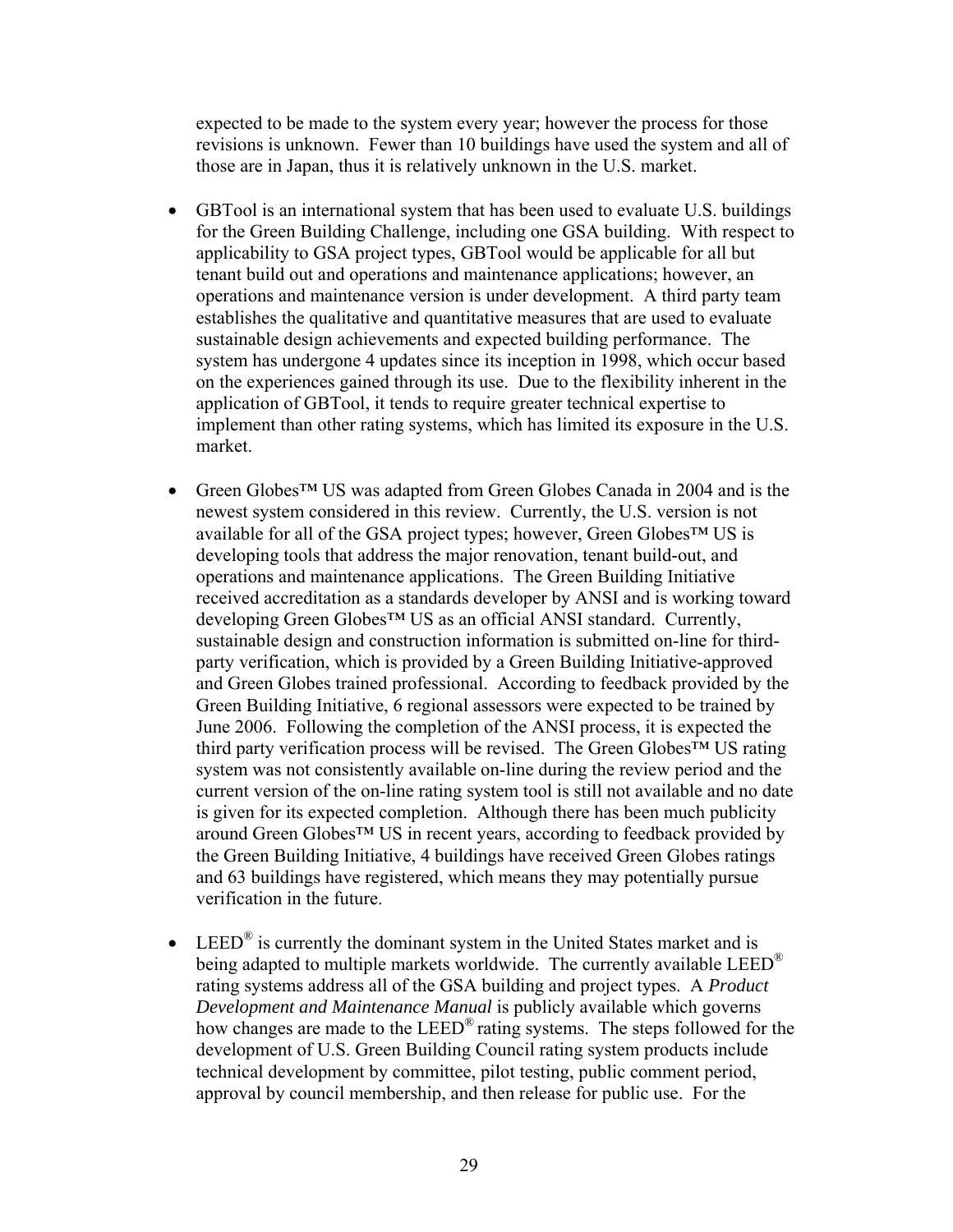existing LEED<sup>®</sup> rating systems, minor updates can occur no more than once a year, while major updates are expected to occur on a 3-5 year cycle, and will follow a defined process including a public comment period. Documentation of the quantifiable sustainable design measures are provided to the U.S. Green Building Council, the developer of the LEED<sup>®</sup> rating system, for third-party verification. The assessors have been trained and must pass an assessor examination. More than 400 U.S. buildings have received LEED<sup>®</sup> ratings and more than 3400 buildings are registered and therefore potentially seeking certification. LEED<sup>®</sup> is not only the U.S. market leader, but is also the most widely use rating system by Federal and state agencies, which makes it easy to communicate a building's sustainable design achievements with others.

There are many resources available for incorporating sustainable design principles into a building life cycle. Sustainable building rating systems are used to examine the performance or expected performance of a 'whole building' and translate performance assessment into a tool that can be used to compare the building performance of other buildings or a performance standard. The information provided in this document offers comparative details on each of the rating systems using the review criteria developed from GSA and other Federal drivers.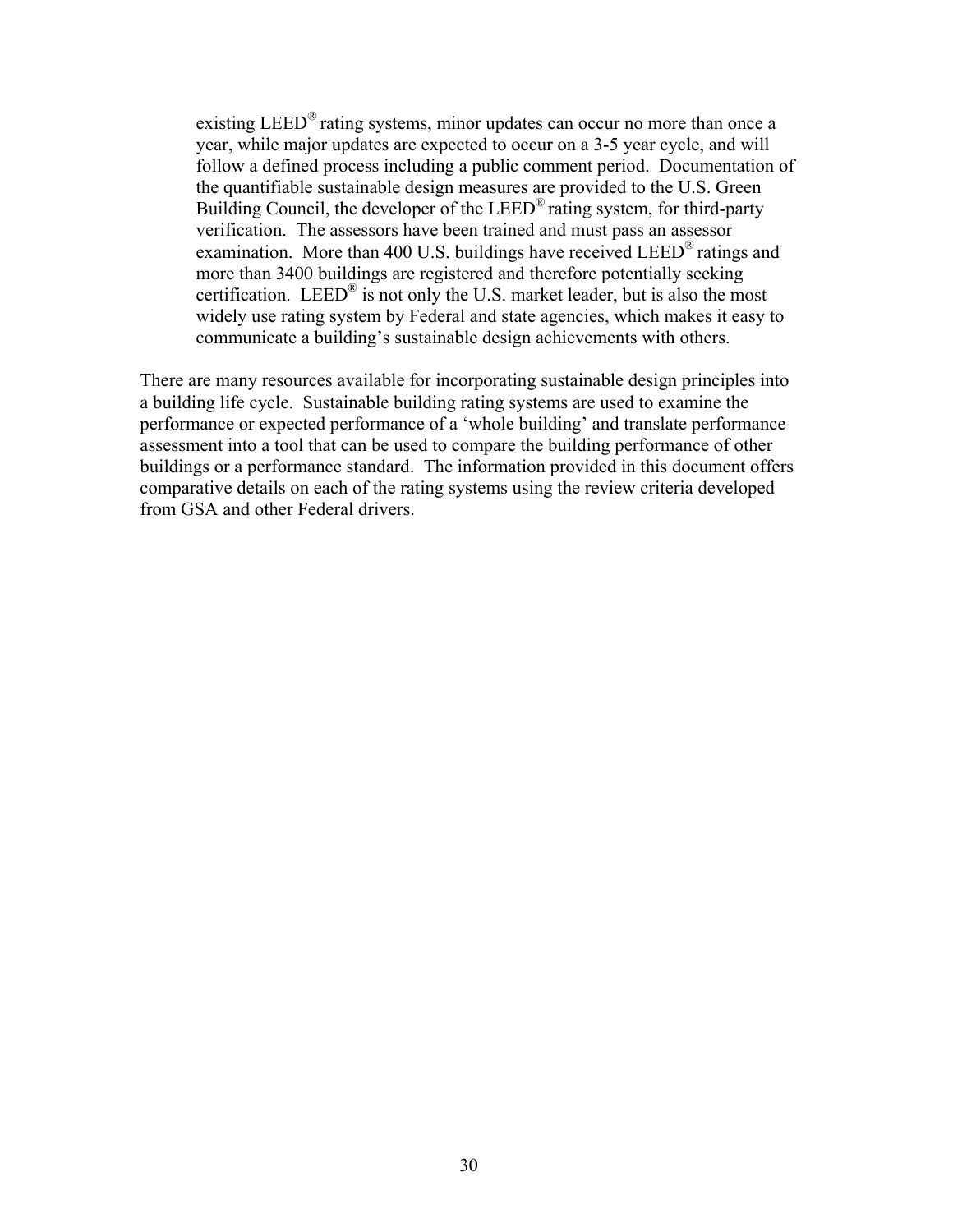# **Appendix A** - References

*Note: Webpage addresses included in references were correct as of March 2006, unless otherwise noted.* 

AggRegain. *BREEAM Offices.* Waste & Resources Action Programme (WRAP). Accessed February 2006a. http://www.aggregain.org.uk/sustainability/examples of tools and approaches/breeam /index.html

AggRegain. *BREEAM Offices. Step 3: Credit Calculations.* Accessed March 2006b. http://www.aggregain.org.uk/sustainability/examples\_of\_tools\_and\_approaches/breeam /breeam\_offices\_3.html

AggRegain. *BREEAM Offices. Step 4: BREEAM Ratings*. Accessed March 2006c. http://www.aggregain.org.uk/sustainability/examples\_of\_tools\_and\_approaches/breeam /breeam\_offices\_4.html

American Forest & Paper Association (AF&PA). *Wood Products: Green Building.*  Accessed January 2006. http://www.afandpa.org/Content/NavigationMenu/Wood\_Products/Green\_Building/Gr een\_Building.htm

American Forest & Paper Association. *Green Building Fact Sheet: Wood and the Greening of Commercial and Residential Buildings.* Accessed February 2006. http://www.afandpa.org/Content/NavigationMenu/Wood\_Products/Green\_Building/Gr een\_building\_Fact\_Sheets/GBfact2.pdf

American Institute of Architects (AIA) Seattle Chapter. January 2006. *Kudos & Thanks: Weber + Thompson.*  http://www.aiaseattle.org/notables\_and\_heroes.htm#Kudos

American Institute of Architects (AIA). 2005. *Green/High-Performance Building Resources.* http://www.aia.org/adv\_st\_green\_highperformance

Annex 31. 2006. *Assessment Framework and Rating: Ekoprofile.*  http://annex31.wiwi.uni-karlsruhe.de/MainFrame\_tools\_norway.htm

Annex 31. October 2001. *Directory of Tools: A Survey of LCA Tools, Assessment Frameworks. Rating Systems, Technical Guidelines, Catalogues, Checklists and Certificates.* http://annex31.wiwi.uni-karlsruhe.de/pdf/Microsoft%20Word%20- %20Annex%2031%20Directory%20of%20Tools%20by%20Country%20and%20.pdf

ARUP. 2006. *SPeAR®: Product overview.*  http://www.arup.com/environment/feature.cfm?pageid=1685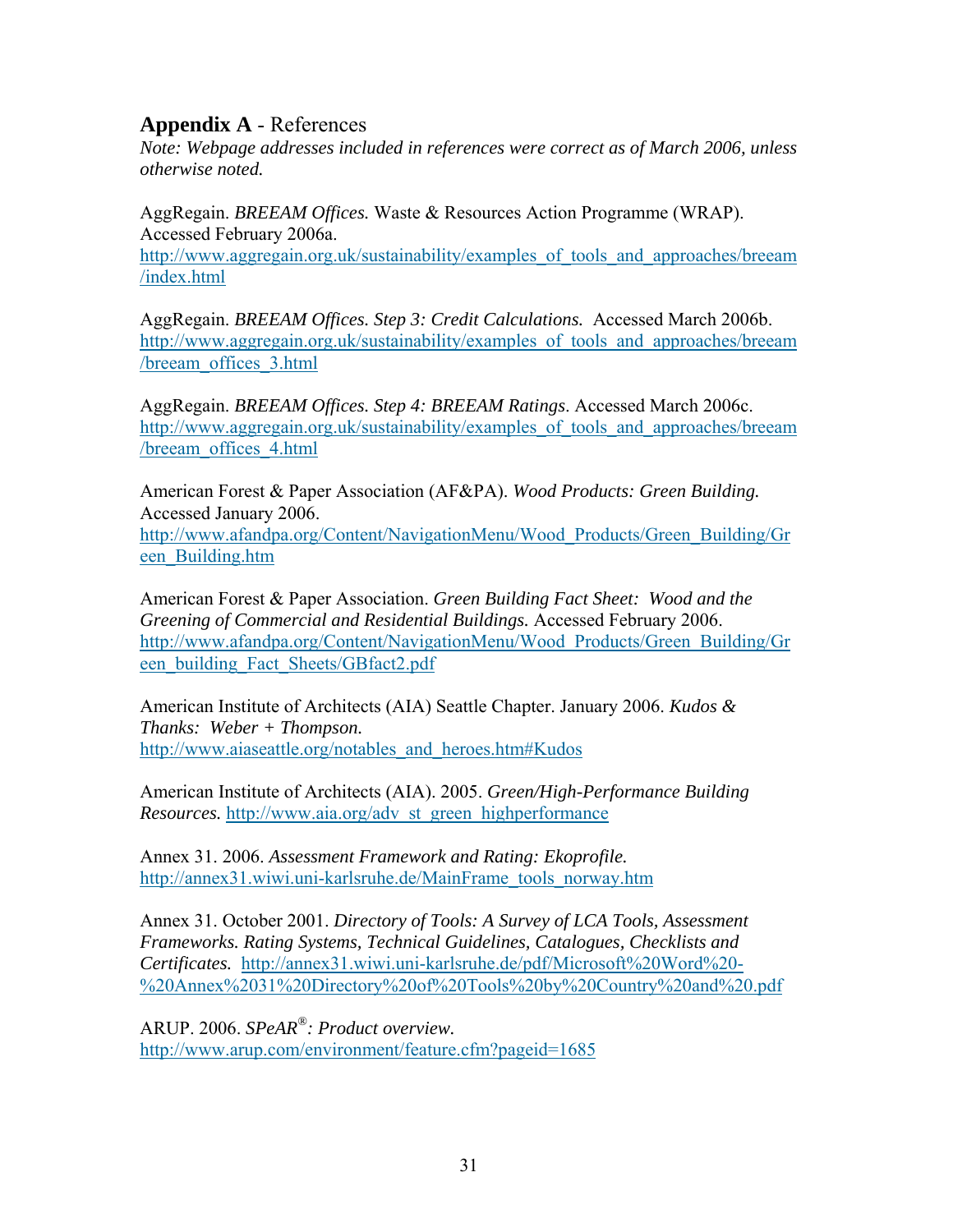ATHENA™ Sustainable Materials Institute, ATHENA™ Institute International. March 2002. *US Federal and Military Applications of LEED: Lessons Learned.*  http://www.athenasmi.ca/projects/leed/docs/LLL%20Report.pdf

ATHENA™ Sustainable Materials Institute. September 2002. *LEED Canada Adaptation and BREEAM/Green Leaf Harmonization Studies: Part I Project Summary and Overview Observations.* http://www.athenasmi.ca/projects/leed/docs/PartI\_LEED\_CanadaHarm.pdf

Australian Building Greenhouse Rating. 2004. http://www.abgr.com.au/new/default.asp

Australian Government: Department of the Environment and Heritage. March 17, 2006. *Sustainable Construction*. http://www.deh.gov.au/settlements/industry/construction/

Boecker, John, Joel Ann Todd, Ann Kosmal, "A Decade of Green Building Rating Systems: Lessons Learned", presented at GreenBuild, Atlanta, GA, November 2005

Bowen, Ted S. November 4, 2005. *Constructive criticism for green standards: LEED building program confronts critics and growing pains.* http://www.msnbc.msn.com/id/9925473/from/RL.2/

Bespoke BREEAM. 2006. http://www.breeam.org/bespoke.html and http://www.breeam.org/pdf/Bespoke%20Guidance%20-%20For%20Clients\_v1.1\_.pdf

BREEAM: Building Research Establishment's Environmental Assessment Method. 2006. http://www.breeam.org/

Building Green Inc. March 2005. *Green Globes Emerges to Challenge LEED.*  Environmental Building News*.*  http://www.buildinggreen.com/auth/article.cfm?filename=140304b.xml

Building Research Establishment Ltd. (BRE Ltd.) *Search for BREEAM Offices.* Accessed February 2006. http://www.brebookshop.com/search.jsp

Canadian Standards Association. 2006. *Building Materials and Structural Products Certification Program.* http://www.csainternational.org/product\_areas/building\_and\_structural/

*CASBEE for New Construction Technical Manual*, March 2004 Edition and Software CD 2004 Edition

CASBEE Web Site (in English). 2006. http://www.ibec.or.jp/CASBEE/english/

Cementation Foundations Skanska. May 16, 2005. *M4I (Movement for Innovation).*  http://www.skanska.co.uk/skanska/templates/page.asp?id=2969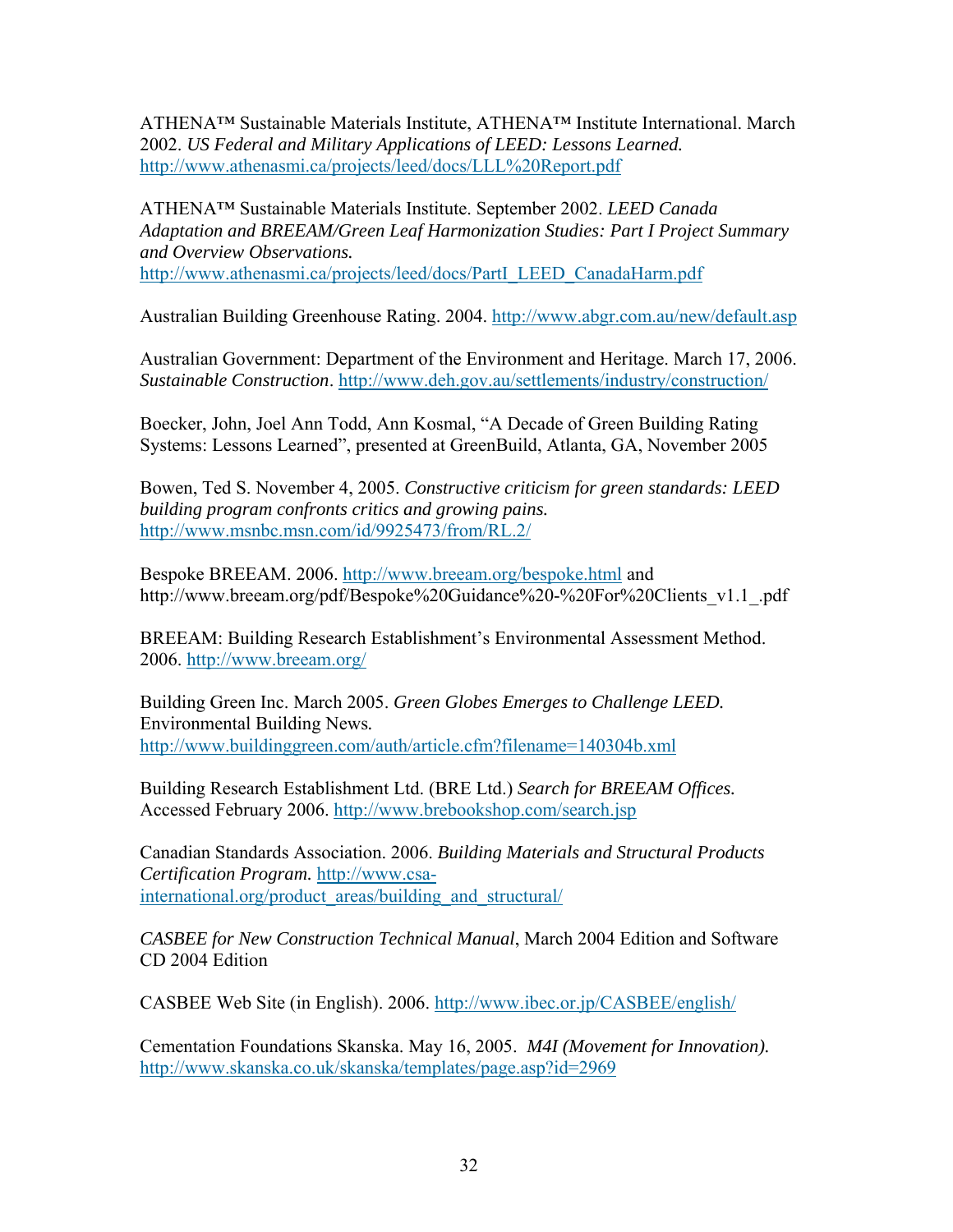Center for Sustainable Building Research (CSBR). 2005. *The State of Minnesota Sustainable Building Guidelines (MSBG): Buildings, Benchmarks & Beyond.* College of Architecture and landscape Architecture – University of Minnesota. http://www.csbr.umn.edu/B3/index.html

Center for Sustainable Building Research. July 1, 2004. *Print Version for the Minnesota Sustainable Building Guidelines Version 1.1.* College of Architecture and Landscape Architecture – University of Minnesota. http://www.csbr.umn.edu:16080/B3/MSBG\_v1\_1.pdf

Central Point of Expertise on Timber Procurement (CPET). Accessed March 2006. http://www.proforest.net/cpet

City of Scottsdale, Arizona. 2006. *Environment & Preservation: Green Building Program.*  http://www.scottsdaleaz.gov/greenbuilding/default.asp?catID=5&linkID=101&lType=1

Cole, Raymond J. February 1, 2001. *A Building Environmental Assessment Method for British Columbia.* Environmental Research Group, School of Architecture University of British Columbia

*Comprehensive Assessment System for Building Environmental Efficiency (CASBEE)*, Japan Sustainable Building Consortium brochure

CRISP Database available at http://www.crisp.cstb.fr

CSIR Building and Construction Technology Sustainable Buildings Group FPM. August 31, 2003. *The Sustainable Building CD: Users Manual*. http://www.sustainablebuildings.co.za/introduction/SB%20manual.pdf

CSTB - Centre Scientifique et Technique du Bâtiment. 2006. *Sustainable Development.* http://international.cstb.fr/frame.asp?URL=research/default.asp

DeStefano, Jim. August 2005. *Understanding Green Building Rating Systems.* Structure Magazine.

http://www.structuremag.org/archives/2005/August%202005/Understanding-Green-Building-Ratings.pdf

ECD Energy and Environment Canada Ltd. February 2002. *LEED Canada Adaptation and BREEAM/Green Leaf Harmonization Studies: Part III BREEAM GREEN LEAF HARMONIZATION STUDY.*  http://www.athenasmi.ca/projects/leed/docs/Part\_III\_Harmoniz\_Rpt.pdf

Energy and Resources Institute. November 24, 2005. TERI-GRIHA (TERI–Green Rating for Integrated Habitat Assessment). http://www.sustainablebuildings.org/files/TL54.pdf?PHPSESSID=3f99fa29b907568d3a2438e142a648ba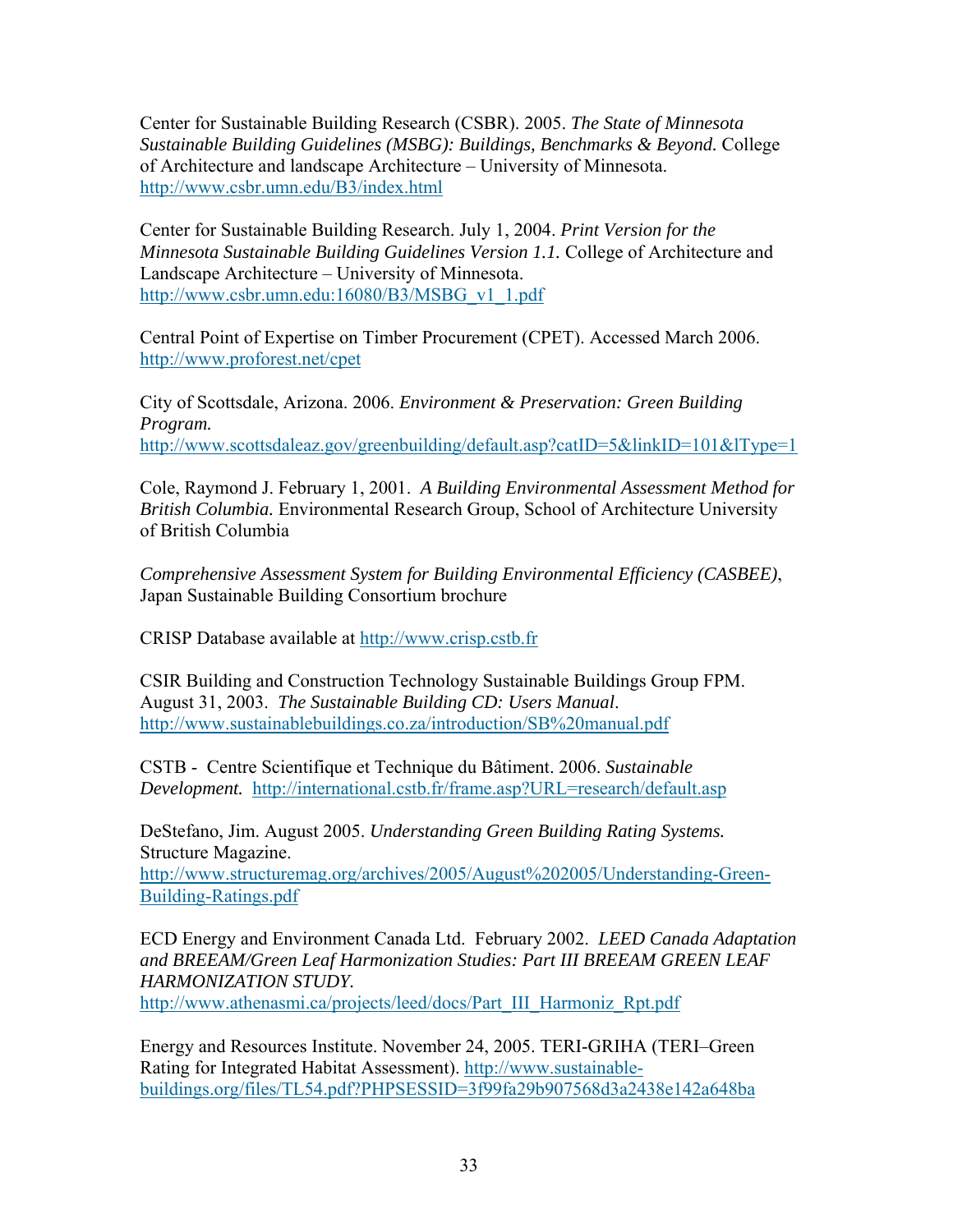Energy Star. September 27, 2005. *Tools of Trade: ENERGY STAR Collaborates with the New Jersey Chapter of USGBC on Energy Wokshop.https://www.energystar.gov/index.cfm?c=new\_bldg\_design.new\_bldg\_design\_* \_news

Energy Tech. 2006. *Ecobuilding - Building Optimisation with Total Quality (TQ) Assessment.* 

http://www.energytech.at/static/architektur/publikationen/results/id1772.html

Environment and Development Foundation (EDF). 2006. *Greenmark Program.*  http://greenmark.epa.gov.tw/english/index.asp

Environmental Design+Construction (ED+C). November 7, 2005. *GBI becomes ANSI accredited standards developer.*  http://www.edcmag.com/CDA/Articles/Industry\_News/a0e1142e8e697010VgnVCM10 0000f932a8c0

Ervin, Christine. May 25, 2005. *Pressure on LEED: Threat or Boon?* Greener Buildings. http://www.greenerbuildings.com/news\_detail.cfm?NewsID=28152

European Thematic Network on Construction and City Related Sustainability Indicators. 2006. *CRISP Sustainable Construction Indicators Database.*  http://crisp.cstb.fr/db\_ListIS.asp

Executive Order 13101. *Greening the Government through Waste Prevention, Recycling, and Federal Acquisition.* http://www.wbdg.org/pdfs/eo13101.pdf

Executive Order 13123. *Greening the Government through Efficient Energy Management.* http://www.wbdg.org/pdfs/eo13123.pdf

FABER MAUNSELL. *BREEAM: FAQ.* Accessed March 2006. http://www.fabermaunsell.com/Resources/40/87/index.jsp

Federation of Master Builders. January 22, 1999. *Minister Unveils BREEAM '98.*  http://www.fmb.org.uk/publications/masterbuilder/november98/breeam.asp

Five Winds International. July 2004. *Environmental Concepts and Tools: Green Building Design.*  http://www.fivewinds.com/uploadedfiles\_shared/GreenBuildingDesign040127.pdf

Forest Stewardship Council. 2006. http://www.fscus.org

Frangos, Alex. October 19, 2005. *Is It Too Easy Being Green? Eco-Friendly Certification Is Big With Builders, Tenant; Critics See a 'Broken' System.* The Wall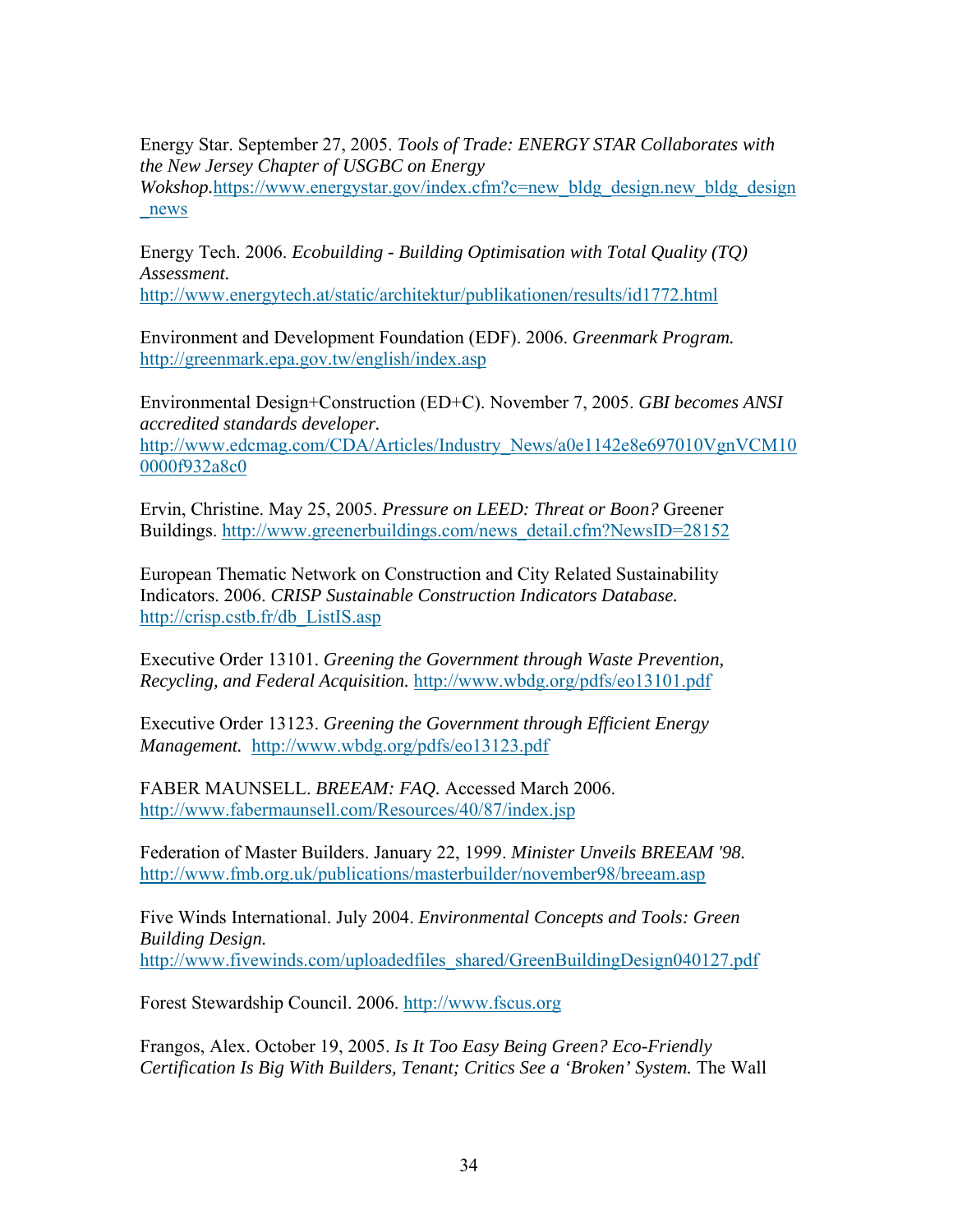Street Journal Online. (members only) http://online.wsj.com/article/SB112967950603172567.html

GBTool 1998, 2000, 2002, 2005 and applicable Manuals available at www.iisbe.org

Gibberd, Jeremy, et al. 2005. *Assessing Sustainable Buildings in Developing Countries – The Sustainable Building Assessment Tool (SBAT) and the Sustainable Building Life Cycle.* SB05, Tokyo, Japan.

Gibberd, Jeremy. 2003. *Developing a Sustainable Development Approach for Buildings and Construction Processes*. CIB International Conference on Smart and Sustainable Built Environment.

Geissler, Susanne, and M. Bruck. *Total Quality (TQ) Assessment as the Basis for Building Certification in Austria.*  http://www.argetq.at/zertifikat/materialien/tq\_oslo.pdf

Green Building Challenge (GBC). 1998. Conference Proceedings. Vancouver, British Columbia, Canada.

Green Building Council Australia. 2006. *Green Star*. http://www.gbcaus.org/greenstar/page.asp?id=117

Green Building Council Korea. 1999. *Green Building Rating System*. http://www.gbckorea.co.kr/eng-8.asp

Green Building Initiative (GBI). Accessed May 2006a. *Energy & Environmental Performance Assessment and Benchmarking of Buildings.* Green Globes (GG) webcast. http://www.thegbi.org/greenglobes/pdf/webcast.pdf

GBI. Accessed March 2006b. *Green Globes webpage*. http://www.thegbi.com/greenglobes/

GBI. Accessed February 2006c. Not available as of February 24, 2006. Green Globes:*Assessment and Rating System: Program Summary and Users Guide.*  http://www.thegbi.com/commercial/greenglobes/pdf/U.S.Summary-Final.pdf

Green Globes. 2006a. *GEM UK – Environmental Assessment of Buildings*. http://www.greenglobes.com/existing/homeuk.asp

Green Globes. 2006b. *Green Globes USA, Green Globes Canada, GEM UK*. http://www.greenglobes.com/

Herz, Johnathan. *Public Architecture and LEED: Making It Green AND Fair.* The American Institute of Architects. Accessed January 2006. http://www.aia.org/pa\_a\_20041204\_LEED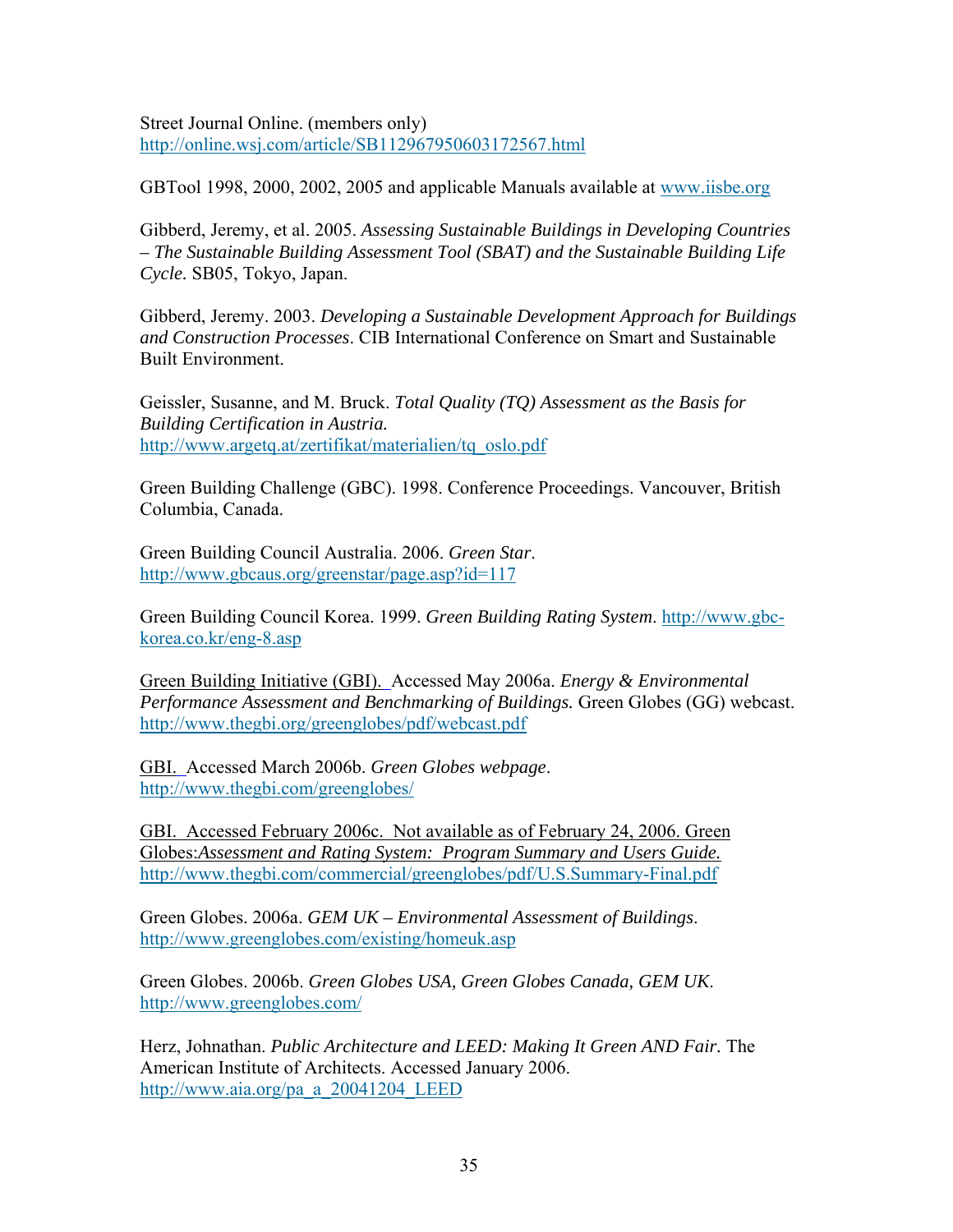HKBEAM Society. 2003. HK-BEAM: *The Hong Kong Building Environmental Assessment Method.* http://www.hk-beam.org.hk/general/home.php

Hong Kong (HK) Special Administration Region Government, Buildings Department. 2005. *Comprehensive Environmental Performance Assessment System for Buildings: New Assessment Method for Building Sustainability in High Density Urban Context*, Brochure distributed at SB05.

IEA-BCS Annex 31. February 19, 2002. *Finland Energy certification for residential and office buildings.* http://www.uni-weimar.de/scc/PRO/TOOLS/fin-certification.html

International Initiative for a Sustainable Built Environment. March 2004. *Advanced Building News.* http://greenbuilding.ca/ABNnews/ABN\_02.pdf

Issaquah Highlands. 2006. *Blakely Hall Receives Dual Green Certifications.* http://www.issaquahhighlands.com/greenglobeaward2.html

James, Peter, and D. Somervell. April 29, 2004. *Assessing the Environmental Performance of Buildings in Higher Education.* Summary of a HEEPI workshop, University of Leicester. http://www.heepi.org.uk/documents/Assessing%20the%20environmental%20performa nce%20of%20Buildings%20in%20HE.doc

JSBC: Japan Sustainable Building Consortium. 2005. *CASBEE: Comprehensive Assessment System for Building Environmental Efficiency*. http://www.ibec.or.jp/CASBEE/english/index.htm

Labs 21. March, 7, 2006. *Labs for the 21st century.* http://www.labs21century.gov/

Langer, Kenneth, and R. Watson. November 7, 2005. *Bringing LEED to China*. http://www.edcmag.com/CDA/Articles/Feature\_Article/5a10142e8e697010VgnVCM1 00000f932a8c0

LEGEP*®.* 2006. *LEGEP®: Tool for integrated lifecycle performance of buildings.*  http://www.legoe.de/index.php?AktivId=1125

Lewis, Malcolm, and H. Miranda. 2002. *Impacts of a Green Building Rating System on the Design and Construction Process: A Summary of Ten Projects Using LEED™.* http://www.sbis.info/docs/Conf/SB2002/Cities/001\_lewis.pdf

Los Angeles Community Colleges (LACC). December 2, 2005. *LACCD Project is First in U.S. to Receive BREEAM Certification.*  http://www.propositiona.org/newsroom/Awards/BREEAM\_award\_02dec05.htm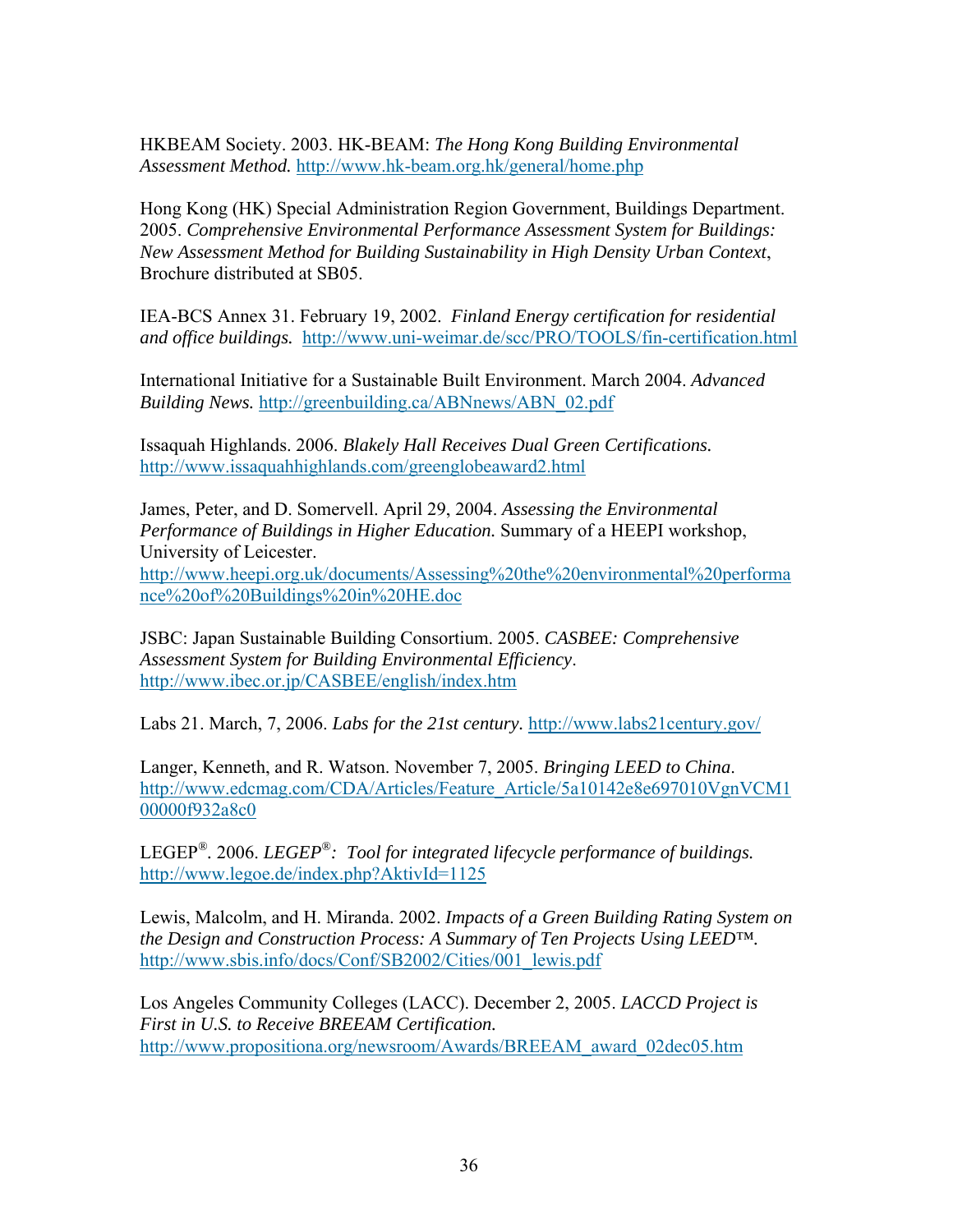Minnesota Sustainable Communities Network (MSCN), NextStep. October 13, 2005. *Minnesota Sustainable Design Guide.*  http://www.nextstep.state.mn.us/res\_detail.cfm?id=71

Memorandum of Understanding. January 2006. *Federal Leadership in High Performance and Sustainable Buildings Memorandum of Understanding.* http://www.wbdg.org/pdfs/sustainable\_mou.pdf

Murakami, Shuzo. January 20-23rd, 2003. *Today's approach for promoting s approach for promoting sustainable building in Japan.* http://www.asianforum.net/conference\_2003/pdf/CASBEE\_Murakami\_AsianForum.pdf

National Associate of Home Builders (NAHB). 2006. *NAHB's Model Green Home Building Guidelines. http://www.nahb.org/fileUpload\_details.aspx?contentTypeID=7&contentID=1994*

National Australian Built Environment Rating System (NABERS). 2006. *NABERS – Frequently Asked Questions.* http://www.nabers.com.au/nabers/faq.htm

Natural Resources Canada. April 12, 2005. *Buildings Group: C-2000 Program*. http://www.buildingsgroup.nrcan.gc.ca/projects/c2000\_e.html

O'Brian, Mary, and J. Nile. 2003. *BUILDING BETTER BUILDINGS: The Transition to Environmental Building in Canada.*  http://www.fes.uwaterloo.ca/ers/research/90sForWeb/ObrienNiles.pdf

Office of Management and Budget (OMB). 2002. "Section 55 – Energy and Transportation Efficiency Management." OMB Circular No. A-11

PEFC Council (Programme for the Endorsement of Forest Certification schemes). Accessed March 2006. http://www.pefc.org/internet/html/

Personal communication (PC) from representatives of GBTool. March  $29<sup>th</sup>$ , 2006.

Personal communication (PC) from representatives of the Green Building Initiative (GBI). April  $5<sup>th</sup>$ , 2006.

Personal communication (PC) from representatives of the Institute for Building Environment and Energy Conservation (IBEC). April 14, 2006.

Personal communication (PC) from representatives of the U.S. Green Building Council (USGBC). April  $5<sup>th</sup>$ , 2006.

Personal communication with Ilari Aho October 27, 2005.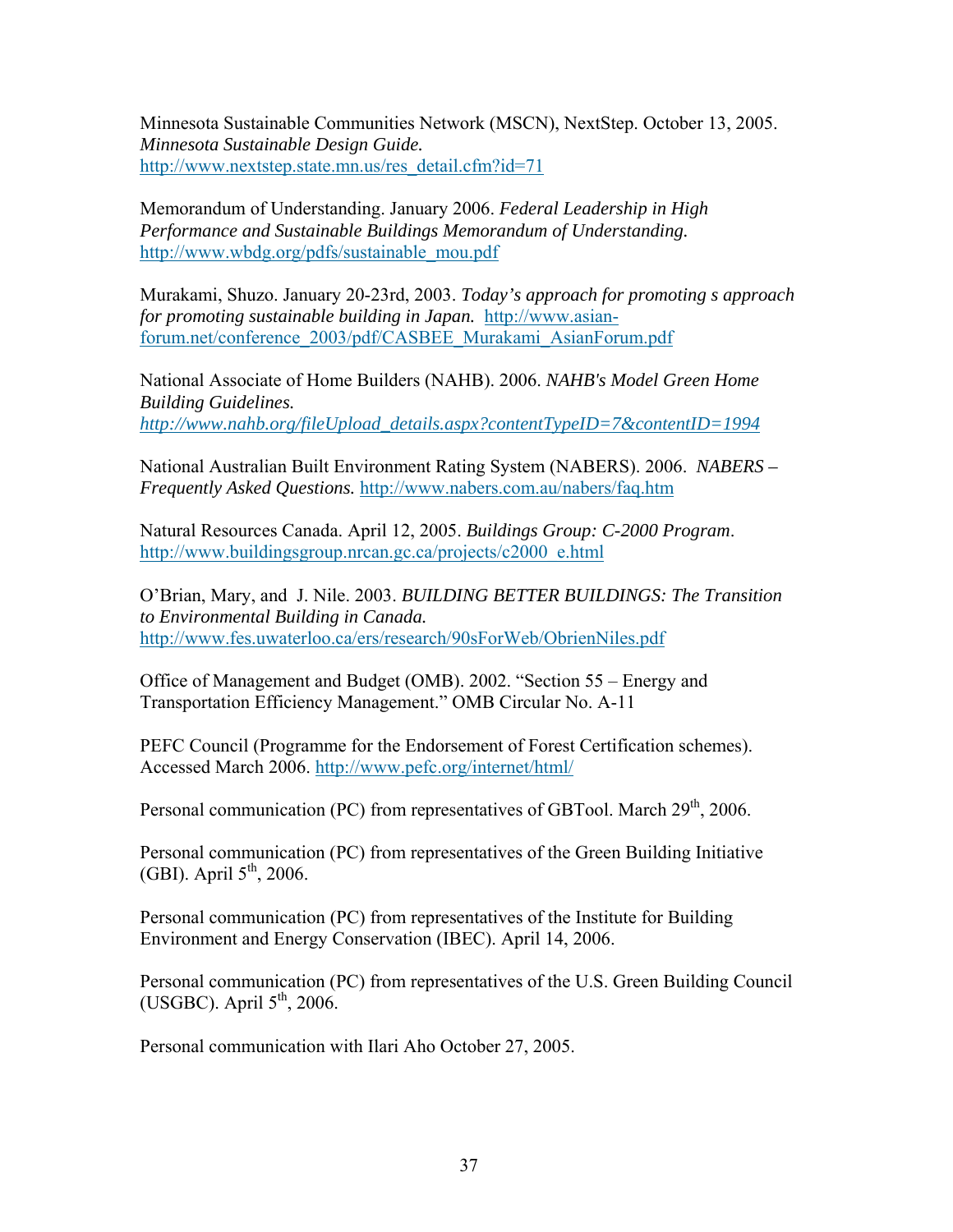Provisional Construction Industry Co-ordination Board, Buildings Department. November 2005. *Comprehensive Environmental Performance Assessment Scheme Paper No. PCICB/126.* http://www.pcicb.gov.hk/eng/meeting/download/p-pcicb-126 e.doc

Provisional Construction Industry Co-ordination Board. November, 2004. C*omprehensive Environmental Performance Assessment Scheme.*

Robert Lechner et al., *Total Quality Building (TQB), The Austrian Building Assessment Tool*, SB05, Tokyo

Scheuer, Chris W., and G.A. Keoleian. September 2002. *Evaluation of LEED® Using Life Cycle Assessment Methods.* Center for Sustainable Systems, University of Michigan. http://www.bfrl.nist.gov/oae/publications/gcrs/02836.pdf

Shendler, Auden, and R. Udall. October 27, 2005. *LEED Is Broken; Let's Fix It.*  http://www.grist.org/comments/soapbox/2005/10/26/leed/index1.html

Shik Shin, Kee. *Green Building Certification System in Korea*, SB05, Tokyo

Solomon, Nancy B. *How Is LEED Faring After Five Years in Use?* Architectural Record: McGraw Hill Construction. Accessed March 2006. http://archrecord.construction.com/features/green/archives/0506edit-1.asp

Schwartz, Jerry. January 23, 2005. Steven Winter Associates, Inc. LEED® Cost Study: Final Report. Summarization. Prepared by AF&PA.

Steven Winter Associates, Inc. October 2004. LEED® Cost Study: Final Report. http://www.getf.org/file/toolmanager/CustomO16C45F60590.pdf

Sustainable Buildings (SB). 2000. Conference Proceedings. Maastricht, The Netherlands.

Sustainable Building (SB). 2002. Conference Proceedings. Oslo, Norway.

Sustainable Building (SB). 2005. Conference Proceedings. Tokyo, Japan.

Sustainable Forestry Initiative. March 24, 2006. *SFI® Labeling Program.* http://64.29.218.149/sfilabel\_use.asp

Sustainable Forestry Initiative® (SFI). *Where Can Interested Stakeholders Go for Accurate and Objective Information Comparing Forest certification programs?* www.aboutsfi.org Provided by Jerry Schwartz, AF&PA.

Sylviane Nibel, et al, *ESCALE, Assessment Method of Buildings Environmental Performance,* Sustainable Buildings 2000, Maastricht, Netherlands, October 2000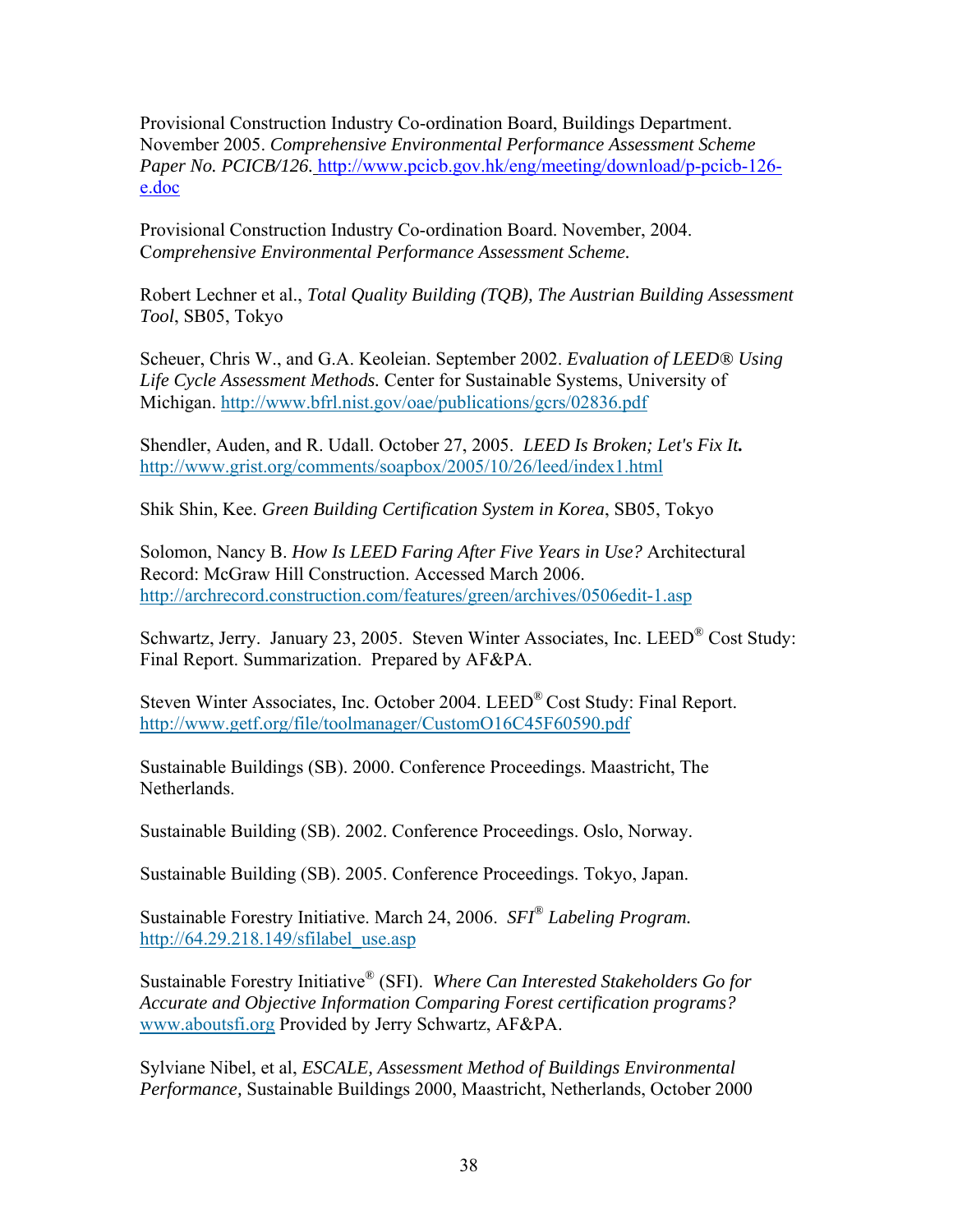Sylviane Nibel, et al., *French Certification for Non-Residential "High Environmental Quality" Building Projects*, SB05, Tokyo;

Tamm, Elanna. September 30, 2005. *Green Building Products.* United States Commercial Service. http://www.buyusainfo.net/docs/x\_1251980.pdf

Technical Office for the Use of Steel (France). 2006. *The HQE® (High Environmental Quality) programme.* http://www.otua.org/expertises sustainable development6.htm

Timo Rintala and Ilari Aho, *PROMISE: Environmental Classification of Buildings: Current Situation and Objectives*, June 25, 2003

Todd, Joel Ann, et al. 2001. "Comparative Assessment of Environmental Performance Tools and the Role of Green Building Challenge," *Building Research and Information*, (2001) 29(5), 324-335.

Transportation, Treasury, Housing and Urban Development, the Judiciary, the District of Columbia, and Independent Agencies Appropriations Act, 2006, Public Law 109- 115.

Trine Pettersen et al, Ecoprofile – a simplistic environmental assessment method: experiences and new challenges," SB2000, Oslo, Norway

U.S. Army Corp of Engineers, Department of the Army. May 1, 2001. *Sustainable Design for Military Facilities.* http://www.usace.army.mil/inet/usace-docs/eng-techltrs/etl1110-3-491/entire.pdf

U.S. Army Engineer Research and Development Center. 2000. Sustainable Project Rating Tool (SPiRiT).

http://www.cecer.army.mil/earupdate/nlfiles/2000/sustainable2.cfm

U.S. Green Building Council (USGBC). 2006. *U.S. Green Building Council.*  http://www.usgbc.org/

USGBC. October, 2005. *LEED for New Construction and Major Renovation*. http://www.usgbc.org/

USGBC. January, 2006. LEED Product Development and Maintenance Manual. https://www.usgbc.org/ShowFile.aspx?DocumentID=626

U.S. Environmental Protection Agency. Environmental Labeling Issues, Policies, and Practices Worldwide: Taiwan's Green Mark Program. http://www.epa.gov/oppt/epp/pubs/envlab/taiwan.pdf#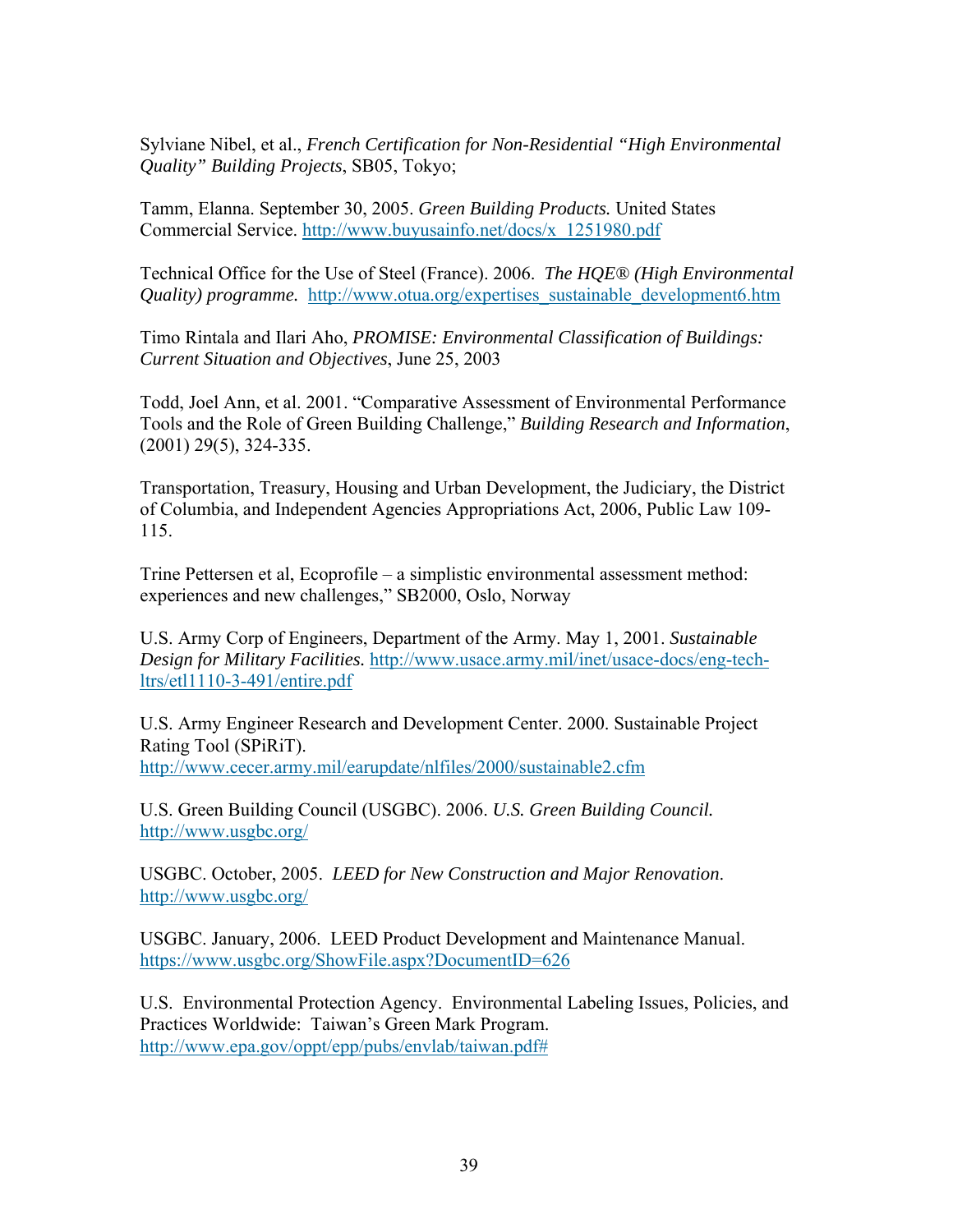University of California Berkeley, Department of Architecture. 2006. Sustainability Resources for Further Information. http://arch.ced.berkeley.edu/courses/arch249x\_1\_SP03/RatingResources.htm

University of Minnesota - College of Architecture and Landscape Architecture. 2001. *Minnesota Sustainable Design Guide.* http://www.sustainabledesignguide.umn.edu/

Walsh, Bill. August 9, 2005. *Green Building Movement Shows Its True Colors: Highlights From The AIA Sustainability Summit.* Healthy Building Network. http://www.healthybuilding.net/news/aia\_true\_colors-080905.html

Walsh, Bill. July 19, 2005. *Conflicts of Interest at the American Institute of Architects: Trade Associations Set The Greenwash Agenda.* Healthy Building Network. http://www.healthybuilding.net/news/aia-071905.html

Whole Building Design Guide (WBDG). 1999. "Letter to Beth Shearer regarding response to Executive Order 13123."

Whole Building Design Guide (WBDG), Sustainable Committee. March 2006. *Sustainable*. http://www.wbdg.org/design/sustainable.php

World Green Building Council. 2006. http://www.worldgbc.org/?id=86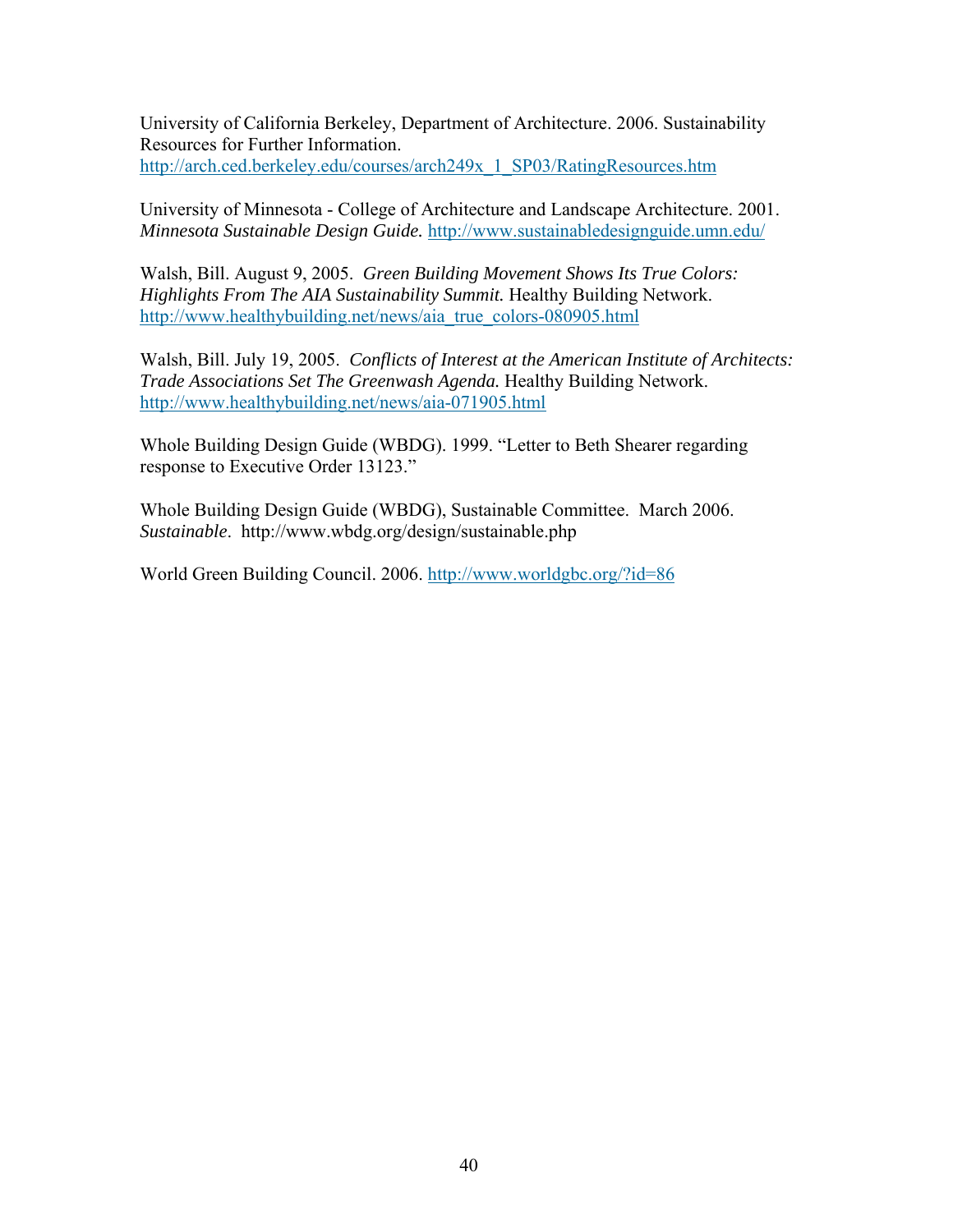# **Appendix B** - List of Sustainable Design and Operations Related Systems Pre-Screened from the Analysis

| <b>Sustainable Design Tools</b>      | <b>Why Not Included</b>     | <b>Sustainable Design Tools</b>      | <b>Why Not Included</b> |
|--------------------------------------|-----------------------------|--------------------------------------|-------------------------|
|                                      |                             | Environmental Profiles of            |                         |
|                                      |                             | construction materials,              | Database of LCA         |
| Green Building Advisor (US)          | Catalogue                   | components and buildings (UK)        | information             |
| <b>Energy Star</b>                   | Energy analysis             | Quest                                | Policy choice tool      |
| <b>Energy Certification for</b>      |                             | <b>BM Bau Building Passport</b>      | Product                 |
| Buildings (Finland)                  | Energy analysis             | (Germany)                            | specification guide     |
|                                      |                             | The Movement for Innovation          | Construction &          |
| BSEA 1.0 (Finland)                   | <b>Energy Analysis</b>      | (M4i)                                | Design Safety           |
| NEN 2916/5128, NPR                   | <b>Energy Modeling</b>      |                                      | Requirements            |
| 2917/5129 (Netherlands)              | Software                    | EcoProP                              | management system       |
|                                      | <b>Energy Modeling</b>      |                                      |                         |
| SIMBAD (Finland)                     | Software                    | <b>Costing Reference Model</b>       | Residential             |
|                                      | Environmental               | Super E House Program                |                         |
| EDIP (Denmark)                       | assessment of products      | (Canada)                             | Residential             |
| Environmental Classification of      | Environmental impact        |                                      |                         |
| Properties                           | assessment                  | AccuRate (Australia)                 | Residential             |
|                                      | Environmental impact        |                                      |                         |
| Papoose (Finland)                    | assessment                  | Alameda County (CA)                  | Residential             |
|                                      | Environmental impact        | <b>BASIX Building Sustainability</b> |                         |
| Envest                               | assessment tool             | Index (Australia)                    | Residential             |
|                                      | <b>Environmental Impact</b> |                                      |                         |
| EcoEffect (Sweden)                   | Software model              | <b>BERS</b> (Australia)              | Residential             |
|                                      | Environmental               | Build a Better Clark (Clark          |                         |
| ISO 14001                            | Management System           | County Washington HBA)               | Residential             |
|                                      |                             | <b>Build A Better Kitsap Home</b>    |                         |
|                                      | Environmental product       | Builder Program (Kitsap, WA          |                         |
| <b>MRPI</b> Netherlands              | declaration                 | HBA)                                 | Residential             |
|                                      |                             | National Association of Home         |                         |
| <b>Cities for Climate Protection</b> | <b>GHG</b> emissions        | Buildings (NAHB) Green               |                         |
| Software                             | inventories tool            | Guidelines                           | Residential             |
| City of Santa Monica Green           |                             |                                      |                         |
| Building & Construction              |                             |                                      |                         |
| Guidelines                           | Guideline                   | Built Green Alberta (Canada)         | Residential             |
|                                      |                             | Built GreenTM (MBA of King           |                         |
| ECDG - Japan                         | Guideline                   | and Snohomish Counties, WA)          | Residential             |
| Green Building Program (Austin,      |                             | Built GreenTM Colorado (HBA          |                         |
| TX)                                  | Guideline                   | of Metro Denver)                     | Residential             |
| National Packages Sustainable        |                             | California Green Builder             |                         |
| Building (Netherlands)               | Guideline                   | Program                              | Residential             |
| NYC High Performance                 |                             | Chula Vista (CA) GreenStar           |                         |
| <b>Building Guidelines</b>           | Guideline                   | <b>Building Incentive Program</b>    | Residential             |
| Seattle Sustainable Building         |                             |                                      |                         |
| Action Plan and Built Smart          |                             | City of Boulder Green Points         |                         |
| (Seattle, WA)                        | Guideline                   | (CO)                                 | Residential             |
| Tokyo Metro Green Building           |                             | City of Frisco (TX) Green            |                         |
| Program                              | Guideline                   | <b>Building Program</b>              | Residential             |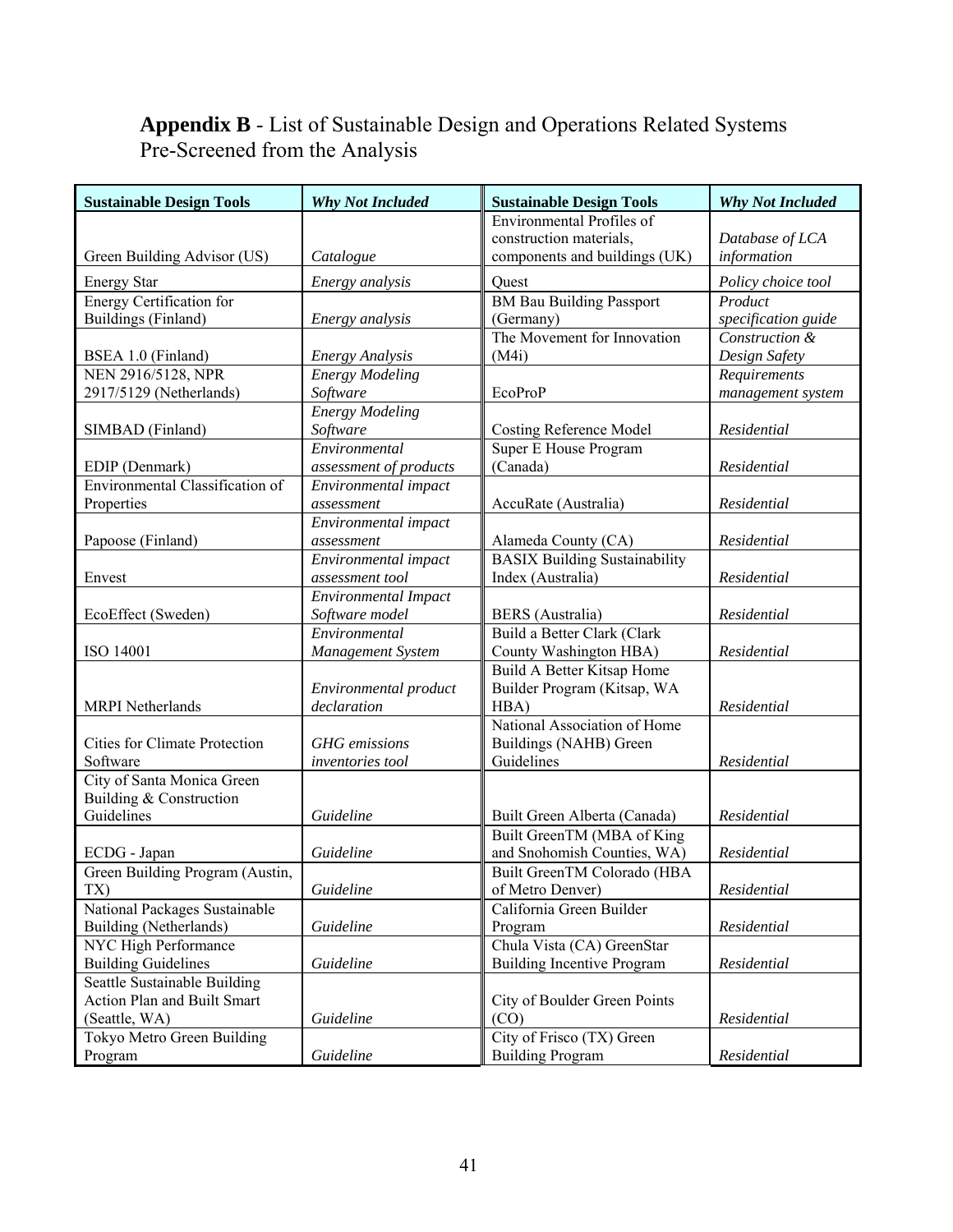| <b>Sustainable Design Tools</b>                      | <b>Why Not Included</b>       | <b>Sustainable Design Tools</b>       | <b>Why Not Included</b> |  |  |  |  |  |
|------------------------------------------------------|-------------------------------|---------------------------------------|-------------------------|--|--|--|--|--|
|                                                      |                               | County of Santa Barbara               |                         |  |  |  |  |  |
|                                                      |                               | <b>Innovative Building Review</b>     |                         |  |  |  |  |  |
| "Green" Hotels Association (US)                      | Hotels/Lodging                | Program (CA)                          | Residential             |  |  |  |  |  |
| Coalition for Environmentally                        |                               |                                       |                         |  |  |  |  |  |
| Responsible Economies                                |                               |                                       |                         |  |  |  |  |  |
| (CERES) Green Hotel Initiative                       |                               |                                       |                         |  |  |  |  |  |
| (US)                                                 | Hotels/Lodging                | Earth Advantage Home (US)             | Residential             |  |  |  |  |  |
|                                                      |                               | Earth Advantage Program               |                         |  |  |  |  |  |
| Green Globe 21 (US)<br>Green Leaf Eco-Rating Program | Hotels/Lodging                | (Portland General Electric)           | Residential             |  |  |  |  |  |
| (Canada)                                             |                               | EarthCraft House (Greater             | Residential             |  |  |  |  |  |
|                                                      | Hotels/Lodging                | Atlanta, GA HBA)                      |                         |  |  |  |  |  |
| Green Rating Program (Africa)                        | Hotels/Lodging                | EarthCraft House (US)                 | Residential             |  |  |  |  |  |
| Green Seal Certification (US)                        | Hotels/Lodging                | EcoHomes (UK)                         | Residential             |  |  |  |  |  |
| HVS International ECOTEL                             |                               | EnerGuide Houses Program              |                         |  |  |  |  |  |
| Certification                                        | Hotels/Lodging                | (Canada)                              | Residential             |  |  |  |  |  |
| Sustainable Ecotourism Rating                        |                               | Energy Rated Homes of                 |                         |  |  |  |  |  |
| (Costa Rica)                                         | Hotels/Lodging                | Colorado                              | Residential             |  |  |  |  |  |
| Vermont Green Hotels in the                          |                               |                                       |                         |  |  |  |  |  |
| Green Mountain State                                 | Hotels/Lodging                | Energy Star (US, Canada)              | Residential             |  |  |  |  |  |
| Green Rating Initiative                              |                               | <b>Evergreen Building Guide</b>       |                         |  |  |  |  |  |
| (Ethiopia)                                           | Industrial                    | (Issaquah, WA)                        | Residential             |  |  |  |  |  |
| Green Rating of Indian Industry                      | <b>Industrial</b>             | FirstRate (Australia)                 | Residential             |  |  |  |  |  |
| Sustainable Project Appraisal                        |                               |                                       |                         |  |  |  |  |  |
| Routine (SPEAR)                                      | <b>Industrial</b>             | G/Rated (Portland, OR)                | Residential             |  |  |  |  |  |
|                                                      |                               | Green Building Program, Austin        |                         |  |  |  |  |  |
| Global Reporting Initiative                          | <b>Industrial Reporting</b>   | Energy (TX)                           | Residential             |  |  |  |  |  |
|                                                      | Life Cycle assessment         | Green Built Home (Wisconsin           |                         |  |  |  |  |  |
| BEAT 2000 (Denmark)                                  | tool                          | Environmental Initiative)             | Residential             |  |  |  |  |  |
|                                                      | Life Cycle assessment         | Green Built Program (HBA of           |                         |  |  |  |  |  |
| BRI LCA (Japan)                                      | tool                          | Greater Grand Rapids, MI)             | Residential             |  |  |  |  |  |
|                                                      |                               | Green Home Designation                |                         |  |  |  |  |  |
|                                                      | Life Cycle assessment         | (Florida Green Building<br>Coalition) |                         |  |  |  |  |  |
| EcoIndicator (Netherlands)                           | tool                          | Green Points Building Program         | Residential             |  |  |  |  |  |
| EcoInstall (Netherlands)                             | Life Cycle assessment<br>tool | (Boulder, CO)                         | Residential             |  |  |  |  |  |
|                                                      | Life Cycle assessment         |                                       |                         |  |  |  |  |  |
| EcoPro (Germany)                                     | tool                          | Hawaii BuiltGreenTM                   | Residential             |  |  |  |  |  |
|                                                      | Life Cycle assessment         | Health House Advantage                |                         |  |  |  |  |  |
| EcoQuantum (Netherlands)                             | tool                          | Certification (US)                    | Residential             |  |  |  |  |  |
|                                                      | Life Cycle assessment         |                                       |                         |  |  |  |  |  |
| LCA-House (Finland)                                  | tool                          | HERS (US)                             | Residential             |  |  |  |  |  |
|                                                      | Life Cycle assessment         | Home Builders Association of          |                         |  |  |  |  |  |
| LCAiT (Sweden)                                       | tool                          | Greater Kansas City (MO)              | Residential             |  |  |  |  |  |
|                                                      | Life Cycle assessment         |                                       |                         |  |  |  |  |  |
| Legoe (Germany)                                      | tool                          | HomeRun (Canada)                      | Residential             |  |  |  |  |  |
|                                                      | Life Cycle assessment         | Hudson Valley HBA Green               |                         |  |  |  |  |  |
| OGIP (Switzerland)                                   | tool                          | Building Program (NY)                 | Residential             |  |  |  |  |  |
|                                                      |                               | Multifamily Green Building            |                         |  |  |  |  |  |
|                                                      | Life Cycle assessment         | Guidelines (Alameda County,           |                         |  |  |  |  |  |
| <b>REGENERS</b> (Finland)                            | tool                          | CA)                                   | Residential             |  |  |  |  |  |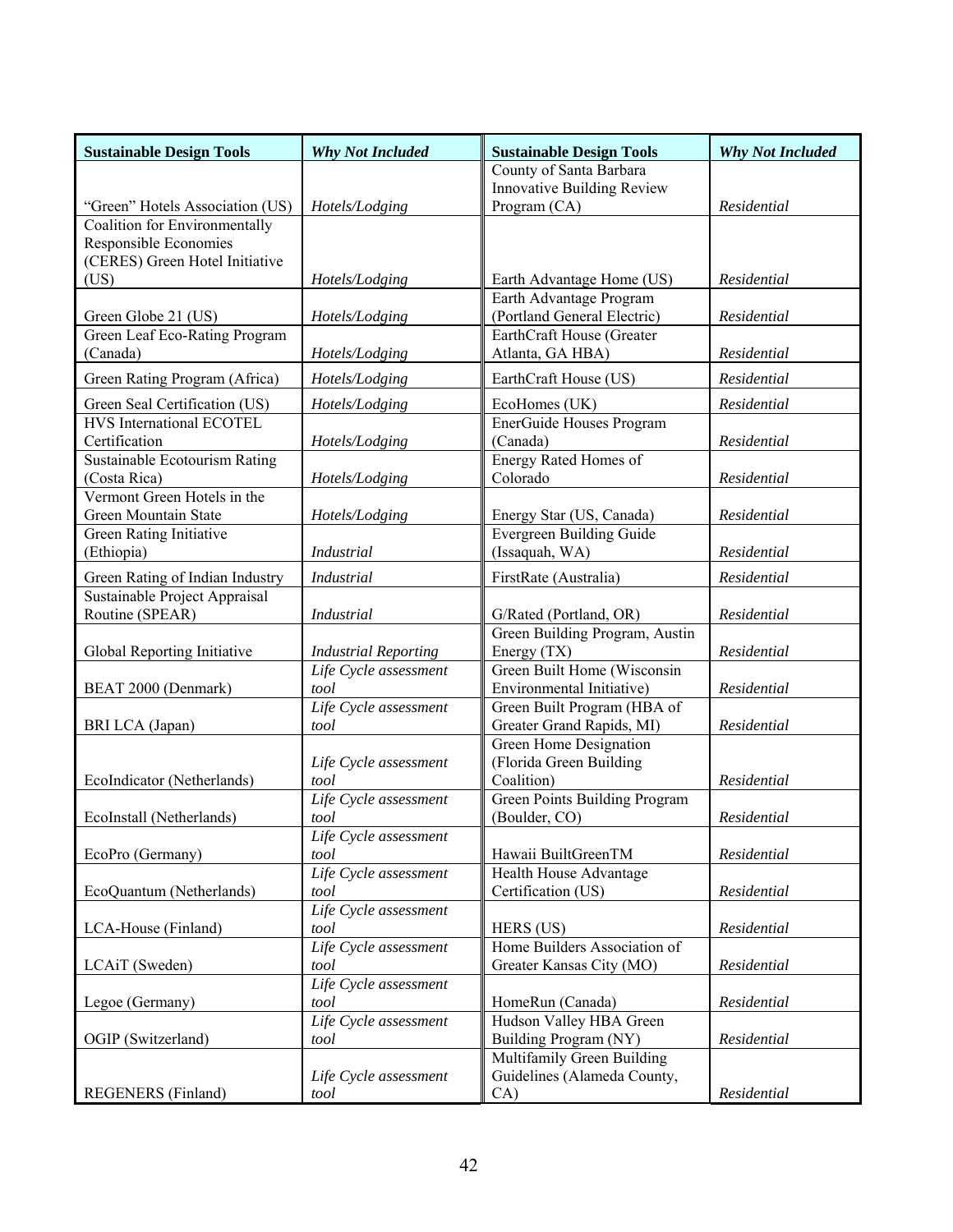| <b>Sustainable Design Tools</b>     | <b>Why Not Included</b>    | <b>Sustainable Design Tools</b> | <b>Why Not Included</b> |
|-------------------------------------|----------------------------|---------------------------------|-------------------------|
|                                     | Life Cycle assessment      |                                 |                         |
| TAKE-LCA (Finland)                  | tool                       | NatHERS (Australia)             | Residential             |
|                                     |                            | New Mexico Building America     |                         |
|                                     | Life Cycle assessment      | Partner Program (HBA of         |                         |
| TEAM (Finland)                      | tool                       | Central New Mexico)             | Residential             |
|                                     | Life Cycle assessment      |                                 |                         |
| Athena Model (Canada)               | tool                       | Novoclimat (Quebec, Canada)     | Residential             |
|                                     | Life Cycle assessment      |                                 |                         |
| BEES (US)                           | tool                       | R-2000 (Canada)                 | Residential             |
|                                     | Life Cycle assessment      | Schenectady HBA Green           |                         |
| GaBi 4                              | tool                       | Building Program (NY)           | Residential             |
|                                     | Life Cycle assessment      |                                 |                         |
| KCL-ECO                             | tool                       | SeaGreen (Seattle)              | Residential             |
|                                     | Life Cycle assessment      | Southern Arizona Green          |                         |
| LISA (Austrailia)                   | tool                       | <b>Building Alliance</b>        | Residential             |
|                                     | Life Cycle assessment      | Super E House Program           |                         |
| Umberto                             | tool                       | (Canada)                        | Residential             |
|                                     | Life cycle cost and impact |                                 |                         |
|                                     | of urban development       | Super Good Cents and Natural    |                         |
| Solution Spaces (Canada)            | forecasting tool           | Choice Homes                    | Residential             |
|                                     |                            | The BREEAM Green Leaf for       |                         |
|                                     |                            | Multi-Residential Buildings     |                         |
| Equer (France)                      | Life Cycle simulation tool | (Canada)                        | Residential             |
|                                     | Materials assessment       | The Green Builder Program       |                         |
| <b>Environmental Choice Program</b> | method                     | (NM)                            | Residential             |
|                                     | Materials assessment       |                                 |                         |
| MMG (Netherlands)                   | method                     | Vermont Built Green             | Residential             |
|                                     |                            | Western North Carolina Green    |                         |
| SIA 493 (Switzerland)               | Materials checklist        | <b>Building Council</b>         | Residential             |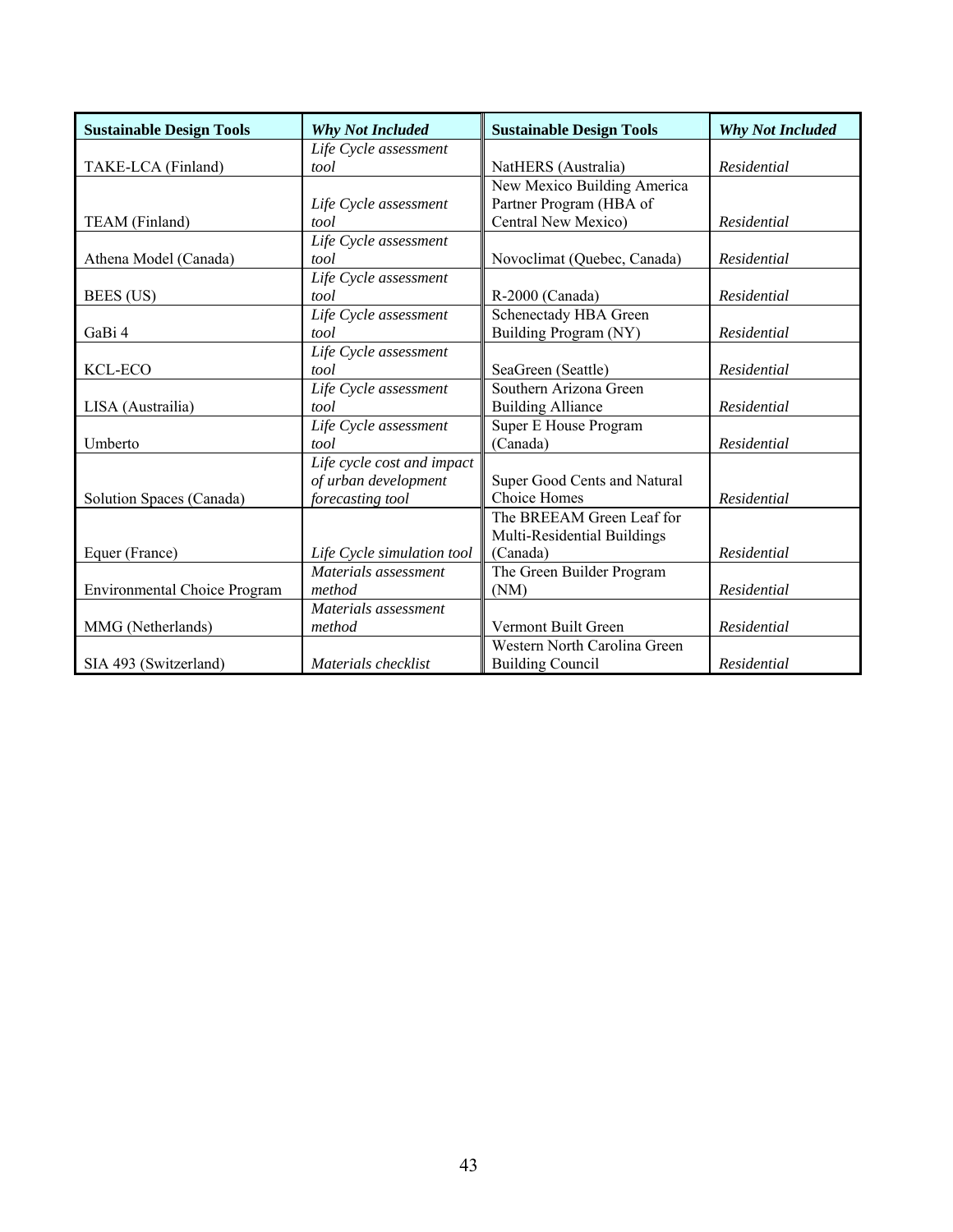# **Appendix C** - Additional Rating System Review Data

The WBDG is the portal to "up-to-date information on integrated 'whole building' design techniques and technologies." In response to Executive Order 13123, sustainable design principles were developed by GSA, DOD, and other Federal agencies and were provided on the WBDG Sustainability webpage. In addition to the sustainability principles provided on this webpage, general design recommendations are also included on these pages. These recommendations offer ideas and comprehensive guidance on how to implement the sustainable design principles:

- Optimize Site Potential
- Optimize Energy Use
- Protect and Conserve Water
- Use Environmentally Preferable Products
- Enhance Indoor Environmental Quality (IEQ)
- Optimize Operational and Maintenance Practices

For each of these principles there is a list of actions that could be taken to address the principle. These previously endorsed recommendations were used as a tool to compare some of the rating systems' technical information. In this appendix the WBDG sustainable design principles and subsequent recommendations are being used for a comparison of how each rating system addressed these items. In the interest of brevity, only half of the principles were selected for this comparison: optimize energy use, use environmentally preferable products, and enhance indoor environmental quality. Optimizing energy use is a primary interest for GSA because increased energy efficiency helps GSA meet its energy use reduction goals and reduces operating costs. The use of environmentally preferable products is important to GSA because of its interest in minimizing its life cycle environmental impact. Enhancing indoor environmental quality is important to GSA because of its interest in providing high quality work environments for Federal workers.

The following key is provided to be used in conjunction with the tables in this appendix.

\* These WBDG categories are covered by a credit whose points have been designated to another category.

\*\* Credit C.3 is an alternate Path B for buildings  $\leq$  20,000ft2. The amount of points achievable is 110.

\*\*\* The heading for section E designates this section at 100 points. The actual addition of all categories was 102 points. The percentage calculations were calculated using the total of 102 points.

\*\*\*\* Weights in GBTool are established by third party assessment authority.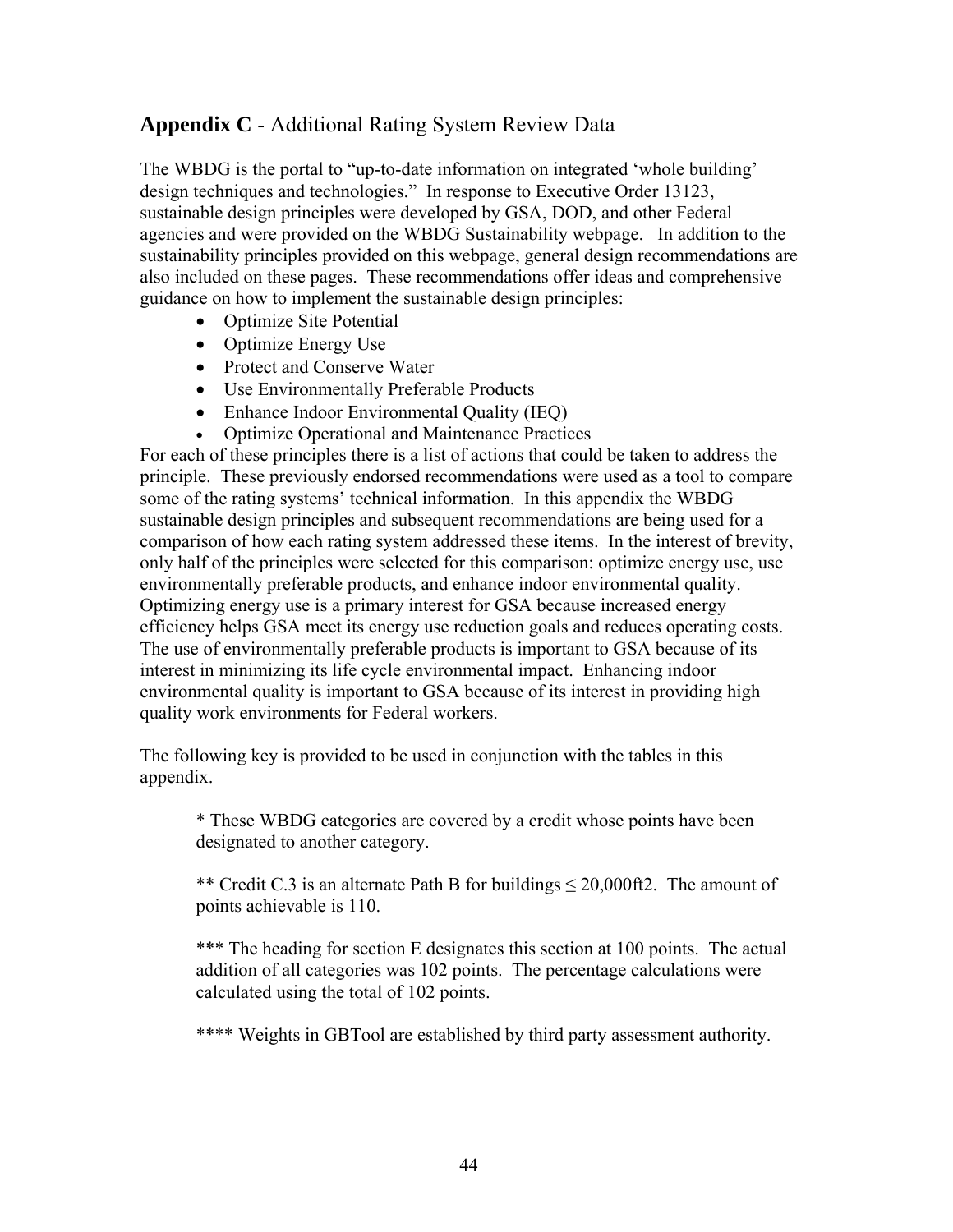| Table C.1. Optimize Energy Use - Comparison of Rating System Emphasis                                                            |                                                                                                                                                                                               |    |         |                                                               |      |                          |                                                                                                                                                                                                                                                                                                    |      |                                                                                                                                 |        |              |                                                                                                                                                                                                               |        |         |    |
|----------------------------------------------------------------------------------------------------------------------------------|-----------------------------------------------------------------------------------------------------------------------------------------------------------------------------------------------|----|---------|---------------------------------------------------------------|------|--------------------------|----------------------------------------------------------------------------------------------------------------------------------------------------------------------------------------------------------------------------------------------------------------------------------------------------|------|---------------------------------------------------------------------------------------------------------------------------------|--------|--------------|---------------------------------------------------------------------------------------------------------------------------------------------------------------------------------------------------------------|--------|---------|----|
|                                                                                                                                  | <b>BREEAM</b>                                                                                                                                                                                 |    |         | <b>CASBEE</b>                                                 |      | <b>GBTool</b>            | <b>Green Globes</b>                                                                                                                                                                                                                                                                                |      | <b>LEED</b>                                                                                                                     |        |              |                                                                                                                                                                                                               |        |         |    |
| <b>WBDG Criteria for Optimize</b>                                                                                                | $%$ of                                                                                                                                                                                        |    |         |                                                               |      | % of Energy and Resource |                                                                                                                                                                                                                                                                                                    |      |                                                                                                                                 | $%$ of |              |                                                                                                                                                                                                               | $%$ of |         |    |
| <b>Energy Use</b>                                                                                                                | Energy                                                                                                                                                                                        |    | 80total | Energy                                                        |      |                          | 92.5 total Consumption                                                                                                                                                                                                                                                                             | **** | Energy                                                                                                                          |        | 360 total    | <b>Energy and Atmosphere</b>                                                                                                                                                                                  |        | 17total |    |
| Reduce Heating, Cooling, and<br>Lighting Loads through Climate-<br><b>Responsive Design and</b><br><b>Conservation Practices</b> | Losses minus gains kWh/m <sup>2</sup><br>(predicted according to the<br>fabric and form of the<br>building)                                                                                   | 40 |         | Natural energy utilization<br>50% and Building thermal load   | 25   |                          | Lot orientation to maximize<br>passive solar potential and<br>Predicted non-renewable<br>energy used for building<br>27% operations                                                                                                                                                                |      | C.1 - Energy Consumption                                                                                                        | 110    |              | EA Prerequisite 2 -<br>Minimum Energy<br>Performance *<br>EA Credit 1 - Optimize<br><b>Energy Performance</b><br>EQ Credit 7 - Thermal<br>Comfort *<br>EQ Credit 1 - Outdoor Air<br>31% Delivery Monitoring * | 10     | 59%     |    |
| Employ Renewable or High-<br><b>Efficiency Energy Sources</b><br>Specify Efficient HVAC and                                      | At least 10% of either heat<br>demand or electricy<br>consumption in the building<br>is supplied from local<br>renewable energy sources<br>External light design is in<br>compliance with ILE |    |         | 15% Natural energy utilization                                |      |                          | Assessment of Renewables<br>Feasibility and Plans for use<br>of on-site renewable energy<br>sources and Plans for use of<br>off-site energy that is<br>generated from renewable<br>10 11% sources                                                                                                  |      | C.4 - Renewable Energy<br>Sources<br>C.3 - Integration of Energy<br>Efficient Systems (alternate<br>Path B for buildings $\leq$ | 45     |              | EA Credit 2 - On-site<br>Renewable Energy<br>13% EA Credit 6 - Green Power<br>EA Credit 1 - Optimize                                                                                                          |        | 24%     |    |
| <b>Lighting Systems</b>                                                                                                          | guidance notes for reduction<br>of light pollution.                                                                                                                                           | 12 |         | HVAC system and Lighting<br>15% system                        | 22.5 | 24%                      |                                                                                                                                                                                                                                                                                                    |      | $20,000 \text{ft}^2$ )                                                                                                          | k*     | $\star\star$ | <b>Energy Performance</b>                                                                                                                                                                                     |        |         |    |
| <b>Optimize Building Performance</b><br>and System Control Strategies                                                            |                                                                                                                                                                                               |    |         | Building thermal load and<br>operational management<br>system | 25   |                          | Predicted non-renewable<br>primary energy used for<br>building operations and<br>Predicted electrical peak<br>demand for building<br>operations and Provision of<br>building management<br>control system and<br>Designed capability for<br>partial operation of building<br>27% technical systems |      | C.1 Energy Consumption<br><b>OR</b><br>C. 3 "Right-sized" energy-<br>efficient systems                                          |        |              | EA Credit 1 - Optimize<br>Energy Performance *<br>EA Credit 5 - M&V                                                                                                                                           |        |         | 6% |
|                                                                                                                                  | Electrical sub metering for                                                                                                                                                                   |    |         |                                                               |      |                          |                                                                                                                                                                                                                                                                                                    |      |                                                                                                                                 |        |              |                                                                                                                                                                                                               |        |         |    |
| <b>Monitor Project Performance</b>                                                                                               | major consuming items.<br>Electrical sub metering of<br>tenancy areas.                                                                                                                        | 16 |         | Monitoring and operational<br>20% management system           |      |                          | Measures planned for on-<br>going monitoring and<br>10 11% verification of performance                                                                                                                                                                                                             |      | C.2 - Energy Demand<br>Minimization                                                                                             | 135    |              | EA Credit 5 M&V *<br>EA Credit 3 Enhanced<br>38% Commissioning                                                                                                                                                |        |         | 6% |
|                                                                                                                                  |                                                                                                                                                                                               |    |         |                                                               |      |                          |                                                                                                                                                                                                                                                                                                    |      | C.5 - Energy Efficient<br>Transportation                                                                                        | 70     |              | EA Prerequisite 3 -<br><b>Fundamental Refrigerant</b><br>Management<br>EA Credit 4 - Enhanced<br>19% Refrigerant Management                                                                                   |        | 6%      |    |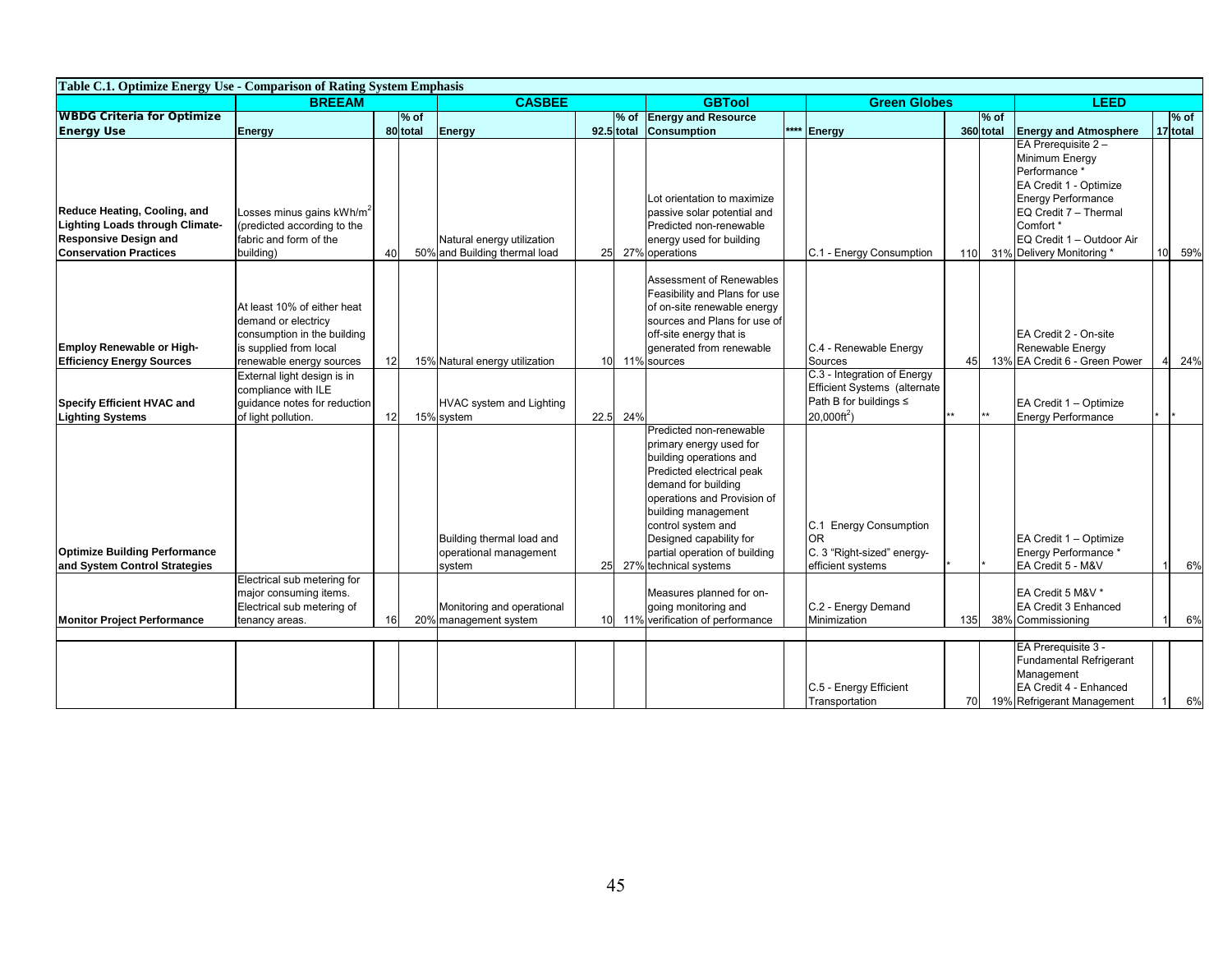| Table C.2 Enhance IEO - Comparison of Rating System Emphasis                                        |                                                                                                                              |                 |                   |                                                  |                 |                         |                                                                                      |  |                                                     |    |                    |                                                                                                                                                                       |                  |     |
|-----------------------------------------------------------------------------------------------------|------------------------------------------------------------------------------------------------------------------------------|-----------------|-------------------|--------------------------------------------------|-----------------|-------------------------|--------------------------------------------------------------------------------------|--|-----------------------------------------------------|----|--------------------|-----------------------------------------------------------------------------------------------------------------------------------------------------------------------|------------------|-----|
|                                                                                                     | <b>BREEAM</b>                                                                                                                | <b>CASBEE</b>   |                   | <b>GBTool</b>                                    |                 | <b>Green Globes v.1</b> |                                                                                      |  | LEED                                                |    |                    |                                                                                                                                                                       |                  |     |
| <b>WBDG Criteria for Enhance Indoor</b><br><b>Environmental Quality (IEQ)</b>                       | <b>Health &amp; Wellbeing</b>                                                                                                |                 | % of<br>150 total | <b>Indoor Environment</b>                        |                 | $%$ of<br>101 total     | Indoor environmental<br>quality                                                      |  | **** Indoor Environment                             |    | $%$ of<br>200total | <b>Indoor Environmental</b><br><b>Quality</b>                                                                                                                         | % of<br>15 total |     |
| <b>Facilitate Quality IEQ through</b><br>Good Design, Construction, and<br><b>O&amp;M Practices</b> | Ease of cleaning,<br>maintenance and<br>replacement of cooling<br>towers/evaporative<br>condensers                           | 10 <sup>1</sup> |                   | 7% Source control                                | 6.3             |                         | Indoor air quality - finishes,<br>limit pollutant migration,<br>6% maintenance, etc. |  | G.3 - Lighting design and                           |    |                    | EQ Prerequisite 1 - Minimum<br><b>IAQ Performance</b><br>EQ Credit 1 - Outdoor Air<br><b>Delivery Monitoring</b><br>EQ Credit 3 - Construction IAQ<br>Management Plan | 3                | 20% |
| <b>Value Aesthetic Decisions</b>                                                                    | Occupant distance to view<br>out of window                                                                                   | 10 <sup>1</sup> |                   | Perceived spaciousness<br>7% and access to views |                 |                         | Social aspects - views,<br>4% privacy                                                |  | integration of lighting<br>systems                  | 45 |                    | EQ Credit 8 - Daylighting and<br>23% Views                                                                                                                            |                  | 13% |
| <b>Provide Thermal Comfort</b>                                                                      | Ventilation criteria met.<br>Local control of office area.<br>Thermal comfort levels used<br>in servicing efforts.           | 30 <sup>l</sup> |                   | 20% Thermal comfort                              | 35              |                         | Air temperature and relative<br>34% humidity                                         |  | <b>IG.4 - Thermal Comfort</b>                       | 25 |                    | EQ Credit 6.2 - Controllability<br>of Systems - Thermal<br>13% EQ Credit 7 - Thermal Comfort                                                                          | 3                | 20% |
| <b>Supply Adequate Levels of</b><br><b>Ventilation and Outside Air</b>                              | Adequate cross ventilation is<br>promoted.<br>Steam humidification is                                                        | 10 <sup>1</sup> |                   | 7% Ventilation                                   | 7.5             |                         | 7% Ventilation                                                                       |  | G.1 - Effective Ventilation<br>System               | 60 |                    | EQ Credit 2 - Increased<br>Ventilation<br>EQ Credit 5 - Indoor Chemical<br>30% & Pollutant Source Control                                                             | $\overline{2}$   | 13% |
| Prevent Airborne Bacteria, Mold,<br>and Other Fungi                                                 | installed, or no<br>humidification is present.                                                                               | 10 <sup>1</sup> |                   | 7% Control of mites and mold                     | 3.1             |                         | Humidity and limit pollutant<br>3% migration                                         |  | G.2 - Source Control of<br><b>Indoor Pollutants</b> | 45 | 23%                |                                                                                                                                                                       |                  |     |
| <b>Limit Spread of Pathogens</b>                                                                    | Minimize risk of<br>Legionellosis in hot and cold<br>water systems                                                           | 10 <sup>1</sup> | 7%                |                                                  |                 |                         | Limit pollutant migration                                                            |  |                                                     |    |                    | EQ Prerequisite 2 -<br><b>Environmental Tobacco</b><br>Smoke Control                                                                                                  |                  |     |
| Avoid the Use of Materials High in<br><b>Pollutants</b>                                             |                                                                                                                              |                 |                   | Chemical pollutants                              | 3.1             |                         | Selection of finishes,<br>3% materials                                               |  | G.2 - Control of Indoor<br>Pollutants               |    |                    | EQ Credit 4 - Low-Emitting<br><b>Materials</b>                                                                                                                        |                  | 27% |
| <b>Assure Acoustic Privacy and</b><br><b>Comfort</b><br><b>Control Disturbing Odors through</b>     | Ambient internal noise levels<br>specified<br>Air intake serving occupied                                                    | 10 <sup>1</sup> |                   | 7% Noise and acoustics                           | 15              |                         | 15% Noise and acoustics                                                              |  | G.5 - Acoustic Comfort                              | 25 | 13%                |                                                                                                                                                                       |                  |     |
| <b>Contaminant Isolation and</b><br><b>Product Selection</b>                                        | areas avoid major sources<br>of external pollution                                                                           | 10 <sup>1</sup> |                   | Ventilation and control of<br>7% smoking         | 2.5             |                         | 2% Limit pollutant migration                                                         |  | G.2 - Source Control of<br><b>Indoor Pollutants</b> |    |                    |                                                                                                                                                                       |                  |     |
|                                                                                                     | High frequency ballasts.<br>Lighting design compliance<br>to quide.<br>Occupant controlled glare<br>control.<br>Daylighting. |                 |                   |                                                  |                 |                         |                                                                                      |  | G.3 - Lighting design and                           |    |                    |                                                                                                                                                                       |                  |     |
| Create a High-Performance<br><b>Luminous Environment</b>                                            | Lighting Zones <4<br>workplaces.                                                                                             | 50              |                   | 33% Lighting and illumination                    | 25 <sub>l</sub> |                         | 25% Daylighting and illumination                                                     |  | integration of lighting<br>systems                  |    |                    | EQ Credit 6.1 - Controllability<br>of Systems - Lighting                                                                                                              |                  | 7%  |
| <b>Provide Quality Water</b><br>Be Aware of Exposure to Electric                                    |                                                                                                                              |                 |                   |                                                  |                 |                         |                                                                                      |  |                                                     |    |                    |                                                                                                                                                                       |                  |     |
| and Magnetic Fields (EMF)                                                                           |                                                                                                                              |                 |                   |                                                  |                 |                         |                                                                                      |  |                                                     |    |                    |                                                                                                                                                                       |                  |     |
| <b>Balance IEQ Strategies with</b><br><b>Security Requirements</b>                                  |                                                                                                                              |                 |                   |                                                  |                 |                         |                                                                                      |  |                                                     |    |                    |                                                                                                                                                                       |                  |     |